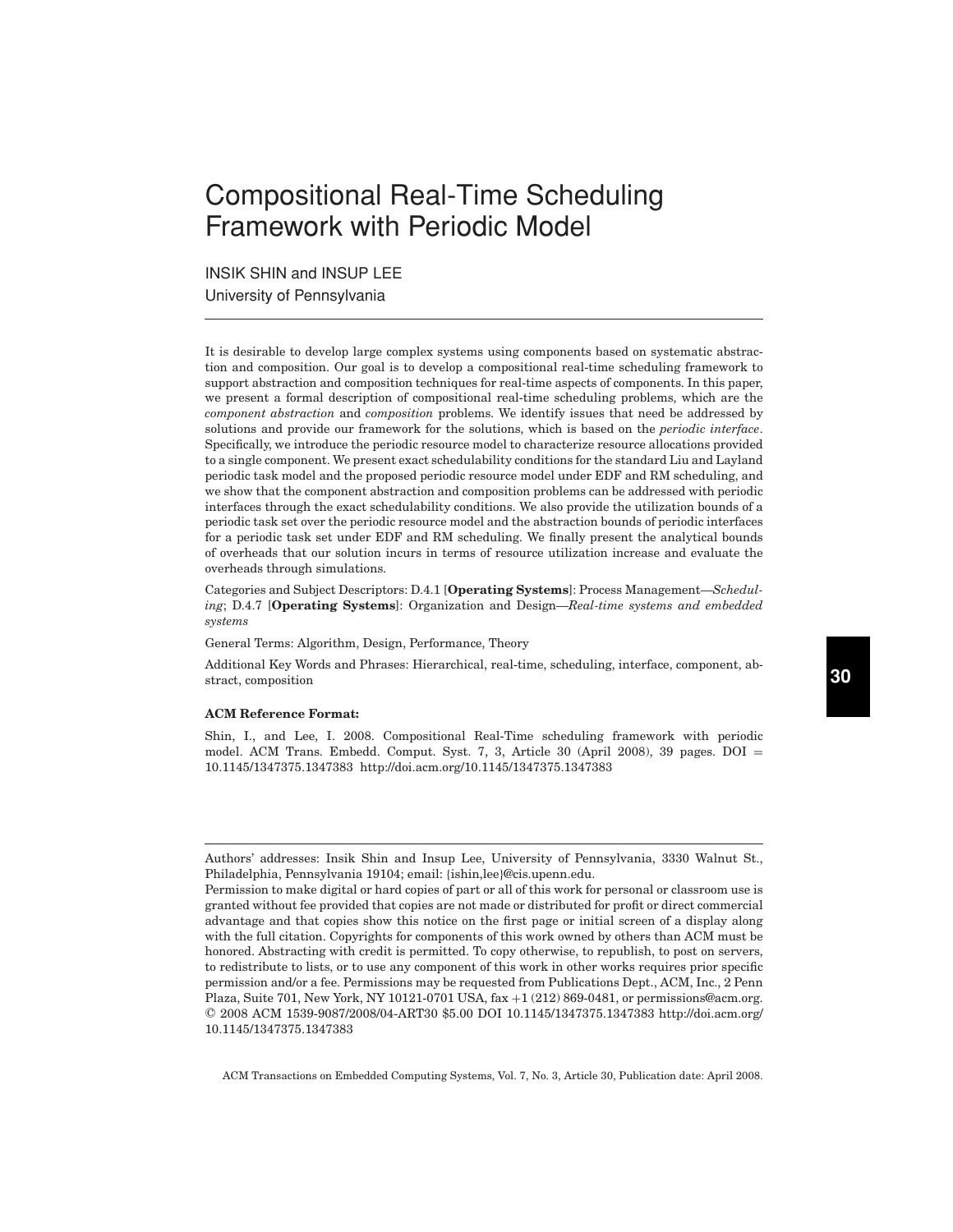## 30:2 • I. Shin and I. Lee

#### 1. INTRODUCTION

As embedded systems become more complex because of increased functionalities, it is necessary to develop techniques and methods that facilitate the designing of large complex systems from subsystems. Component-based design has been widely accepted as a methodology for designing large complex systems through systematic abstraction and composition. Component-based design provides a means for decomposing a system into components, allowing the reduction of a single complex design problem into multiple simpler design problems, and composing components into a system through component interfaces that abstract and hide their internal complexity. Component-based design also facilitates the reuse of components that may have been developed in different environments. A central idea in component-based design is to assemble components into a system without violating the principle of *compositionality* such that properties that have been established at the component level also hold at the system level.

For embedded systems that are also real-time systems, it is important that the timing properties of components be analyzed compositionally as components are assembled hierarchically. Otherwise, real-time embedded systems would not benefit much from component-based design. However, traditional real-time scheduling frameworks do not support abstraction and composition techniques for timing properties of component that preserve compositionality, except in trivial cases. In this paper, we define what it means for a real-time scheduling framework to support compositionality. We then identify issues to develop such a real-time scheduling framework and present our approach to the problems.

Our primary goal is to develop a compositional real-time scheduling framework where global (system level) timing properties are established by composing together independently (specified and) analyzed local (component-level) timing properties. To develop such a framework, we address the componentabstraction and- composition problems. The *component-abstraction* problem is to combine and abstract the collective real-time requirements of a component as a single real-time requirement, called *real-time interface*. The *componentcomposition* problem is to compose independently analyzed local (component level) timing properties under their local schedulers into a global (system-level) timing property under a global scheduler. For the real-time interface model, this paper assumes the standard Liu and Layland periodic model [Liu and Layland 1973]. For scheduling algorithms, this paper assumes the EDF and RM algorithms, which are optimal dynamic and static uniprocessor scheduling algorithms for the standard periodic tasks. With these assumptions, the component abstraction problem then becomes how to abstract a set of periodic tasks under EDF or RM scheduling into a periodic interface. After a component has been abstracted as a periodic interface, the component can be treated as a single periodic task at the system level. Thus, the component composition problem is then how to combine a set of periodic interfaces, which will be treated as a set of periodic tasks, under EDF or RM scheduling into a single periodic interface. We note that the same periodic model is used for both the component abstraction and composition problems and, thus, the same technique can be used to find the solutions of the both problems.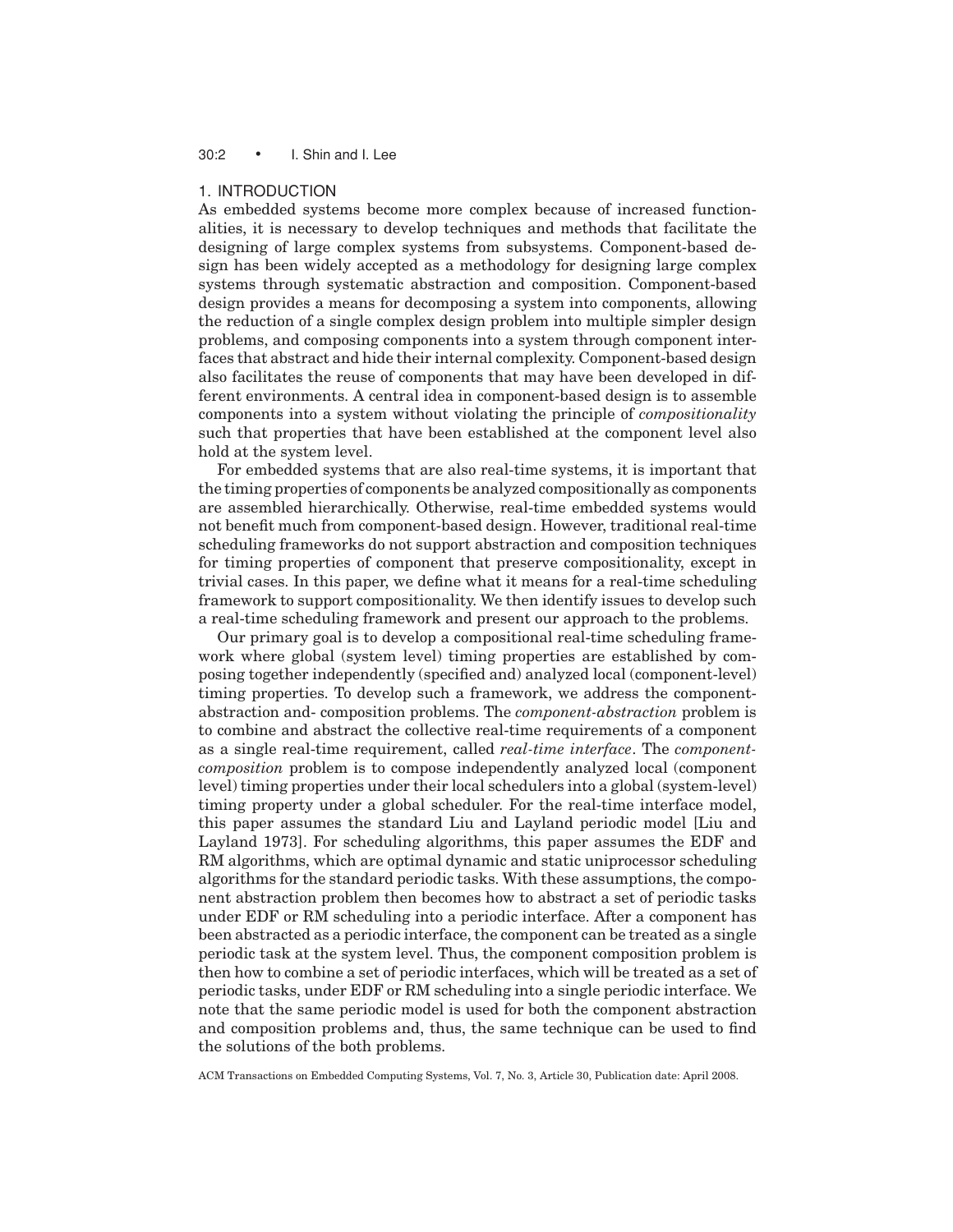

Fig. 1. Hierarchical scheduling framework: a resource is scheduled by a scheduler and each share of the resource is subsequently scheduled by a different scheduler.

# 1.1 Related Work

A hierarchical scheduling framework has been introduced to support hierarchical resource sharing among applications under different scheduling services. The hierarchical scheduling framework can be generally represented as a tree of nodes, where each node represents an application with its own scheduler for scheduling internal workloads (e.g., threads), and resources are allocated from a parent node to its children nodes, as illustrated in Figure 1. Goyal et al. [1996] first proposed a hierarchical scheduling framework for supporting different scheduling algorithms for different application classes in a multimedia system.

The hierarchical scheduling framework can be used to support multiple applications while guaranteeing independent execution of those applications. This can be correctly achieved when the system provides *partitioning*, where the applications may be separated functionally for fault containment and for compositional verification, validation, and certification. Such a partitioning prevents one partitioned function from causing a failure of another partitioned function.

The hierarchical scheduling framework is particularly useful in the domain of open systems, where applications may be developed and validated independently in different environments. For example, the hierarchical scheduling framework allows an application to be developed with its own scheduling algorithm internal to the application and then later included in a system that has a different meta-level scheduler for scheduling applications.

For real-time systems, there has been a growing attention to hierarchical scheduling frameworks [Deng and Liu 1997; Kuo and Li 1999; Lipari and Baruah 2000; Feng and Mok 2002; Regehr and Stankovic 2001; Saewong et al. 2002; Lipari and Bini 2003; Shin and Lee 2003; Shin and Lee 2004; Almeida and Pedreiras 2004; Matic and Henzinger 2005].

Deng and Liu [1997] proposed a two-level real-time scheduling framework for open systems. Kuo and Li [1999] presented an exact schedulability condition for such a two-level framework with the RM system scheduler, under the

ACM Transactions on Embedded Computing Systems, Vol. 7, No. 3, Article 30, Publication date: April 2008.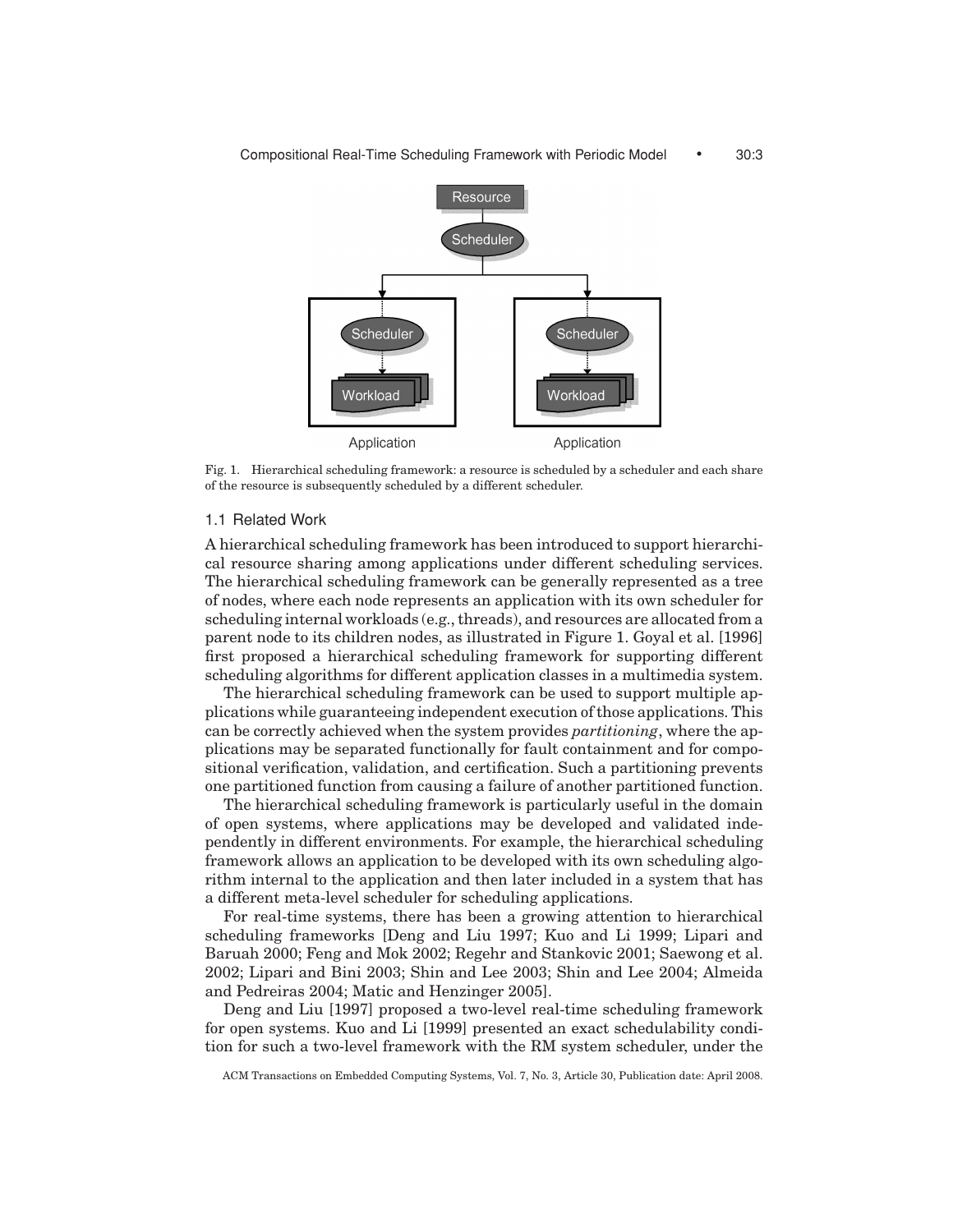## 30:4 • I. Shin and I. Lee

assumption that all periodic tasks across components are harmonic. Lipari and Baruah [2000] and Lipari et al. [2000] presented exact schedulability conditions for the two-level framework with the EDF system scheduler, while placing a server between the system scheduler and each component scheduler. The main role of the server is to compute the resource requirements of components at runtime so that the EDF system scheduler can use them in scheduling components. Each server is assumed to have knowledge of the task-level deadlines of its corresponding component. The common assumption shared by these previous approaches is that the system scheduler has a (schedulable) utilization bound of 100%. In open systems, however, it is desirable to be more general, since there could be more than two-levels and different schedulers may be used at different levels.

Mok et al. [2001] proposed the bounded-delay resource partition model for a hierarchical scheduling framework. Their model can specify the real-time guarantees that a parent component provides to its child components, where the parent and child components have different schedulers. Their approach allows the schedulability of a child node to be analyzed independent of its context in a sufficient manner and thus does not require the assumption that the parent component's scheduler has a utilization bound of 100%. In their hierarchical framework, a parent component and its child components are separated such that they interact with each other only through their resource partition model. Feng and Mok [2002] and Shin and Lee [2004] have considered the component abstraction and composition problems with the bounded-delay resource partition model.

There have been studies on the component-abstraction problem with the periodic resource model. This periodic resource model can specify the periodic resource allocation guarantees provided to a component from its parent component [Shin and Lee 2003]. Saewong et al. [2002] introduced an exact RM schedulability conditions based on the worst-case response time analysis and Lipari and Bini [2003] presented another exact RM schedulability condition based on time demand calculations.<sup>1</sup> Shin and Lee [2003] presented an exact EDF schedulability condition. Saewong et al. [2002] and Shin and Lee [2003] also presented utilization bounds. Almeida and Pedreiras [2004] considered the component-abstraction problem in the presence of mutually exclusive resources within a component.

Matic and Henzinger [2005] considered the issue of addressing the component-abstraction problem in the presence of interacting tasks within a component. They considered two approaches, the RTW (real-time workshop) [Mathworks 2005] and the LET (logical executioni time) [Henzinger et al. 2003] semantics, for supporting tasks with intra- and intercomponent data dependencies. They showed that our proposed real-time compositional framework can be extended together with either approach for supporting tasks with both intra- and intercomponent dependencies. They also showed that

<sup>1</sup>They presented their schedulability condition as a sufficient condition. However, their conditions are the sufficient and necessary conditions based on the notion of schedulability under the worstcase resource supply used in this paper.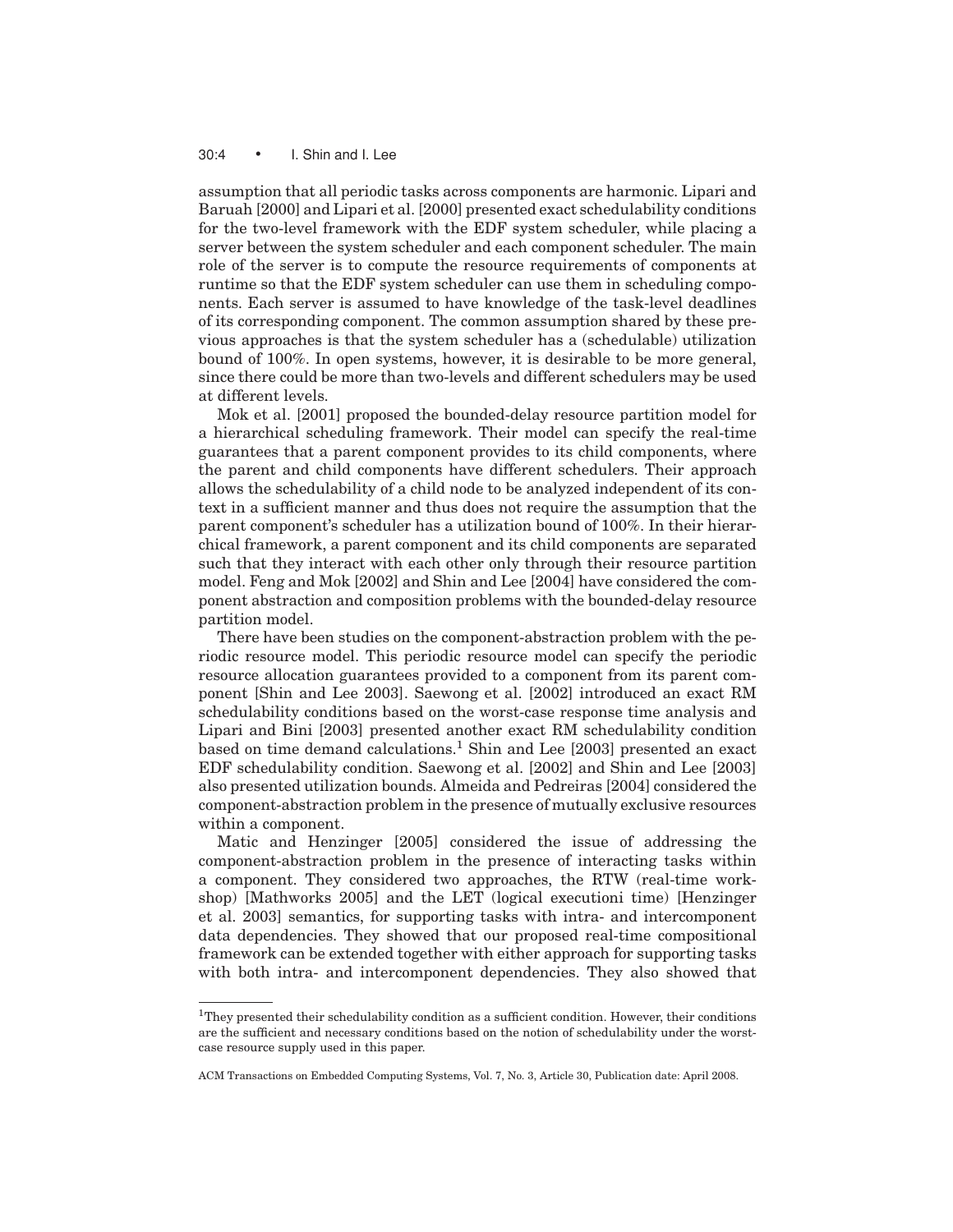both approaches produce a trade-off between the end-to-end latency and the component-abstraction overhead.

Regehr and Stankovic [2001] introduced another hierarchical scheduling framework that considers various kinds of real-time guarantees. Their work focused on converting one kind of guarantee to another kind of guarantee such that whenever the former is satisfied, the latter is also satisfied. With their conversion rules, the schedulability of a child component is sufficiently analyzed such that it is schedulable if its parent component provides real-time guarantees that can be converted to the real-time guarantee that the child component demands.

## 1.2 Contributions

In our earlier work [Shin and Lee 2003], we presented exact schedulability conditions for a periodic task set scheduled by EDF or RM over the worstcase resource supply of a periodic resource model. In this paper, we extend this initial study with an enhanced definition of the proposed compositional real-time scheduling framework and the following results:

- —We provide new utilization bounds that refine previous results [Saewong et al. 2002; Shin and Lee 2003] under EDF and RM scheduling with a new parameter. The proposed utilization bounds use as an additional parameter the relationship between a periodic resource model and the smallest period of tasks within a component.<sup>2</sup>
- —We provide lower bounds to the interface utilizations of schedulable periodic interfaces of components, where the components include a periodic task set under EDF or RM scheduling.
- —We evaluate the overheads that periodic interfaces incur in terms of utilization increase. We present analytical bounds to the overheads under EDF and RM scheduling and evaluates the overheads through extensive simulations, for providing insights regarding how to find a good periodic resource model.

The rest of this article is organized as follows: Section 2 describes the proposed compositional real-time scheduling framework and presents system models and problem statements. Section 3 introduces the periodic resource model. For a periodic task set scheduled by EDF or RM over a periodic resource model, Section 4 presents exact schedulability conditions and Section 5 provides the utilization bounds of the periodic task set. Section 6 presents the schedulable component abstraction bounds of periodic interfaces on the components that consist of a periodic task set scheduled by EDF or RM. Section 7 defines the overhead that the periodic interface incurs and presents its evaluations through analytical bounds and simulation results. Section 8 discusses the extensions of the proposed framework for supporting nonperiodic tasks and interacting tasks through data dependency or mutually exclusive resources. Finally, we conclude in Section 9 with discussion on future research.

<sup>&</sup>lt;sup>2</sup>The effect of the smallest task period of a component upon component abstraction has been considered in Feng [2004], and here we develop utilization bounds considering such effect.

ACM Transactions on Embedded Computing Systems, Vol. 7, No. 3, Article 30, Publication date: April 2008.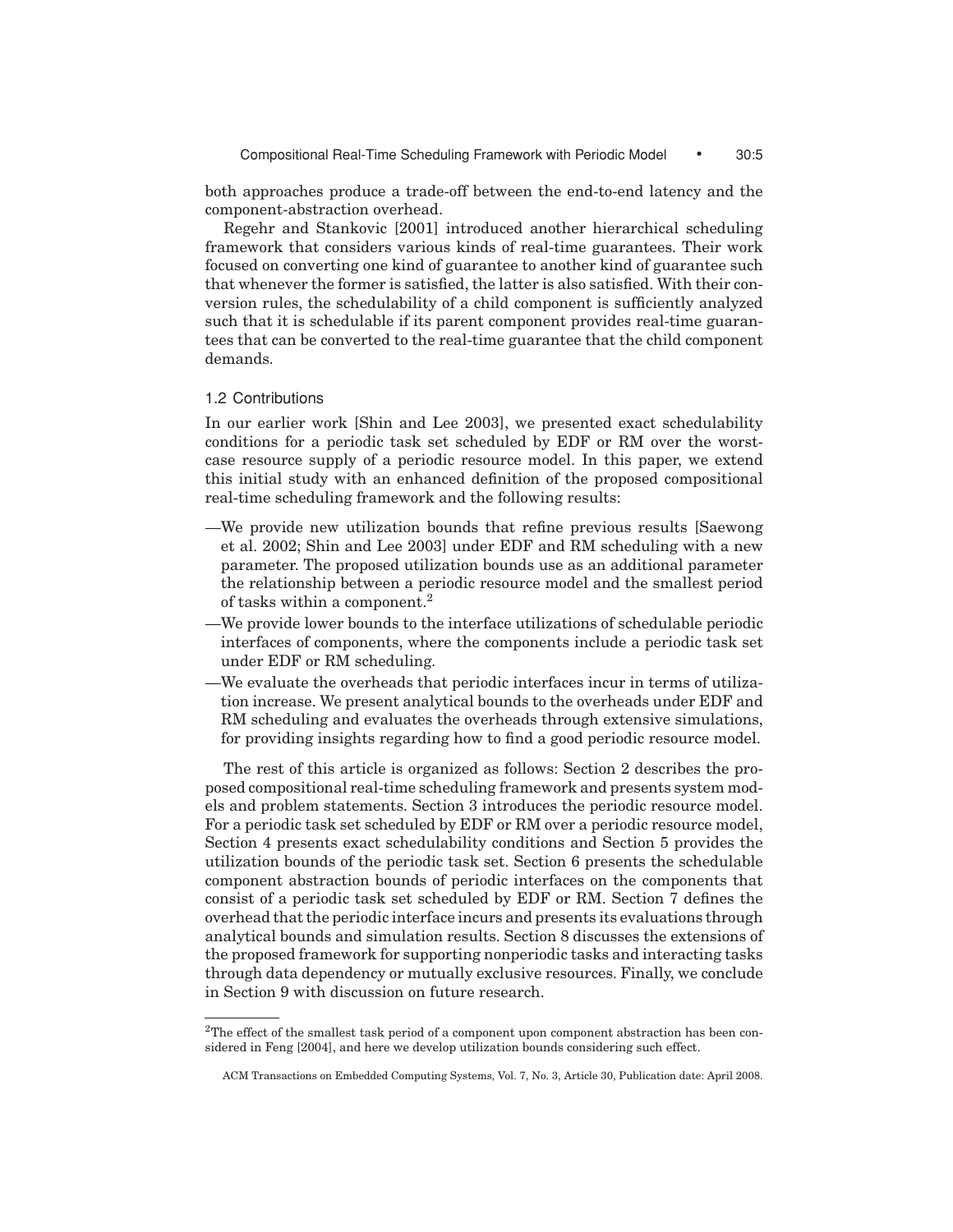## 30:6 • I. Shin and I. Lee

# 2. COMPOSITIONAL REAL-TIME SCHEDULING FRAMEWORK

This section presents an overview of the proposed compositional real-time scheduling framework and identifies the problems that need to be addressed for the proposed framework. Section 2.1 defines terms and notions used in the proposed framework and Section 2.2 provides the system models and assumptions of the framework. Section 2.3 describes the proposed framework; Section 2.4 presents the problem statement.

## 2.1 Scheduling Unit, Component, and Interface

Scheduling assigns resources according to scheduling algorithm in order to service workloads. We use the term *scheduling unit* to mean the basic unit of scheduling and define scheduling unit *S* as a triple (*W*, *R*, *A*), where *W* describes the workloads supported in the scheduling unit, *R* is a resource model that describes the resource allocations available to the scheduling unit, and *A* is a scheduling algorithm which describes how the workloads share the resources at all times. For scheduling unit *S*(*W*, *R*, *A*), we assume that the workload *W* and the resource model *R* may not be synchronized. That is, if the workloads in *W* start at time  $t_w$  and *R* begins providing resource allocations at time  $t_r$ , then we assume  $t_w$  is not necessarily equal to  $t_r$ .

We consider that *component C* consists of a workload set *W* and a scheduling algorithm *A* for *W*, denoted as *C*(*W*, *A*). The *resource demand* of component *C*(*W*, *A*) represents the collective resource requirements that its workload set *W* requests under its scheduling algorithm *A*. The *demand-bound function*  $dbf_A(W, t)$  calculates the maximum possible resource demand that *W* could request to satisfy the timing requirements of all individual workloads under *A* within a time interval of length *t*.

Resource model *R* is said to be *dedicated* if it is exclusively available to a single scheduling unit, or *shared* otherwise. The *resource supply* of resource model *R* represents the amount of resource allocations that *R* provides. The *supplybound function*  $\operatorname{sf}_R(t)$  calculates the minimum possible resource supplies that *R* provides during a time interval of length *t*. Resource model *R* is said to *satisfy* the resource demand of component  $C(W, A)$  if  $dbf_A(W, t) \leq sbf_R(t)$  for all interval length  $t > 0$ .

We now define the schedulability of scheduling unit as follows: scheduling unit  $S(W, R, A)$  is said to be *schedulable*, if, and only if, the minimum possible resource supply of *R* can satisfy the maximum resource demand of *W* under *A*, i.e.,

$$
\forall t \quad \text{dbf}_A(W, t) \le \text{sbf}_R(t). \tag{1}
$$

It should be noted that we define the schedulability of scheduling unit with the notion of worst-case resource supply of resource model *R*. Under the assumption that the workload *W* and the resource model *R* may not be synchronized, it is possible that *W* and *R* are aligned at the worst-case scenario, where *W* receives the minimum possible resource supply from *R*. Considering this, we define the schedulability such that all the timing requirements of *W* should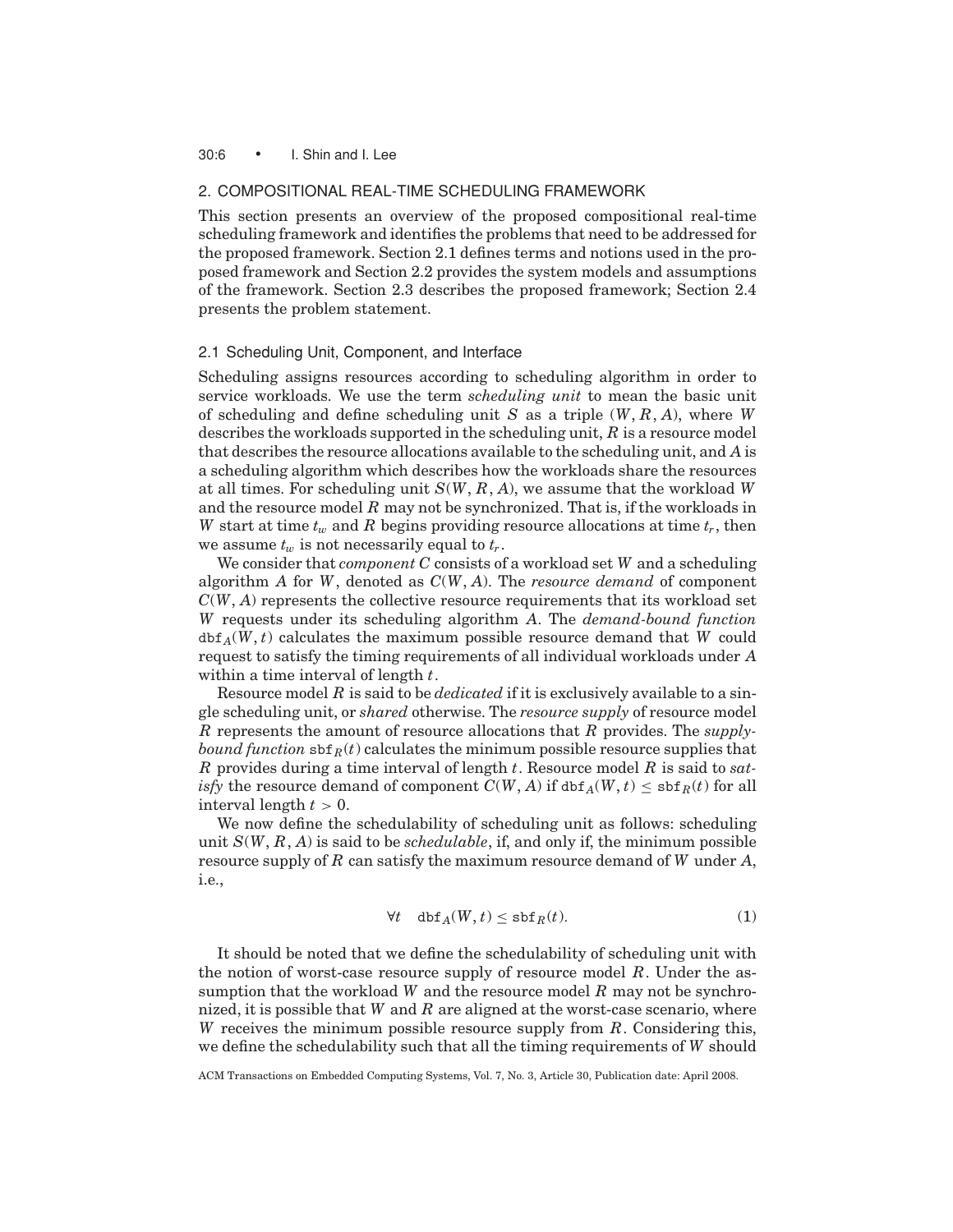be satisfiable under *A* even with the (worst-case) minimum possible resource supply of *R*.

The *real-time interface I* of a component *C*(*W*, *A*) specifies the collective realtime requirements of the component *C*, which *W* demands under *A*, without revealing the internal information of the component, such as the number of its workloads and its scheduling algorithm. A real-time interface *I* of component  $C(W, A)$  is said to be *schedulable* if scheduling unit  $S(W, R, A)$  is schedulable with  $R = I$ .

# 2.2 System Models

As a workload model, we consider the Liu and Layland periodic task model  $T(p, e)$  [Liu and Layland 1973], where p is a period and e is an execution time requirement ( $e \leq p$ ). The task utilization  $U_T$  of task T is defined as  $e/p$ . For a workload set  $W = \{T_i\}$ , a workload utilization  $U_W$  is defined as  $\sum_{T_i \in W} U_{T_i}$ . In this paper, let *Pmin* denote the smallest task period in the workload set *W*. We consider that all tasks in a scheduling unit are synchronous, i.e., they release their initial jobs at the same time. We assume that each task is independent and preemptable with no preemption cost.

As a scheduling algorithm, we consider the earliest-deadline-first (EDF) algorithm, which is an optimal dynamic uniprocessor scheduling algorithm [Liu and Layland 1973] and the rate-monotonic (RM) algorithm, which is an optimal fixed-priority uniprocessor scheduling algorithm [Liu and Layland 1973].

As a resource model, we consider the periodic resource model  $\Gamma(\Pi, \Theta)$  [Shin and Lee 2003] that can characterize the periodic behavior of resource allocations, where  $\Pi$  is a resource period and  $\Theta$  is a periodic resource allocation time. The resource capacity  $U_{\Gamma}$  of  $\Gamma$  is defined as  $\Theta/\Pi$ . Section 3 explains this periodic resource model in detail.

As a real-time interface model, we consider the periodic interface model  $\mathcal{P}(P, E)$ , where P is a period and E is an execution time requirement. The interface utilization  $U_{\mathcal{P}}$  of  $\mathcal{P}$  is  $E/P$ .

#### 2.3 Compositional Framework Overview

In a hierarchical scheduling framework, a parent component provides resource allocations to its child components. Once a child component  $C_1$  finds a schedulable periodic interface  $P_1$ , it exports the real-time interface to its parent component. The parent component treats the real-time interface  $P_1$  as a single periodic task *T*1. As long as the parent component satisfies the resource requirements imposed by the single periodic task *T*1, the parent component is able to satisfy the resource demand of the child component  $C_1$ . This scheme makes it possible for a parent component to supply resources to its child components without controlling (or even understanding) how the child components schedule resources for their own tasks.

We define the *(periodic) component-abstraction* problem as deriving a realtime interface of a component. That is, the problem is to abstract the collective real-time requirements of the component as a single real-time requirement, called the real-time interface, without revealing the internal structure of the

ACM Transactions on Embedded Computing Systems, Vol. 7, No. 3, Article 30, Publication date: April 2008.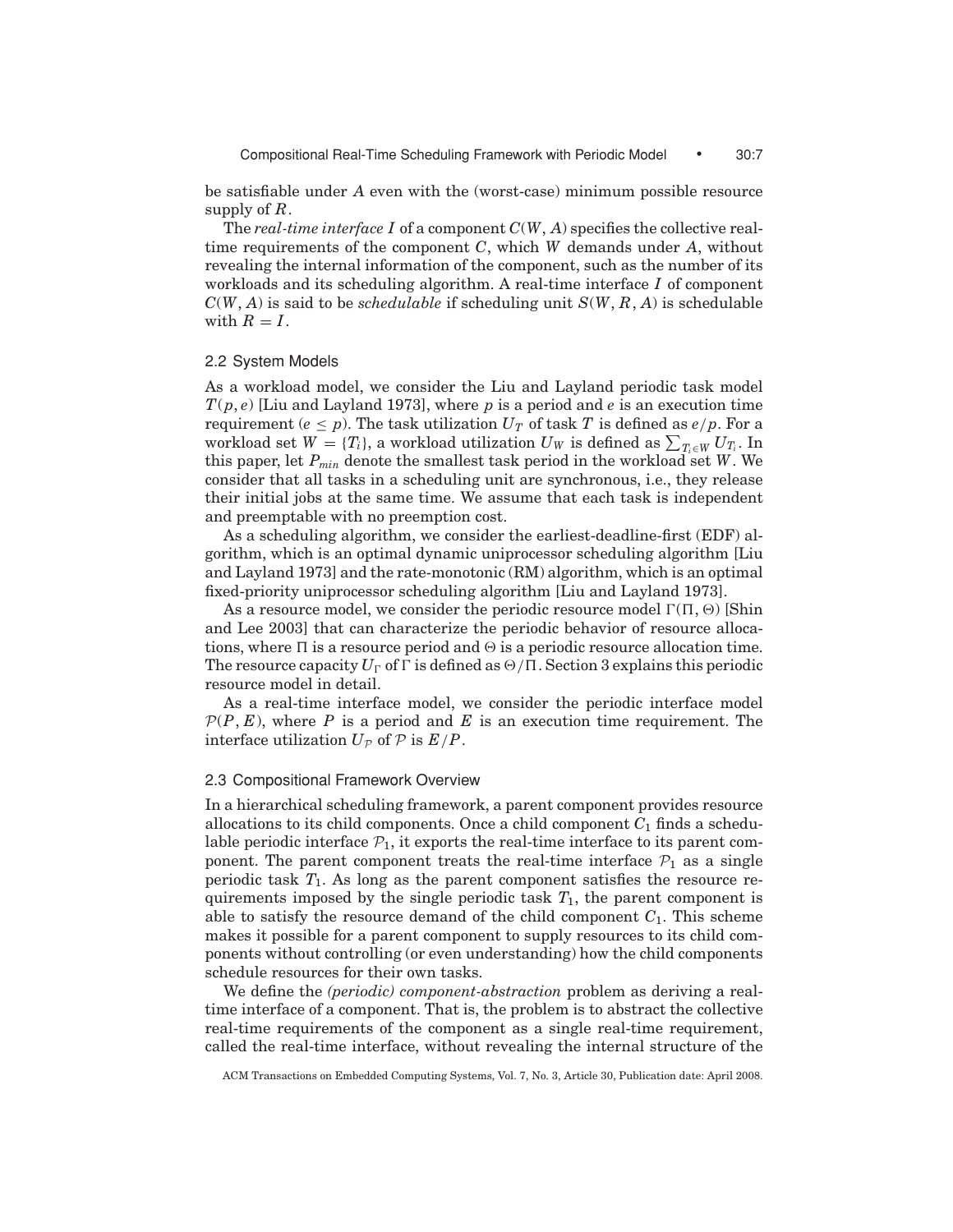## 30:8 • I. Shin and I. Lee



Fig. 2. Compositional real-time scheduling framework.

component, e.g., the number of tasks and its scheduling algorithm. We formulate this problem as follows: given a component  $C_0 = C(W_0, A_0)$ , the problem is to find an "optimal" schedulable periodic interface  $P_0 = P(P_0, E_0)$ . We define the optimality with respect to minimizing the interface utilization  $U_{\mathcal{P}_0}$  of the periodic interface  $P_0$ . That is, this problem is to find an optimal periodic resource model  $\Gamma^* = \Gamma(\Pi^*, \Theta^*)$  that makes scheduling unit  $S_0 = S(W_0, \Gamma^*, A_0)$  schedulable, if any. Here, the optimal schedulable periodic interface  $\mathcal{P}_0 = \mathcal{P}(P_0, E_0)$  is  $P_0 = \Gamma^*$  and  $E_0 = \Theta^*$ .

*Example* 2.1. As an example, let us consider component  $C_1$  in Figure 2. Component  $C_1$  has two periodic tasks under EDF scheduling, i.e.,  $C_1$  = *C*( $W_1$ ,  $A_1$ ), where  $W_1 = \{T(40, 5), T(25, 4)\}$  and  $A_1 =$  EDF. Now, we consider the problem of finding an optimal schedulable periodic interface  $P_1$  of  $C_1$ . This problem is equivalent to the problem of finding a periodic resource model  $\Gamma^* = \Gamma(\Pi^*, \Theta^*)$  that makes scheduling unit  $S_1 = S(W_1, \Gamma^*, A_1)$  schedulable with the minimum resource capacity  $U_{\Gamma^*}$ . When the period  $\Pi^*$  of  $\Gamma^*$  is given as 10, the optimal periodic resource model is  $\Gamma^* = \Gamma(10, 3.1)$ . Here,  $\mathcal{P}_1 = \mathcal{P}(10, 3.1)$ is a solution to the component-abstraction problem.

We define the *(periodic) component-composition* problem as combining multiple components into a single component through real-time interfaces, preserving the principle of compositionality, i.e., the properties of components are held in a larger component. We formulate the component composition problem as follows: given component  $C_0 = C(W_0, A_0)$  that consists of two subcomponents  $C_1$  and  $C_2$  under  $A_0$ , the problem is to find an "optimal" periodic interface  $P_0$  of  $C_0$ . Our approach is to develop the optimal schedulable periodic interfaces  $P_1$  and  $P_2$  of  $C_1$  and  $C_2$ , respectively, and to consider  $C_0 = C(W_0, A_0)$  as consisting of two periodic tasks, i.e.,  $W_0 = \{T_1, T_2\}$ , where  $T_i = \mathcal{P}_i$ ,  $i = 1, 2$ . The component-composition problem then becomes equivalent to the component-abstraction problem. Thus, we can address the component composition problem.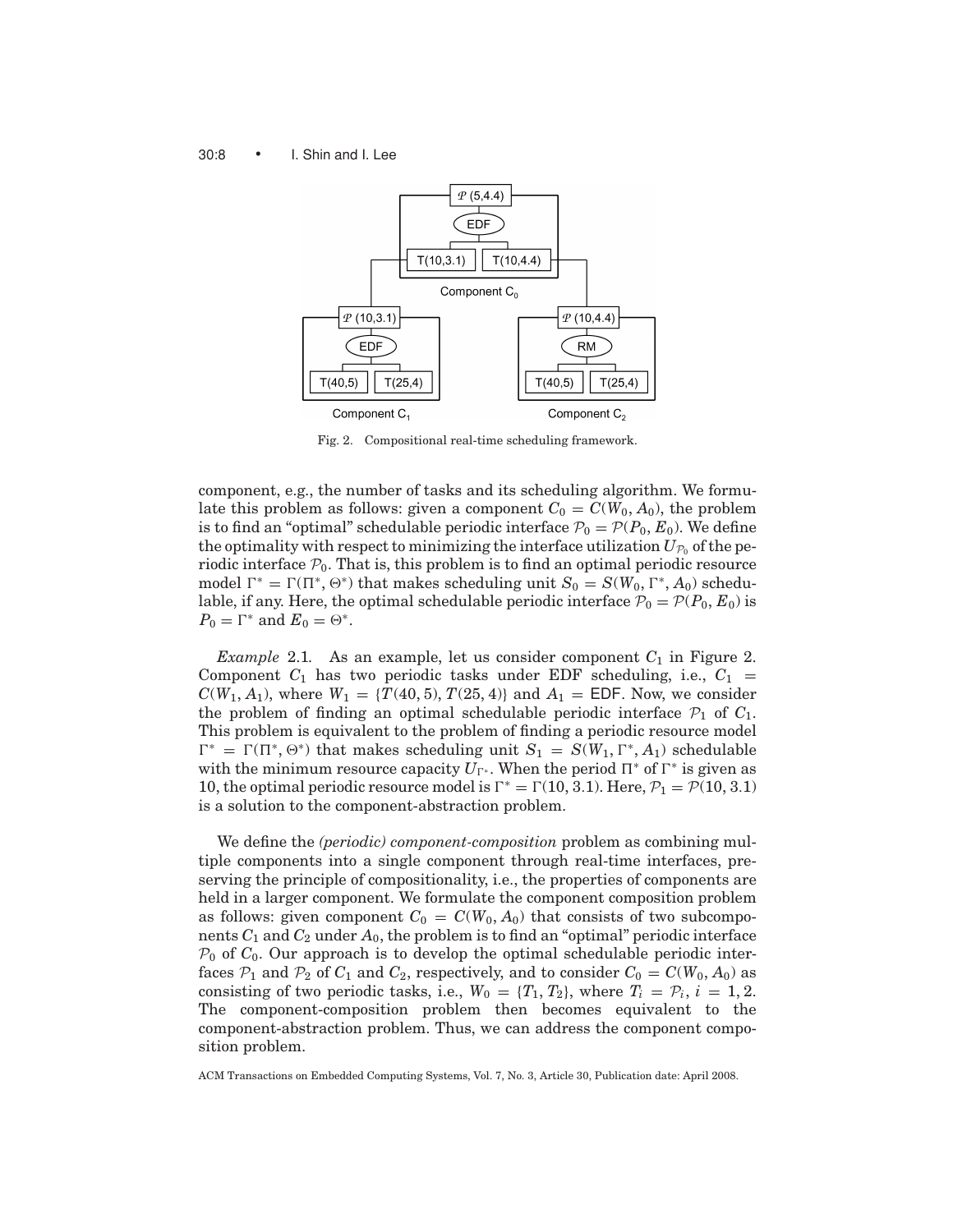*Example* 2.2. As an example, let us consider component  $C_0 = C(W_0, A_0)$ that consists of two subcomponents,  $C_1$  and  $C_2$ , in Figure 2. Let  $A_0 = EDF$ . We first determine the optimal schedulable periodic interfaces of the two subcomponents,  $C_1$  and  $C_2$ . An optimal schedulable periodic interface  $\mathcal{P}_1$  of  $C_1$  is  $\mathcal{P}_1 = \mathcal{P}(10, 3.1)$ , and that of  $C_2$  is  $\mathcal{P}_2 = \mathcal{P}(10, 4.4)$ . By treating  $\mathcal{P}_i$  as a single periodic task  $T_i$ , for  $i = 1, 2$ , we can consider the workload set  $W_0$  has two periodic tasks, i.e.,  $W = \{T_1, T_2\}$ , where  $T_1 = T(10, 3.1)$  and  $T_2 = T(10, 4.4)$ . Then, the problem of finding an optimal schedulable periodic interface  $P_0$  of  $C_0$  is equivalent to the component-abstraction problem for *C*0. Here, assuming the period  $\Pi^*$  of  $\Gamma^*$  is given as 5,  $\Gamma^* = \Gamma(5, 4.4)$  is the optimal periodic resource model that makes scheduling unit  $S(W_0, \Gamma^*, A_0)$  schedulable. Thus,  $P_0 = P(5, 4.4)$  is a solution to the component-composition problem for *C*0.

We define the *compositional real-time scheduling framework* as a hierarchical scheduling framework that supports the abstraction and composition of components. That is, it supports abstracting the collective real-time requirements of a component as a real-time interface and composing independently analyzed local timing properties into a global timing property.

It is desirable that the interface utilization  $U_{\mathcal{P}}$  of a periodic interface  $\mathcal P$  is equal to the workload utilization  $U_W$  of a workload set W. However,  $U_P$  can be larger than  $U_W$ . We define the *component-abstraction overhead* as  $U_P/U_W - 1$ to represent a normalized resource utilization increase.

# 2.4 Problem Statement

Based on the periodic resource model  $\Gamma(\Pi, \Theta)$  that characterizes resource supply with a periodic behavior, we address the following problems:

- —for a scheduling unit  $S_0 = S(W_0, R_0, A_0)$ , where  $W_0 = \{T(p_i, e_i)\}, R_0 =$  $\Gamma(\Pi_0, \Theta_0)$ , and  $A_0 = \text{EDF}/\text{RM}$ , the problems are to (1) analyze its schedulability and (2) derive its schedulable workload utilization;
- —for a component  $C_0 = C(W_0, A_0)$ , where  $W_0 = \{T(p_i, e_i)\}$  and  $A_0 = \textsf{EDF}/\textsf{RM}$ , the problems are to (1) develop an optimal periodic interface  $P_0$  of  $C_0$  and (2) derive the upper bound on the interface utilization of  $P_0$ .

In addition, we define the notion of component-abstraction overhead for periodic interface. We then derive upper bounds on the overheads and evaluate the overheads through simulation results.

# 3. PERIODIC RESOURCE MODEL

To be able to analyze the schedulability of a scheduling component independent of its context, it is necessary to calculate the resource supply provided to the scheduling component. A resource model is to specify resource allocations that are provided to a scheduling component and to calculate the resource supply to the component. In this section, we briefly review a periodic resource model and its charateristics.

In our earlier work [Shin and Lee 2003], we proposed a periodic resource model  $\Gamma(\Pi, \Theta)$ , where  $\Pi$  is a period ( $\Pi > 0$ ) and  $\Theta$  is a periodic allocation time

ACM Transactions on Embedded Computing Systems, Vol. 7, No. 3, Article 30, Publication date: April 2008.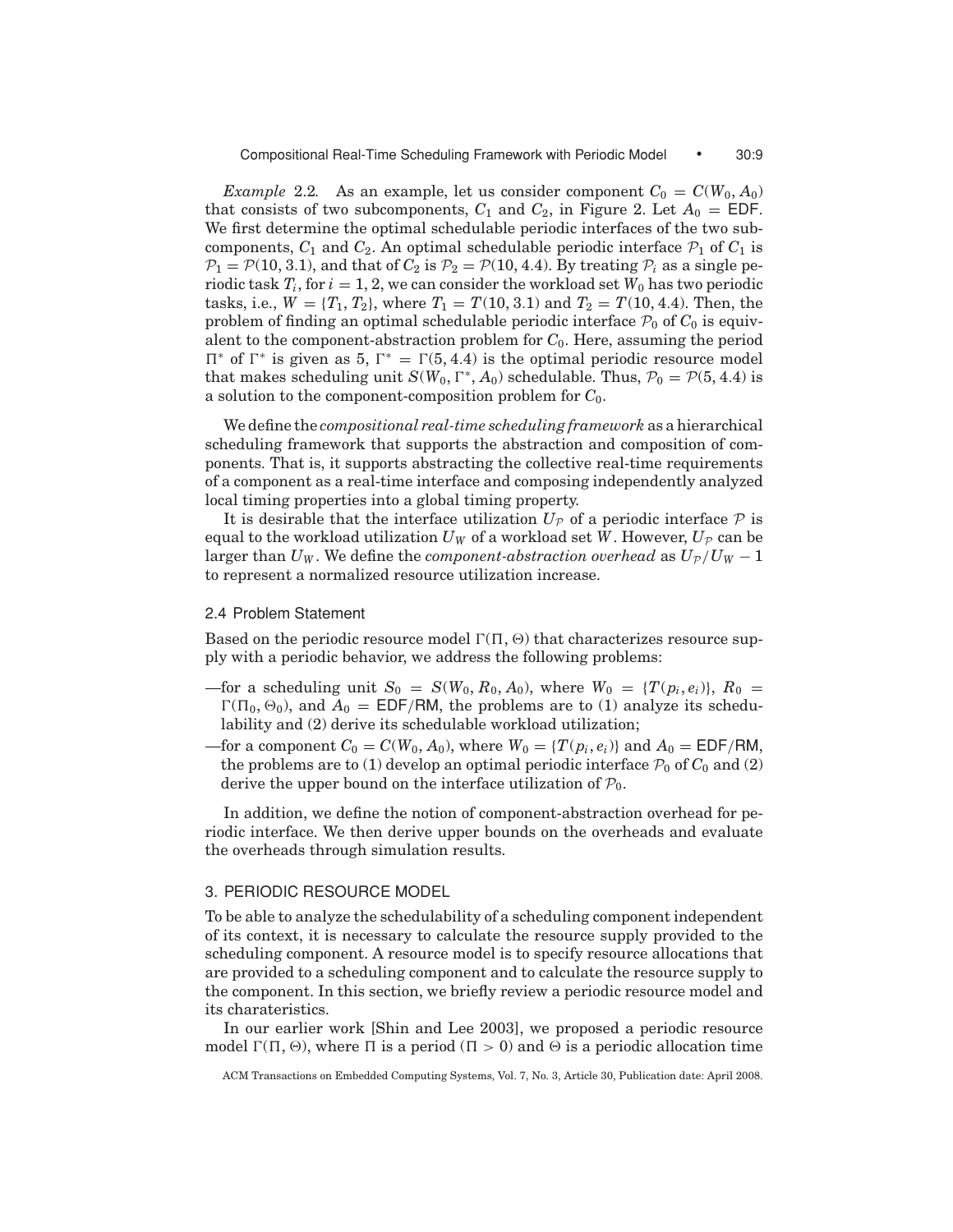## 30:10 • I. Shin and I. Lee



Fig. 3. The supply bound function of a periodic resource model  $\Gamma(\Pi, \Theta)$  for  $k = 3$ .

 $(0 < \Theta \leq \Pi)$ . A resource capacity  $U_{\Gamma}$  of a periodic resource  $\Gamma(\Pi, \Theta)$  is defined as  $\Theta/\Pi$ . The periodic model  $\Gamma(\Pi, \Theta)$  is defined to characterize the following property:

$$
supply_{\Gamma}(k\Pi, (k+1)\Pi) = \Theta
$$
, where  $k = 0, 1, 2, ...$  (2)

For schedulability analysis, it is important to calculate the minimum resource supply of a resource model accurately. For a periodic model  $\Gamma$ , its supplybound function  $\text{sbf}_{r}(t)$  is defined to compute the minimum resource supply for every interval length *t* as follows:

$$
sbf_{\Gamma}(t) = \begin{cases} t - (k+1)(\Pi - \Theta) & \text{if } t \in [(k+1)\Pi - 2\Theta, (k+1)\Pi - \Theta], \\ (k-1)\Theta & \text{otherwise,} \end{cases}
$$
(3)

where  $k = \max((t - (\Pi - \Theta))/\Pi)$ , 1). Figure 3 illustrates how the supply-bound function  $\text{sbf}_{r}(t)$  is defined for  $k = 3$ .

Since the supply-bound function  $\text{sbf}_{\Gamma}(t)$  is a discrete function, its linear lower-bound function  $lsbf<sub>\Gamma</sub>(t)$  is as follows:

$$
1\text{sbf}_{\Gamma}(t) = \begin{cases} \frac{\Theta}{\Pi}\Big(t - 2(\Pi - \Theta)\Big) & \text{if } (t \ge 2(\Pi - \Theta)),\\ 0 & \text{otherwise.} \end{cases} \tag{4}
$$

We define the *service time* of a resource as the duration that it takes for the resource to provide a resource supply. For a periodic resource  $\Gamma(\Pi, \Theta)$ , we define a service time-bound function  $\text{tbf}_{r}(t)$  to calculate the maximum service time of ! required for a *t*-time-unit resource supply as follows:

$$
\text{tbf}_{\Gamma}(t) = (\Pi - \Theta) + \Pi \cdot \left\lfloor \frac{t}{\Theta} \right\rfloor + \epsilon_t,\tag{5}
$$

where

$$
\epsilon_t = \begin{cases} \n\Pi - \Theta + t - \Theta \left\lfloor \frac{t}{\Theta} \right\rfloor & \text{if } \left( t - \Theta \left\lfloor \frac{t}{\Theta} \right\rfloor > 0 \right). \\ \n0 & \text{otherwise} \n\end{cases} \tag{6}
$$

# 4. SCHEDULABILITY ANALYSIS

For a scheduling unit  $S(W, R, A)$ , schedulability analysis is to determine whether a set of timing requirements imposed by the workload set *W* can be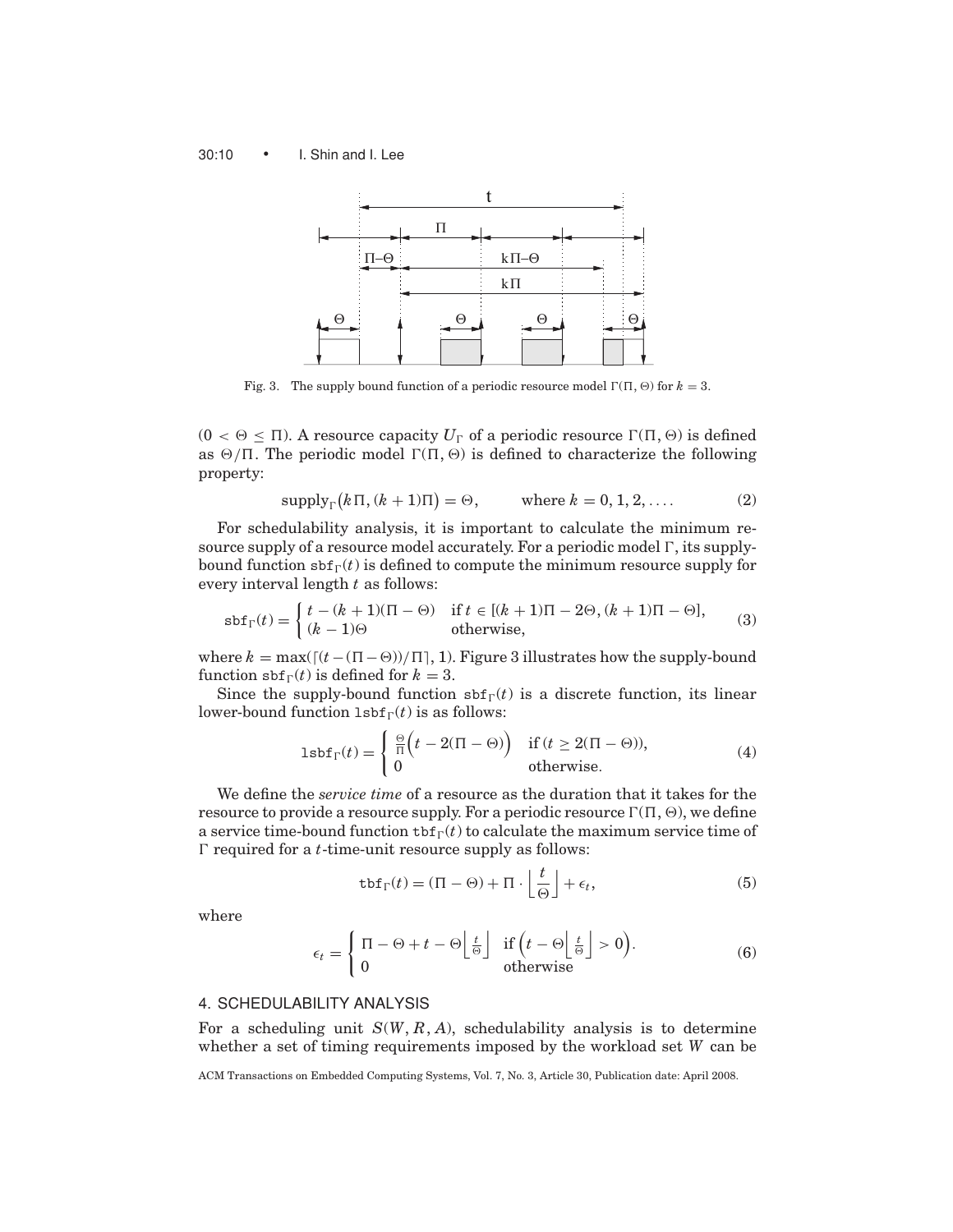satisfied with the resource supply of *R* under the scheduling algorithm *A*. The schedulability analysis is essential to solve the component-abstraction andcomposition problems. In this section, we present exact conditions under which the schedulability of a scheduling unit can be satisfied, when the scheduling unit consists of a periodic workload set scheduled by EDF or RM and a periodic resource model. We then address the component-abstraction and-composition problems with a periodic interface using the exact schedulability conditions.

## 4.1 Schedulability Analysis under EDF Scheduling

For a periodic task set *W* under EDF scheduling, Baruah et al. [1990a] proposed the *demand-bound function*  $dbf_{EDF}(W, t)$  that computes the total resource demand of *W* for every interval length *t*.

$$
\text{dbf}_{\text{EDF}}(W, t) = \sum_{T_i \in W} \left\lfloor \frac{t}{p_i} \right\rfloor \cdot e_i. \tag{7}
$$

For an approximate mathematical analysis, we define a linear upper-bound function  $\text{labf}_{EDF}(W, t)$  of the demand-bound function  $\text{dbf}_{EDF}(W, t)$  as follows:

$$
\mathrm{ldbf}_{\mathsf{EDF}}(W,t) = U_W \cdot t \geq \mathrm{dbf}_{\mathsf{EDF}}(W,t),
$$

where  $U_W$  is the utilization of the workload set  $W$ .

We present the following theorem to provide an exact condition under which the schedulability of scheduling unit *S*(*W*, *R*, EDF) can be satisfied for the periodic resource model *R*.

**THEOREM** 4.1. *Scheduling unit*  $S(W, R, A)$  *is schedulable, where*  $W = \{T_i =$  $T(p_i, e_i)$  *and A* = EDF, *if, and only if,* 

$$
\forall 0 < t \leq LCM_W \quad \text{dbf}_{\text{EDF}}(W, t) \leq \text{sbf}_R(t),\tag{8}
$$

*where LCM<sub>W</sub> is the least common multiple of*  $p_i$  *for all*  $T_i \in W$ .

PROOF. To show the necessity, we prove the contrapositive, i.e., if Equation (8) is false, there are some workload members of *W* that are not schedulable by EDF. If the total resource demand of *W* under EDF scheduling during *t* exceeds the total resource supply provided by *R* during *t*, there is clearly no feasible schedule.

To show the sufficiency, we prove the contrapositive, i.e., if all workload members of *W* are not schedulable by EDF, then Equation  $(8)$  is false. Let  $t_2$  be the first instant at which a job of some workload member *Ti* of *W* misses its deadline. Let *t*<sup>1</sup> be the latest instant at which the resource supplied to *W* was idle or was executing a job whose deadline is after  $t_2$ . By the definition of  $t_1$ , there is a job whose deadline is before  $t_2$  and which was released at  $t_1$ . Since  $T_i$  misses its deadline at  $t_2$ , the total demand placed on *W* in the time interval  $[t_1, t_2)$  is greater than the total supply provided by *R* in the same time interval length  $t_2 - t_1$ . □

The schedulability condition in Theorem 4.1 is necessary in addressing the component-abstraction problem for a component with the EDF scheduling algorithm. We illustrate this with the following example.

ACM Transactions on Embedded Computing Systems, Vol. 7, No. 3, Article 30, Publication date: April 2008.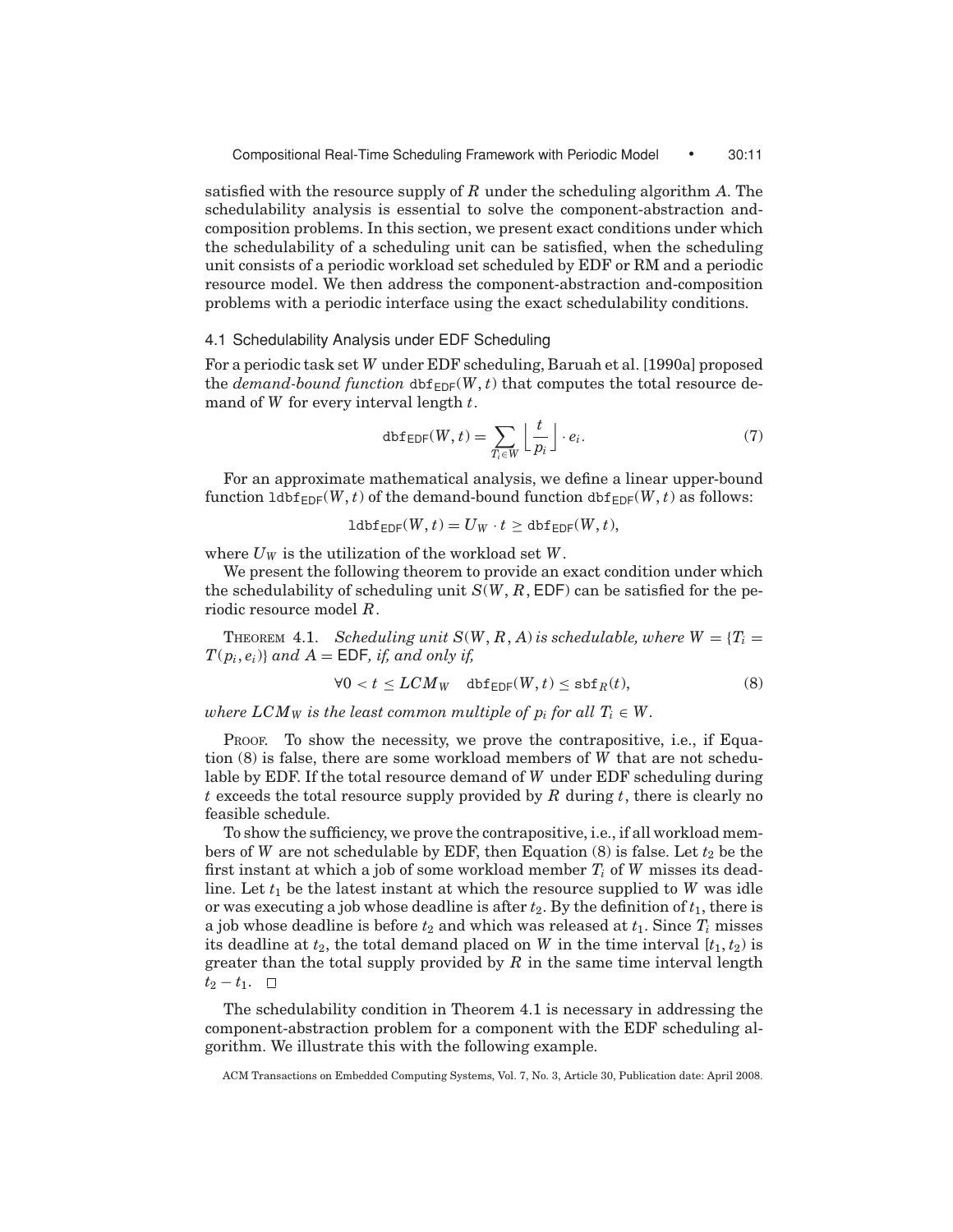

Fig. 4. Schedulable region of periodic resource  $\Gamma(\Pi, \Theta)$ : (a) under EDF scheduling in Example 4.1 and (b) under RM scheduling in Example 4.2.

*Example* 4.1 Let us consider a workload set  $W_0 = \{T(50, 7), T(75, 9)\}$ and a scheduling algorithm  $A_0 = EDF$ . The workload utilization  $U_{W_0}$  is 0.26. We now consider the problem of finding a schedulable periodic interface  $\mathcal{P}_0 = \mathcal{P}(P_0, E_0)$  of component  $C_0 = C(W_0, A_0)$ . This problem is equivalent to finding a periodic resource model  $\Gamma_0 = \Gamma(\Pi_0, \Theta_0)$  that makes scheduling unit  $S_0 = S(W_0, \Gamma_0, A_0)$  schedulable. We can obtain a solution space of  $\Gamma_0$  to this problem by simulating Equation (8). For any given resource period  $\Pi_0$ , we can find the smallest  $\Theta_0$  such that the scheduling unit  $S_0$ is schedulable according to Theorem 4.1. Figure 4a shows such a solution space as the gray area for each integer resource period  $\Pi_0 = 1, 2, \ldots, 75$ . For instance, when  $\Pi_0 = 10$ , the minimum resource capacity  $U_{\Gamma_0}$  that guarantees the schedulability of  $S_0$  is 0.28. So,  $\Theta_0 = 2.8$ . That is, the periodic interface  $P_0 = P(10, 2.8)$  is an optimal schedulable interface of  $C_0$ , when P is given as 10.

# 4.2 Schedulability Analysis under RM Scheduling

For a periodic task set *W* under RM scheduling, Lehoczky et al. [1989] proposed a demand-bound function  $dbf_{RM}(W, t, i)$  that computes the worst-case cumulative resource demand of a task *Ti* for an interval of length *t*.

$$
\mathrm{dbf}_{\mathrm{RM}}(W,t,i) = e_i + \sum_{T_k \in \mathrm{HP}_W(i)} \left[ \frac{t}{p_k} \right] \cdot e_k,\tag{9}
$$

where  $HP_W(i)$  is the set of higher-priority tasks than  $T_i$  in W.

For a task  $T_i$  over a resource model  $R$ , the worst-case response time  $r_i(R)$  of *Ti* can be computed as follows:

$$
r_i(R) = \min\{t \mid \text{dbf}_{\text{RM}}(W, t, i) \leq \text{sbf}_R(t)\}.
$$

We present the following theorem to provide an exact condition under which the schedulability of scheduling unit *S*(*W*, *R*, RM) can be satisfied for the periodic resource model *R*.

**THEOREM** 4.2. *Scheduling unit*  $S(W, R, A)$  *is schedulable, where*  $W = \{T_i =$  $T(p_i, e_i)$  *and*  $A = RM$ *, if, and only if,* 

$$
\forall T_i \in W \quad \exists t_i \in [0, p_i] \quad \text{dbf}_{\text{RM}}(W, t_i, i) \leq \text{sbf}_R(t_i). \tag{10}
$$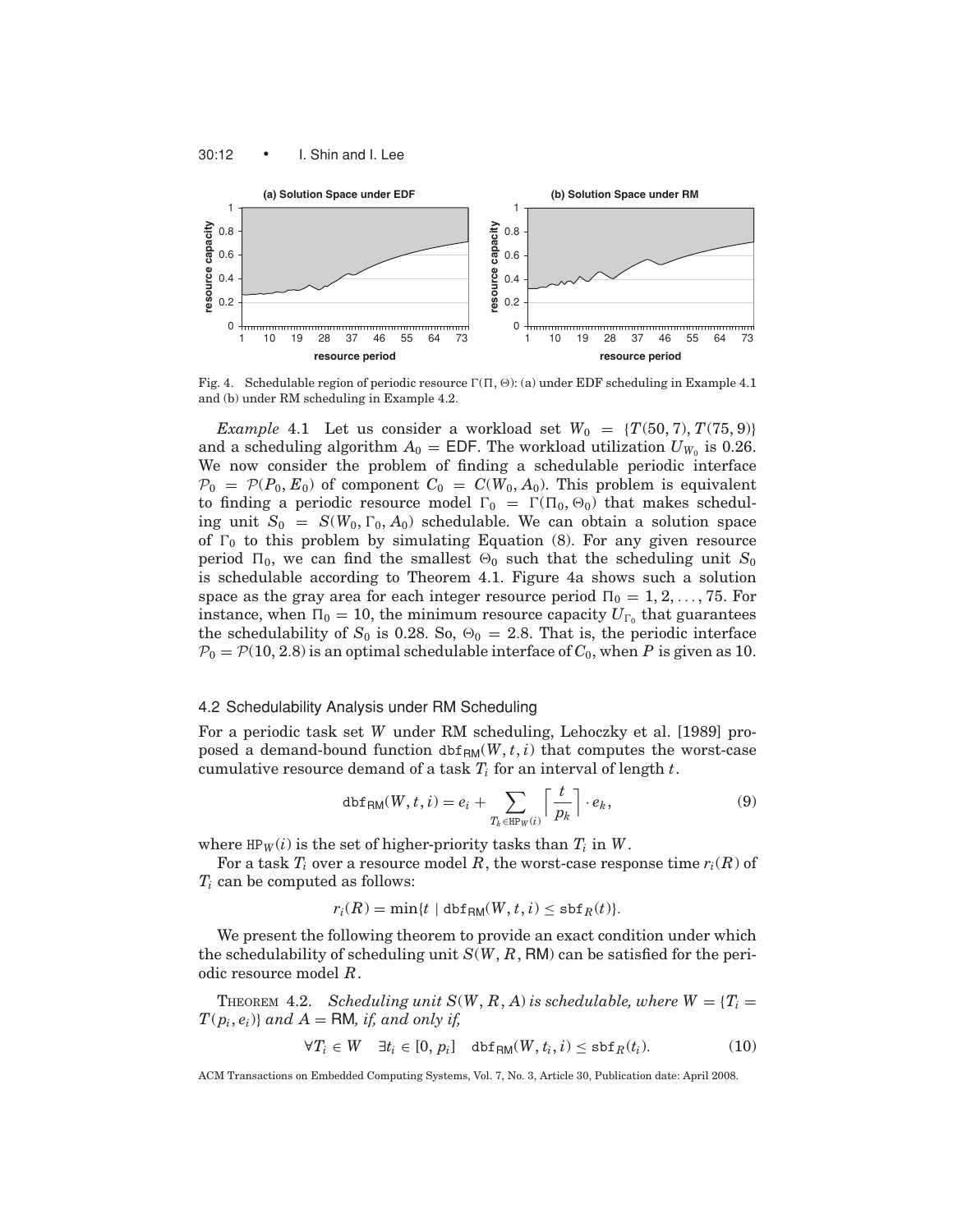PROOF. Task  $T_i$  completes its execution requirement at time  $t \in [0, p_i]$ , if, and only if, all the execution requirements from all the jobs of higher-priority tasks than  $T_i$  and  $e_i$ , the execution requirement of  $T_i$ , are completed at time  $t_i$ .

The total of such requirements is given by  $dbf_{RM}(W, t_i, i)$ , and they are com $p$  pleted at  $t_i$  if, and only if,  $df_{RM}(W, t_i, i) = \text{sbf}_R(t_i)$  and  $df_{RM}(W, t'_i, i) > \text{sbf}_R(t'_i)$ for  $0 \le t_i' < t_i$ . It follows that a necessary and sufficient condition for  $T_i$  to meet its deadline is the existence of a  $t_i \in [0, p_i]$  such that  $dbf_{RM}(W, t_i, i) = sbf_{fR}(t_i)$ .

The entire task set is schedulable if, and only if, each of the tasks is schedulable. This means that there exists a  $t_i \in [0, p_i]$  such that  $dbf_{RM}(W, t_i, i) = sbf_R(t_i)$ for each task  $T_i \in W$ .  $\Box$ 

We present the following example to show that using Theorem 4.2, we can address the component-abstraction problem for a component with the RM scheduling algorithm.

*Example* 4.2 Let us consider a workload set  $W_0 = \{T(50, 7), T(75, 9)\}$  and a scheduling algorithm  $A_0 = \text{RM}$ . The workload utilization  $U_{W_0}$  is 0.26. We now consider the problem of finding a schedulable periodic interface  $\mathcal{P}_0 = \mathcal{P}(P_0, E_0)$ of component  $C_0 = C(W_0, A_0)$ . This problem is equivalent to finding a periodic resource model  $\Gamma_0 = \Gamma(\Pi_0, \Theta_0)$  that makes scheduling unit  $S_0 = S(W_0, \Gamma_0, A_0)$ schedulable. We can obtain a solution space of  $\Gamma_0$  to this problem by simulating Equation (10). For any given resource period  $\Pi_0$ , we can find the smallest  $\Theta_0$  such that the scheduling unit  $S_0$  is schedulable according to Theorem 4.2. Figure 4b shows such a solution space as the gray area for each integer resource period  $\Pi_0 = 1, 2, \ldots, 75$ . For instance, when  $\Pi_0 = 10$ , the minimum resource capacity  $U_{\Gamma_0}$  that guarantees the schedulability of  $S_0$  is 0.35. So,  $\Theta_0 = 3.5$ . That is, the periodic interface  $P_0 = P(10, 3.5)$  is an optimal schedulable interface of *C*0, when *P* is given as 10.

# 5. SCHEDULABLE WORKLOAD UTILIZATION BOUNDS

This section starts by presenting the definition of (schedulable workload) utilization bound and provides the utilization bounds on the periodic resource model under EDF and RM scheduling.

*Definition* 5.1*.* The *(schedulable workload) utilization bound*, denoted as UB, of a periodic task set *W* on resource model *R* under scheduling algorithm *A* is defined such that the scheduling unit *S*(*W*, *R*, *A*) is schedulable if the workload utilization  $(U_W)$  is no greater than the utilization bound.

The utilization bound is particularly suited for on-line acceptance tests. When checking whether or not a new periodic task can be scheduled with the existing tasks, computing the utilization bound takes a constant amount of time, which is much faster than doing an exact schedulability analysis based on a demandbound function.

Liu and Layland [1973] presented the utilization bounds of a periodic task set *W* on a dedicated resource  $R<sub>D</sub>$  under EDF and RM scheduling; the utilization bounds are 1 under EDF and  $n(2^{1/n} - 1)$  under RM, respectively, where *n* is

ACM Transactions on Embedded Computing Systems, Vol. 7, No. 3, Article 30, Publication date: April 2008.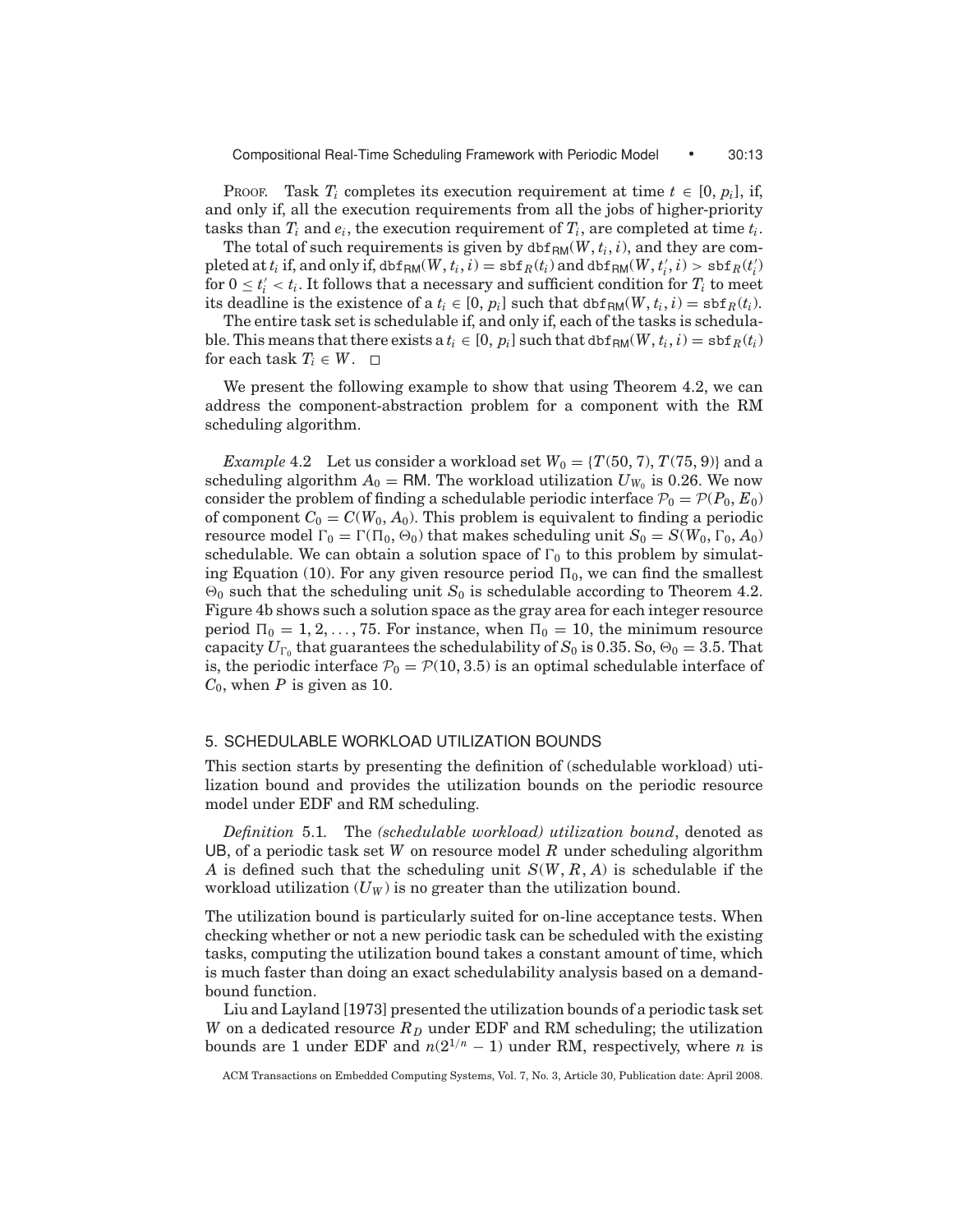## 30:14 • I. Shin and I. Lee

the number of tasks in *W*. This section extends these seminal results with the periodic resource model.

We observe that a key relationship between a workload set *W* and a periodic resource model  $\Gamma(\Pi, \Theta)$  is the *period multiple relationship*, which basically indicates how many times that  $\Gamma(\Pi, \Theta)$  can provide *W* with the whole periodic allocation time of  $\Theta$  during a time interval of length  $P_{min}$  under the worst-case resource supply scenario, where  $P_{min}$  is the smallest task period of *W*. Here, we define the functions,  $K_A(P_{min}, \Gamma(\Pi, \Theta))$ , that computes this period multiple relationship under RM and EDF scheduling as follows:

—under RM scheduling,  $K_{\text{BM}}(P_{min}, \Gamma(\Pi, \Theta))$  is defined as follows:

 $K_{\text{RM}}(P_{min}, \Gamma(\Pi, \Theta)) = \max\{k \text{ is an integer } | (k+1)\Pi - \Theta < P_{min}\};$  (11)

—under EDF scheduling,  $K_{EDF}(P_{min}, \Gamma(\Pi, \Theta))$  is defined as follows:

$$
K_{\text{EDF}}(P_{min}, \Gamma(\Pi, \Theta)) = \max\{k \text{ is an integer } \mid (k+1)\Pi - \Theta - \frac{k\Theta}{k+2} < P_{min}\}.
$$
\n(12)

Based on the period multiple relationship between  $\Gamma(\Pi, \Theta)$  and *W* with  $P_{min}$ , this section presents the utilization bounds of *W* on  $\Gamma(\Pi, \Theta)$  as a function of *Pmin* under EDF scheduling and as a function of *n* and *Pmin* under RM scheduling, respectively. In this direction, this section presents new utilization bound results that refine the previous results [Saewong et al. 2002; Shin and Lee 2003].

# 5.1 Utilization Bound under EDF Scheduling

For scheduling unit *S*(*W*, *R*, *A*), where  $W = \{T(p_i, e_i)\}, R = \Gamma(\Pi, \Theta)$ , and  $A = EDF$ , we represent its utilization bound as a function of  $P_{min}$ , denoted as  $UB_{\Gamma,EDF}(P_{min})$ , such that  $S(W, R, A)$  is schedulable if  $U_W \leq UB_{\Gamma,EDF}(P_{min})$ . We present the following theorem to introduce the utilization bound  $\mathsf{UB}_{\Gamma,\mathsf{EDF}}(P_{min})$ .

**THEOREM** 5.1. *For scheduling unit*  $S(W, R, A)$ *, where*  $W = \{T(p_i, e_i)\}, R =$  $\Gamma(\Pi, \Theta)$ , and  $A = EDF$ , its utilization bound  $\mathsf{UB}_{\Gamma, EDF}(P_{min})$ , as a function of  $P_{min}$ , *is*

$$
\mathsf{UB}_{\Gamma, \mathsf{EDF}}(P_{min}) = \frac{k \cdot U_{\Gamma}}{k + 2(1 - U_{\Gamma})},\tag{13}
$$

*where*  $k = K_{EDF}(P_{min}, R)$ .

PROOF. Let  $P_{\text{EDF}}^*$  denote  $(k+1)\Pi - 2\Theta$ , where  $k \geq 1$ . It is shown in Figure 5 that  $P_{EDF}^*$  is the largest time instant  $(k+1)\Pi-2\Theta$ , for integer *k*, that is smaller than  $P_{min}$ . Let  $\epsilon = 2\Theta/(k+2)$ .

In this proof, we consider four cases in terms of an interval length *t*: (1)  $0 \leq t \leq P_{\mathsf{EDF}}^* + \epsilon, (2) P_{\mathsf{EDF}}^* + \epsilon < t \leq P_{\mathsf{EDF}}^* + \Theta, (3) P_{\mathsf{EDF}}^* + \Theta < t \leq P_{\mathsf{EDF}}^* + \Pi,$ and (4)  $t < P_{\text{EDF}}^* + \Pi$ . For each of the above four cases, we want to show that if  $U_W \leq \text{UB}_{\Gamma, \text{EDF}}(P_{min})$ , then

$$
\text{dbf}_{\text{EDF}}(W,t) \leq \text{sbf}_{\Gamma}(t).
$$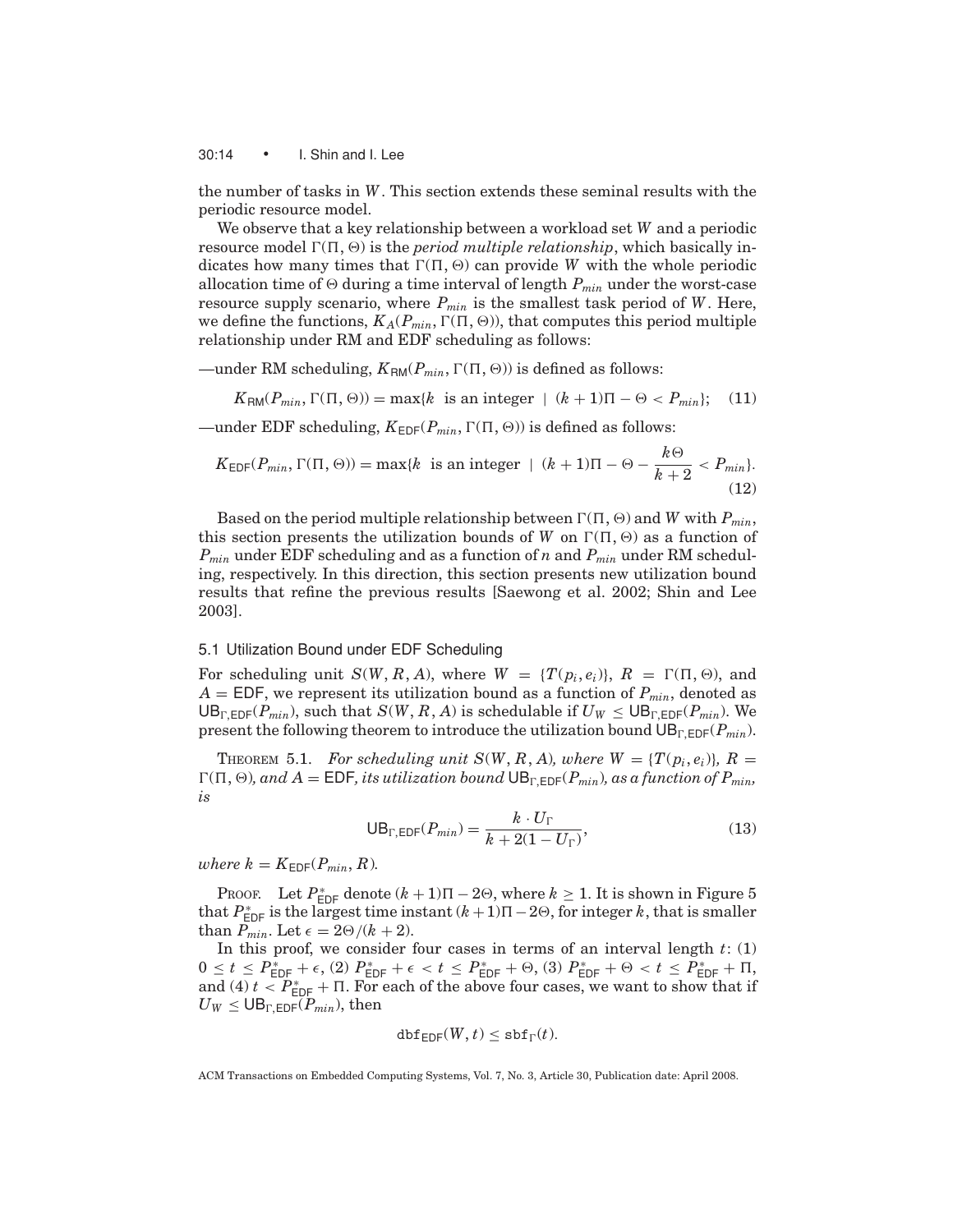Case:  $\overline{2}$ 3 1 .... ldbf<sub>EDF</sub>(W,t)  $\text{sbf}_\Gamma(t)$ resource  $\sim$  . The set of  $\sim$ allocation  $P_{\text{min}}$  $P_{\text{EDF}}^{\star}$  $P_{EDF}^*$ + $\epsilon$  $P_{\mathsf{EDF}}^*+\Theta$  $P_{\text{EDF}}^* + \Pi$  $3\Pi$ - $\Theta$  $\boldsymbol{0}$  $\Pi$ -0 2 $\Pi$ -20  $2\Pi$ - $\Theta$   $3\Pi$ - $2\Theta$  $4\Pi - 2\Theta$   $4\Pi - \Theta$   $5\Pi - 2\Theta$   $5\Pi - \Theta$   $6\Pi - 2\Theta$  $6 \Pi$ - $\Theta$ 

Compositional Real-Time Scheduling Framework with Periodic Model • 30:15

Fig. 5. Four cases to consider in deriving a utilization bound under EDF scheduling.

*Case* 1. We first consider a case where  $0 \le t \le P_{\text{EDF}}^* + \epsilon$ . Since  $P_{\text{EDF}}^* + \epsilon$  $P_{min}$ , this is the case where  $0 \leq t < P_{min}$ . From the definition of dbf<sub>EDF</sub>(*W*, *t*), then,

$$
\forall 0 \le t \le P_{\mathsf{EDF}}^* + \epsilon \quad \mathrm{dbf}_{\mathsf{EDF}}(W, t) = 0.
$$

Since  $\text{sbf}_{r}(t) \geq 0$  for all  $t \geq 0$ , it follows that

$$
\forall 0 \leq t \leq P_{\mathsf{EDF}}^* + \epsilon \quad \mathrm{dbf}_{\mathsf{EDF}}(W, t) \leq \mathrm{sbf}_{\Gamma}(t).
$$

*Case* 2*.* We consider a case where an interval length *t* can be longer than  $P_{min}$ , but is no longer than  $P_{\text{EDF}}^* + \Theta$ . That is,

$$
P_{\mathsf{EDF}}^* + \epsilon < t \leq P_{\mathsf{EDF}}^* + \Theta.
$$

It is easy to see that, from the definition of  $\text{sbf}_{r}(t)$ ,

$$
\forall P^*_{\mathsf{EDF}} + \epsilon < t \leq P^*_{\mathsf{EDF}} + \Theta \quad \mathrm{sbf}_\Gamma(t) \, = \, (k-1)\Theta + t - P^*_{\mathsf{EDF}}.
$$

When  $t = P_{\text{EDF}}^* + \epsilon$ , it follows that

$$
sbf_{\Gamma}(P_{\text{EDF}}^{*} + \epsilon) = (k-1)\Theta + \epsilon
$$

$$
= k\Theta - \frac{k}{k+2}\Theta.
$$
 (14)

When  $t = P_{\text{EDF}}^* + \epsilon$ , it follows that

$$
1\text{dbf}_{\text{EDF}}(W, t) = U_W \cdot t
$$
  
\n
$$
\leq \frac{k \cdot U_\Gamma}{k + 2(1 - U_\Gamma)} \cdot (P_{\text{EDF}}^* + \epsilon)
$$
  
\n
$$
= \frac{k\Theta}{(k + 2)\Pi - 2\Theta} \cdot ((k + 2)\Pi - 2\Theta) + (\epsilon - \Pi))
$$
  
\n
$$
= k\Theta + \frac{k\Theta}{(k + 2)\Pi - 2\Theta} \cdot (\epsilon - \Pi)
$$
  
\n
$$
= k\Theta + \frac{k\Theta}{(k + 2)\Pi - 2\Theta} \cdot \frac{-(k + 2)\Pi + 2\Theta}{k + 2}
$$
  
\n
$$
= k\Theta - \frac{k}{k + 2}\Theta.
$$
 (15)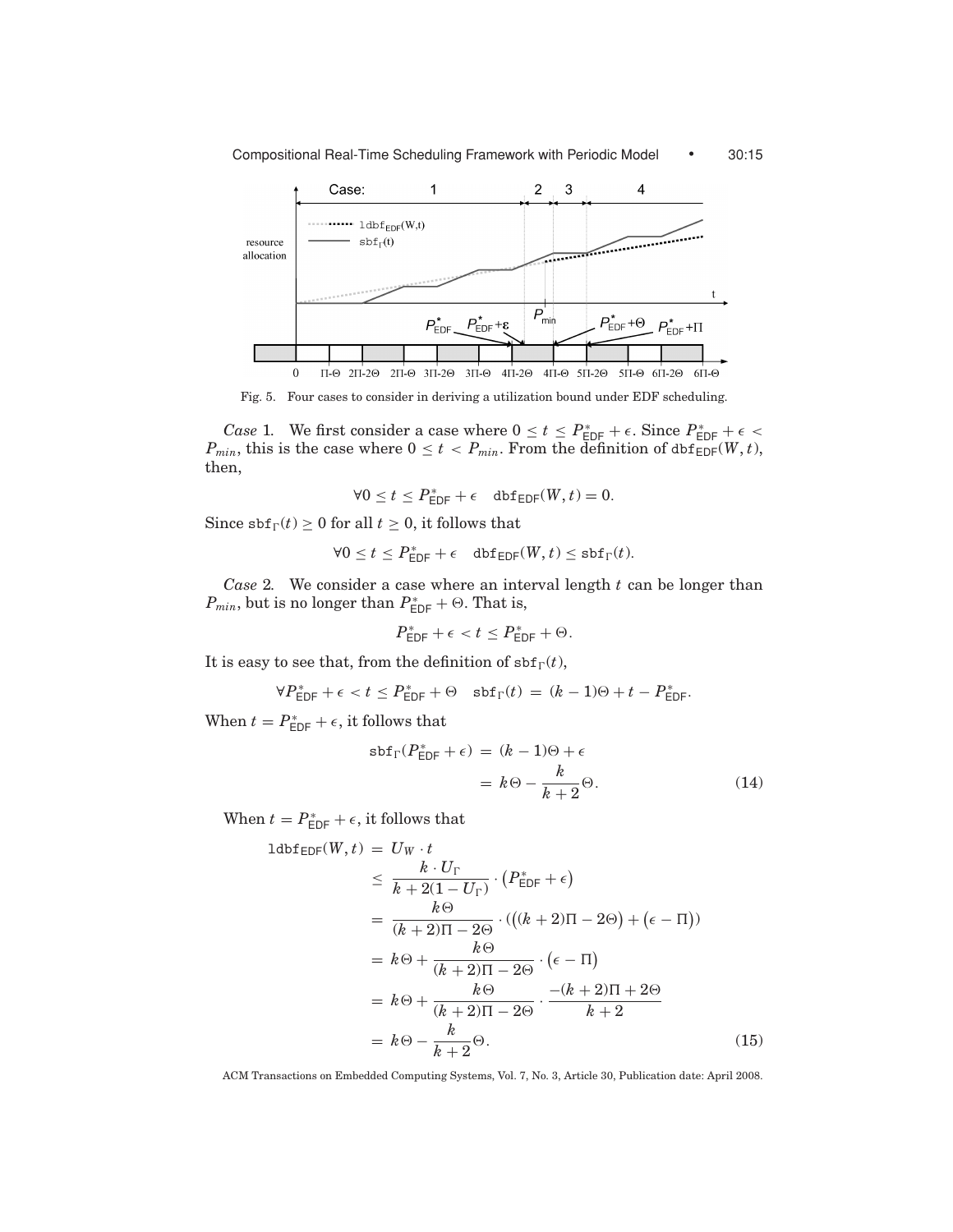30:16 • I. Shin and I. Lee

From Equations (14) and (15), we can see that when  $t = P_{\text{EDF}}^* + \epsilon$ , ldbf<sub>EDF</sub>(*W*, *t*) = sbf<sub> $\Gamma$ </sub>(*t*). In this case, one can see that sbf $\Gamma$ (*t*) increases linearly in *t* with a slope of 1, and so does  $\text{labf}_{EDF}(W, t)$  with a smaller slope of  $U_W$  than 1. Thus, considering  $\text{dof}_{EDF}(W, t) \leq \text{1dof}_{EDF}(W, t)$ , in this case, it is easy to see that

$$
\forall P_{\mathsf{EDF}}^* + \epsilon < t \le P_{\mathsf{EDF}}^* + \Theta \quad \mathrm{dbf}_{\mathsf{EDF}}(W, t) \le \mathrm{sbf}_{\Gamma}(t).
$$

*Case* 3*.* We consider a case where an interval length *t* can be longer than  $P_{min}$ , particularly longer than  $P_{\textsf{EDF}}^{*} + \Theta$ , but is no longer than  $P_{\textsf{EDF}}^{*} + \Pi$  . That is,

$$
P_{\mathsf{EDF}}^* + \Theta < t \leq P_{\mathsf{EDF}}^* + \Pi.
$$

From the definition of  $dbf_{EDF}(W, t)$ , thus,

$$
\forall P_{\mathsf{EDF}}^* + \Theta < t \le P_{\mathsf{EDF}}^* + \Pi \quad \mathrm{dbf}_{\mathsf{EDF}}(W, t) < U_W \cdot (P_{\mathsf{EDF}}^* + \Pi).
$$

We then have

$$
\begin{aligned} \text{dbf}_{\text{EDF}}(W, t) &< U_W \cdot (P_{\text{EDF}}^* + \Pi) \\ &\leq \frac{k \cdot U_\Gamma}{k + 2(1 - U_\Gamma)} \big( (k + 2) \Pi - 2\Theta \big) \\ &= k \cdot \Theta \qquad \text{since } U_\Gamma = \Theta / \Pi \\ &= \text{sbf}_\Gamma(t). \end{aligned}
$$

*Case* 4. We consider a case where an interval length *t* is longer than  $P_{\text{EDF}}^*$  +  $\Pi$ , which is longer than  $P_{min}$ . That is,

$$
P_{\text{EDF}}^* + \Pi < t.
$$

We then have

$$
\begin{aligned} \text{dbf}_{\text{EDF}}(W, t) &\leq U_W \cdot t \\ &\leq \frac{k \cdot U_\Gamma}{k + 2(1 - U_\Gamma)} \cdot t \\ &\leq U_\Gamma \cdot t \qquad \text{since } 0 < U_\Gamma \leq 1 \\ &= \text{lbf}_\Gamma(t) \\ &\leq \text{sbf}_\Gamma(t). \end{aligned}
$$

For each of the four cases, we showed that if  $U_W \leq \text{UB}_{\Gamma, \text{EDF}}(P_{min})$ , then  $dbf_{FDF}(W, t) \leq \text{sbf}_{\Gamma}(t)$ , that is, the scheduling unit  $S(W, \Gamma(\Pi, \Theta), \text{EDF})$  is schedulable according to Theorem 4.1.  $\Box$ 

It should be noted that the utilization bound  $\mathsf{UB}_{\Gamma, \mathsf{EDF}}(P_{min})$  becomes 1 without regard to  $P_{min}$  if the resource capacity  $U_{\Gamma}$  of periodic resource model  $\Gamma$  is 1, i.e.,  $\Gamma$  represents a dedicated resource. Thus,  $\mathsf{UB}_{\Gamma, \mathsf{EDF}}(P_{min})$  is a generalization of the result of Liu and Layland [1973].

*Example* 5.1 As an example, we consider a scheduling unit  $S_0 = S(W_0, \Gamma_0, A_0)$ , where  $\Gamma_0 = \Gamma(10, 4)$  and  $A_0 =$  **EDF**. Then, the resource capacity  $U_{\Gamma_0}$  of  $\Gamma_0$  is 0.4. We assume that the smallest task period  $P_{min}$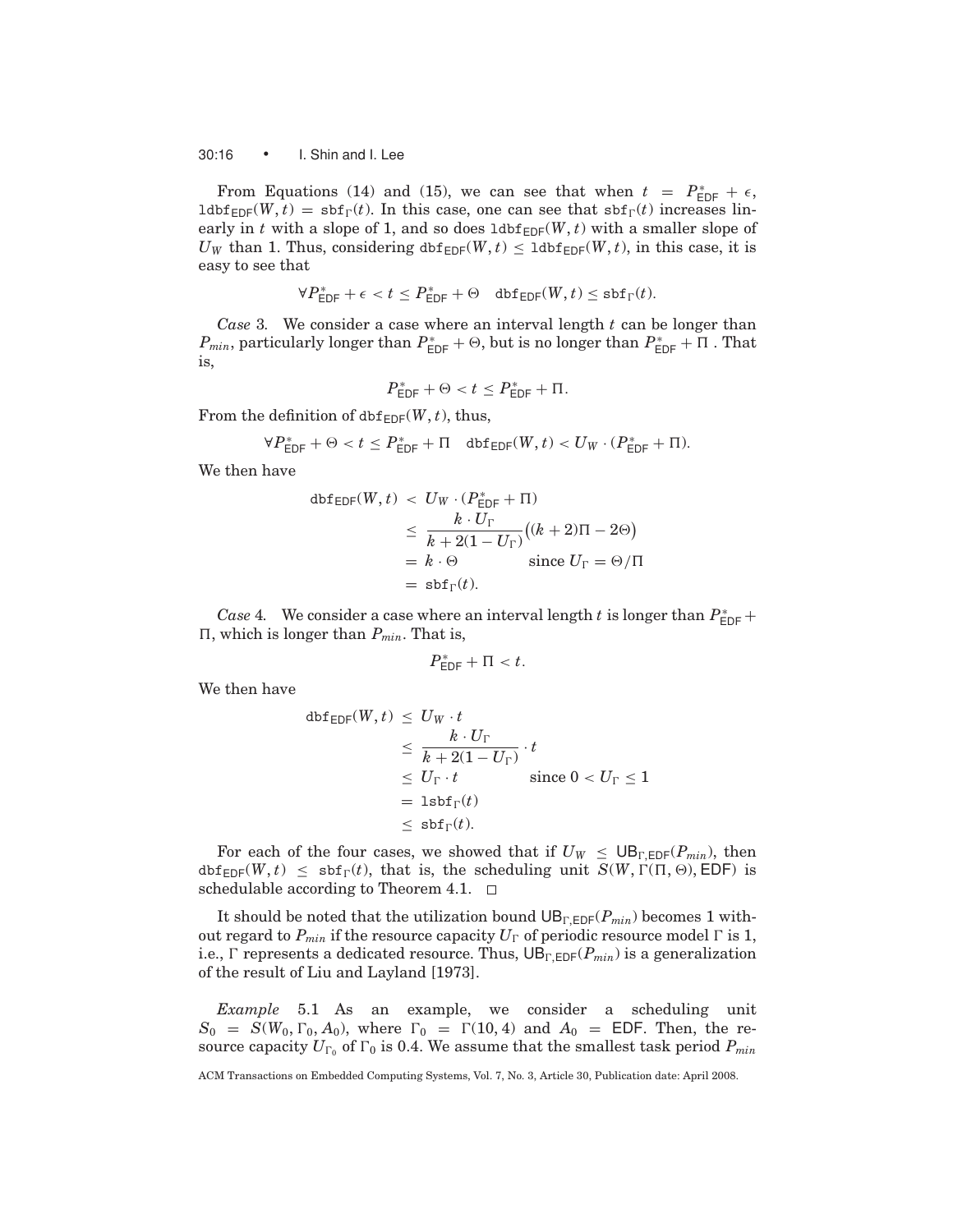

Fig. 6. Utilization bound as a function of its resource capacity: (a) under EDF scheduling and (b) under RM scheduling.

of the workload set  $W_0$  is greater than 50, i.e.,  $P_{min} \geq 50$ . Here, *k* is 4 by the definition of  $K_{EDF}(P_{min}, R)$ . According to Theorem 5.1, the EDF utilization bound  $UB_{\Gamma_0,EDF}(50)$  is 0.32. That is, if  $U_{W_0} \leq 0.32$ , then the scheduling unit  $S_0$ is schedulable.

Figure 6a shows the effect of resource period, in terms of *k*, on the utilization bound as a function of resource capacity under EDF scheduling, where  $k = K_{EDF}(P_{min}, \Gamma(\Pi, \Theta))$ . The solid line, labeled "limit," shows the limit of the utilization bound of a periodic resource, which is obtained when  $k = \infty$ . The other curves show the utilization bounds of a periodic resource when *k* is given as shown in the corresponding labels. It is shown that as *k* increases, the utilization bound of a periodic resource converges to its limit.

# 5.2 Utilization Bound under RM Scheduling

For scheduling unit *S*(*W*, *R*, *A*), where  $W = \{T(p_1, e_1), ..., T(p_n, e_n)\}, R =$  $\Gamma(\Pi, \Theta)$ ,  $A = \text{RM}$ , Saewong et al. [2002] represented its utilization bound as a function of *n*, denoted as  $UB_{\Gamma,RM}(n)$ . They presented the following result to introduce the utilization bound  $UB_{\Gamma,RM}(n)$ , derived from the Liu and Layland [1973]'s utilization bound.

LEMMA 5.1 (THEOREM 7 IN SAEWONG ET AL. [2002]). *For scheduling unit S*(*W*, *R*, *A*)*, where*  $W = \{T(p_1, e_1), \ldots, T(p_n, e_n)\}, R = \Gamma(\Pi, \Theta), A = \text{RM}, and$  $p_i \geq 2\Pi - \Theta$ ,  $1 \leq i \leq n$ , *its utilization bound*  $\text{UB}_{\Gamma, \text{RM}}(n)$  *is* 

$$
\mathsf{UB}_{\Gamma,\mathsf{RM}}(n) = n \Big[ \Big( \frac{3 - U_{\Gamma}}{3 - 2 \cdot U_{\Gamma}} \Big)^{1/n} - 1 \Big].
$$

We now present a different utilization bound as a function of *n* and  $P_{min}$ , denoted as  $UB_{\Gamma,RM}(n, P_{min})$ . We provide the following theorem to introduce  $UB_{\Gamma,RM}(n, P_{min}).$ 

THEOREM 5.2. For scheduling unit  $S(W, R, A)$ , where  $W = \{T(p_1, e_1),$ ..., *T*( $p_n, e_n$ )}, *R* =  $\Gamma(\Pi, \Theta)$ , *A* = RM, and  $p_i \geq 2\Pi - \Theta$ , 1 ≤ *i* ≤ *n*, *its*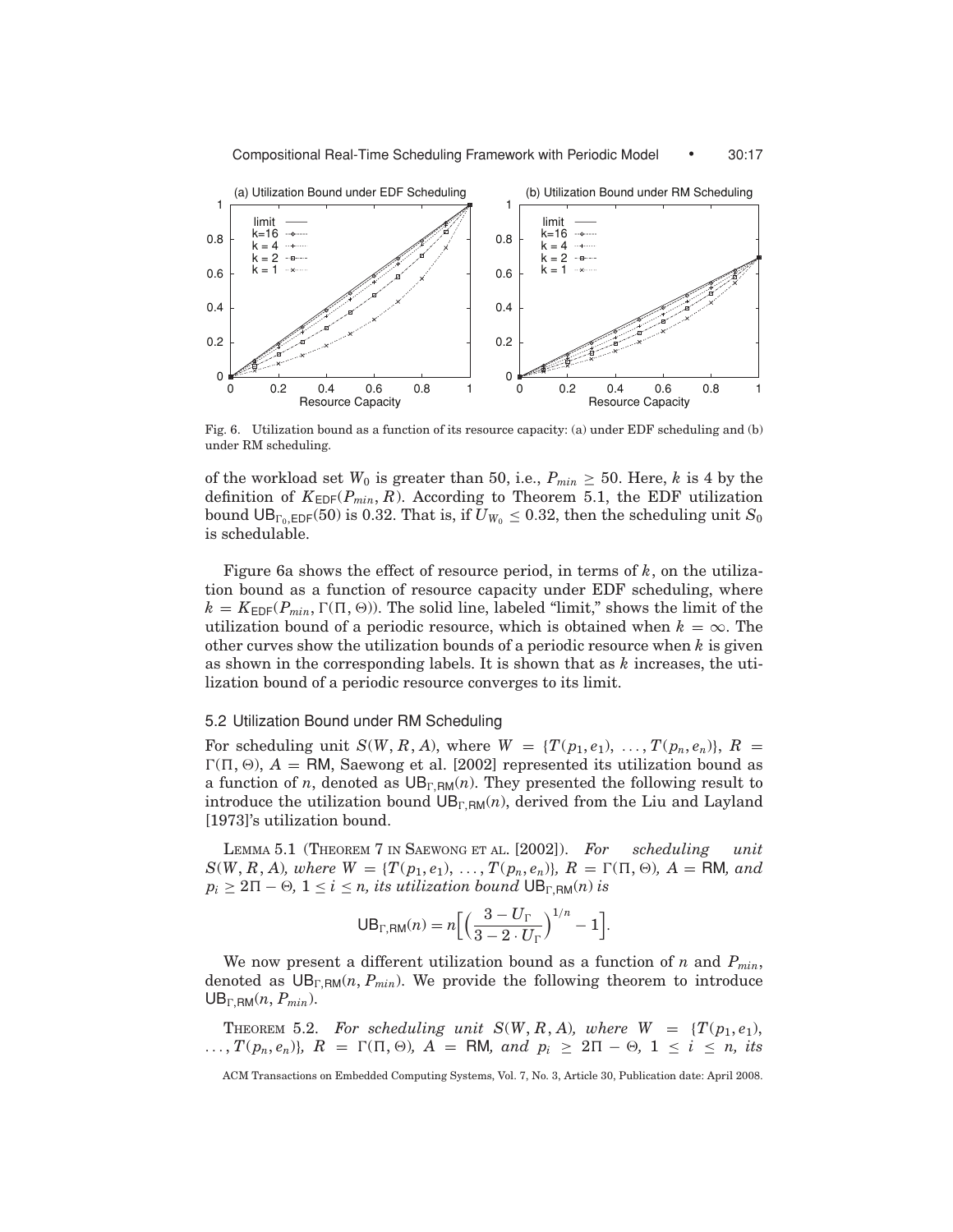#### 30:18 • I. Shin and I. Lee

*utilization bound*  $UB_{TRM}(n, P_{min})$  *is* 

$$
UB_{\Gamma, \text{RM}}(n, P_{\min}) = U_{\Gamma} \cdot n \Big[ \Big( \frac{2 \cdot k + 2(1 - U_{\Gamma})}{k + 2(1 - U_{\Gamma})} \Big)^{1/n} - 1 \Big], \tag{16}
$$

*where*  $k = K_{\text{BM}}(P_{min}, R)$ .

PROOF. The proof is shown in the Appendix.  $\Box$ 

It should be noted that the utilization bound  $\mathsf{UB}_{\Gamma,\mathsf{RM}}(n, P_{min})$  becomes the Liu and Layland [1973]'s RM utilization bound, which is *<sup>n</sup>*(21/*<sup>n</sup>* <sup>−</sup>1), without regard to  $P_{min}$  if the capacity of periodic resource  $U_{\Gamma}$  is 1, i.e., the periodic resource is essentially a dedicated resource. Thus,  $UB_{T,RM}(n, P_{min})$  is a generalization of the result of Liu and Layland [1973].

*Example* 5.2 As an example, we consider a scheduling unit  $S_0 = S(W_0, \Gamma_0, A_0)$ , where  $\Gamma_0 = \Gamma(10, 4)$  and  $A_0 = \text{RM}$ . Let  $\Pi_0 = 10$  and  $\Theta_0 = 4$ . Then, the resource capacity  $U_{\Gamma_0}$  of  $\Gamma_0$  is 0.4. We assume that the smallest task period  $P_{min}$  of the workload set  $W_0$  is greater than 50, i.e.,  $P_{min} \geq 50$ . Here, *k* is 4 according to Equation (16). According to Theorem 5.2, the RM utilization bound  $UB_{\Gamma_0,EDF}(50)$  is 0.27. That is, if  $U_{W_0} \leq 0.27$ , then the scheduling unit  $S_0$  is schedulable.

Figure 6b shows the effect of resource period, in terms of *k*, on the utilization bound as a function of resource capacity under RM scheduling, where  $k = K_{\text{BM}}(P_{min}, \Gamma(\Pi, \Theta))$ . The solid line, labeled "limit," shows the limit of the utilization bound, which is obtained when  $k = \infty$ . The other curves show the utilization bound when *k* is given as shown in their labels. It is shown in the graph that as *k* increases, the utilization bound of a periodic resource converges to its limit.

# 6. SCHEDULABLE COMPONENT ABSTRACTION BOUNDS

For a component *C*(*W*, *A*), we now explain how to derive a lower-bound *B* of the interface utilization  $(U_{\mathcal{P}})$  of  $\mathcal{P}(P, E)$ , such that  $\mathcal{P}(P, E)$  is a schedulable interface of  $C(W, A)$  if  $B \leq U_{\mathcal{P}}$ . If there exists such a bound *B*, we call it the *(schedulable-component) abstraction bound* of periodic interface on the component *C*(*W*, *A*).

We define the period multiple relationship between a periodic task set *W* and a periodic interface  $\mathcal{P}(P, E)$ , similarly to that between *W* and a periodic resource model  $\Gamma(\Pi, \Theta)$ . Given  $P_{min}$  and  $\mathcal{P}(P, E)$ , where  $P_{min}$  is the smallest task period of *W*, this relationship basically represents how many times that  $\mathcal{P}(P, E)$ can be given the whole periodic allocation time of *E* during a time interval  $[t, t + P_{min})$ , for all  $t > 0$ , at the worst-case resource supply scenario. Here, we define  $K_A(P_{min}, \mathcal{P}(P, E))$  that computes this relationship by substituting  $\Pi$  and  $\Theta$  in Equations (11) and (12) with *P* and *E*, respectively, as follows:

—under RM scheduling,  $K_{\text{BM}}(P_{min}, \mathcal{P}(P, E))$  is defined as follows:

 $K_{\text{RM}}(P_{min}, \mathcal{P}(P, E)) = \max\{k \text{ is an integer } | (k+1)P - E < P_{min}\};$  (17)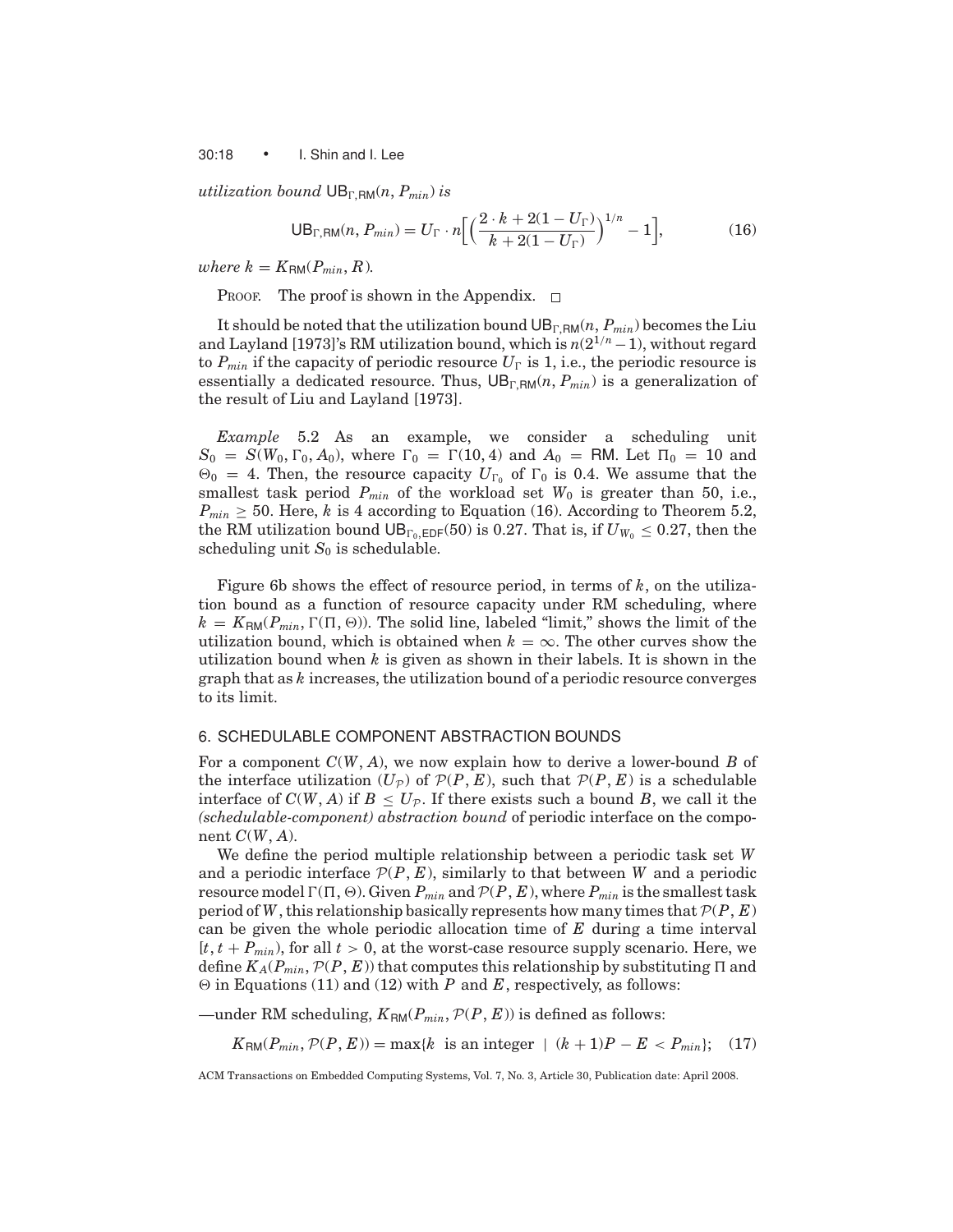—under EDF scheduling,  $K_{EDF}(P_{min}, \mathcal{P}(P, E))$  is defined as follows:

$$
K_{\text{EDF}}(P_{\min}, \mathcal{P}(P, E)) = \max\left\{k \text{ is an integer} \mid (k+1)P - E - \frac{kE}{k+2} < P_{\min}\right\}.\tag{18}
$$

Using the period multiple relationship between *W* and  $P(P, E)$ , this section presents the abstraction bounds of periodic interface  $\mathcal{P}(P, E)$  on a component  $C(W, A)$  as a function of *k*, denoted as  $AB_{W, A}(k)$ , under EDF and RM scheduling.

The abstraction bounds can be used in addressing the component abstraction problem as follows. Given a component  $C^* = C(W^*, A^*)$  and  $k^*$ , for some positive integer *k*∗, we consider the problem of finding a periodic interface  $\mathcal{P}^* = \mathcal{P}(P^*, E^*)$ , such that  $\mathcal{P}^*$  is a schedulable interface of  $C^*$  and  $K_A(P_{min}^*, \mathcal{P}^*) = k^*$ , where  $P_{min}^*$  is the smallest task period of *W*<sup>∗</sup>. We can obtain a solution space to this problem as follows: for all interface period  $P^* \in [1, P^*_{min}]$ , we compute a range of  $[E^{*}_{min},E^{*}_{max}) ,$  where  $E^{*}_{min}$  and  $E^{*}_{max}$  are defined as follows:

$$
-E_{min}^* = \max(E_0, E_1) \tag{19}
$$

where

$$
E_0 = \min \bigg\{ E \mid (k^* + 1)P^* - E - \frac{k^* \cdot E}{k^* + 2} \le P_{min} \bigg\},
$$
  

$$
E_1 = P^* \cdot AB_{W,A}(k^*).
$$

and

$$
- E_{max}^{*} = \min(E_2, P^{*})
$$
  
where 
$$
E_2 = \min \left\{ E \mid (k^* + 2)P^{*} - E - \frac{(k^* + 1)E}{k^* + 3} \le P_{min} \right\}.
$$
 (20)

A range of  $[E_{min}^*, E_{max}^*]$  is said to be *valid* if  $E_{min}^* \le E_{max}^*$ . According to the definition of the abstraction bound, a periodic interface  $\mathcal{P}(P^*, E^*)$  is schedulable  $\text{for } C^* \text{ if } E^* \in [E^*_{min}, E^*_{max}) \text{ with } E^*_{min} \leq E^*_{max}.$ 

# 6.1 Abstraction Bound under EDF Scheduling

For component  $C(W, A)$ , where  $W = \{T(p_i, e_i)\}$  and  $A = \text{EDF}$ , we present the following corollary from Theorem 5.1 to introduce the abstraction bound of its periodic interface  $P$  as a function of k, denoted as  $AB_{W,EDF}(k)$ .

COROLLARY 6.1. *For component*  $C(W, A)$ *, where*  $W = \{T(p_i, e_i)\}$ *, and*  $A =$ EDF, the abstraction bound  $AB_{W,EDF}(k)$  of a periodic interface  $\mathcal{P}(P, E)$  is

$$
AB_{W,EDF}(k) = \frac{(k+2) \cdot U_W}{k + 2U_W},
$$
\n(21)

*where k represents the period multiple relationship of W and* P(*P*, *E*)*, such that*  $k = K_{EDF}(P_{min}, \mathcal{P}(P, E))$  *defined in Equation (18).* 

PROOF. Theorem 5.1 states that scheduling unit  $S(W, \Gamma(\Pi, \Theta), \text{EDF})$  is schedulable if  $U_W \leq \text{UB}_{\Gamma, \text{EDF}}(P_{min}),$  i.e.,

$$
U_W \leq \frac{k \cdot U_{\Gamma}}{k + 2(1 - U_{\Gamma})}.
$$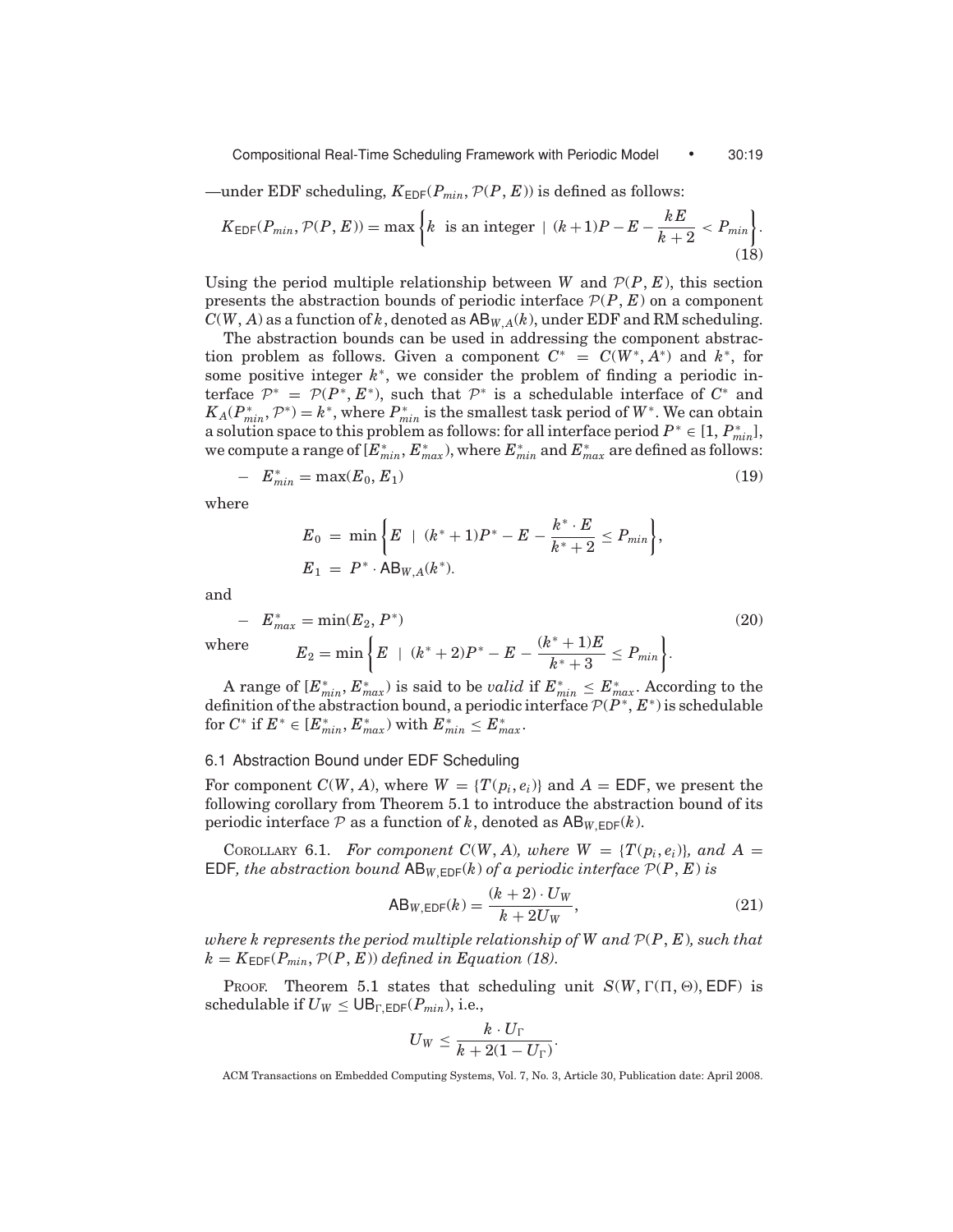

Fig. 7. Spaces of schedulable periodic interfaces, obtained through the abstraction bounds, for (a) example 6.1 under EDF scheduling and (b) example 6.2 under RM scheduling.

That is,  $S(W, \Gamma(\Pi, \Theta), \text{EDF})$  is schedulable if

$$
U_{\Gamma} \ge \frac{(k+2) \cdot U_W}{k + 2U_W}.
$$
\n(22)

Suppose, there is a periodic resource model  $\Gamma(\Pi', \Theta')$  that satisfies Equation (22). Then, the periodic interface  $P(P', E')$ , where  $P' = \Pi'$  and  $E' = \Theta'$ , is a schedulable interface of  $C(W, EDF)$ .  $\square$ 

*Example* 6.2. As an example, we consider a component  $C^* = C(W^*, A^*)$ , where  $W^* = \{T(33, 5), T(75, 7), T(100, 10)\}\$ and  $A^* = EDF$ . The workload utilization  $U_{W^*}$  is 0.35, and  $P_{min} = 33$ . We consider finding a periodic interface  $\mathcal{P}^* = \mathcal{P}(P^*, E^*)$  of  $C^*$  through the abstraction bound. Assume that the period multiple relationship between *W* and  $\mathcal{P}^*$  is given by  $k = 3$ , where  $k = K_{EDF}(P_{min}, \mathcal{P}^*)$ . According to Corollary 6.1,  $AB_{W,EDF}(3) = 0.47$ . Under the constraint of  $k = 3$ , we can compute  $E_{min}^*$  and  $E_{max}^*$  for all interface period  $P^* \in [1, 33]$ , where  $E^*_{min}$  and  $E^*_{max}$  are defined in Equations (19) and (20). In this example,  $E^*$  has a valid range of  $[E^*_{min}, E^*_{max})$  for all interface period *P*<sup>∗</sup> ∈ [8, 13], as shown in Figure 7a. That is, the shaded region of this figure shows the space of schedulable periodic interfaces of the component *C*∗.

Figure 8a shows the effect of interface period, in terms of *k*, on the abstraction bound as a function of workload utilization under EDF scheduling, where  $k = K_{EDF}(P_{min}, \mathcal{P}(P, E))$ . The solid line, labeled "limit," shows the limit of the abstraction bound, which is obtained when  $k = \infty$ . The other curves show the abstraction bounds when *k* is given as shown in their labels. It is shown that as *k* increases, the abstraction bound of a periodic interface converges to its limit, i.e., goes closer to the workload utilization.

# 6.2 Abstraction Bound under RM Scheduling

For component  $C(W, A)$ , where  $W = \{T(p_i, e_i)\}$  and  $A = \mathsf{RM}$ , we present the following corollary from Theorem 5.2 to introduce the abstraction bound of its periodic interface  $P$  as a function of k, denoted as  $AB_{W,RM}(k)$ .

COROLLARY 6.2. For component  $C(W, A)$ , where  $W = \{T(p_1, e_1), \ldots,$  $T(p_n, e_n)$  *and*  $A = \mathsf{RM}$ *, the abstraction bound*  $\mathsf{AB}_{W,\mathsf{RM}}(k)$  *of a periodic*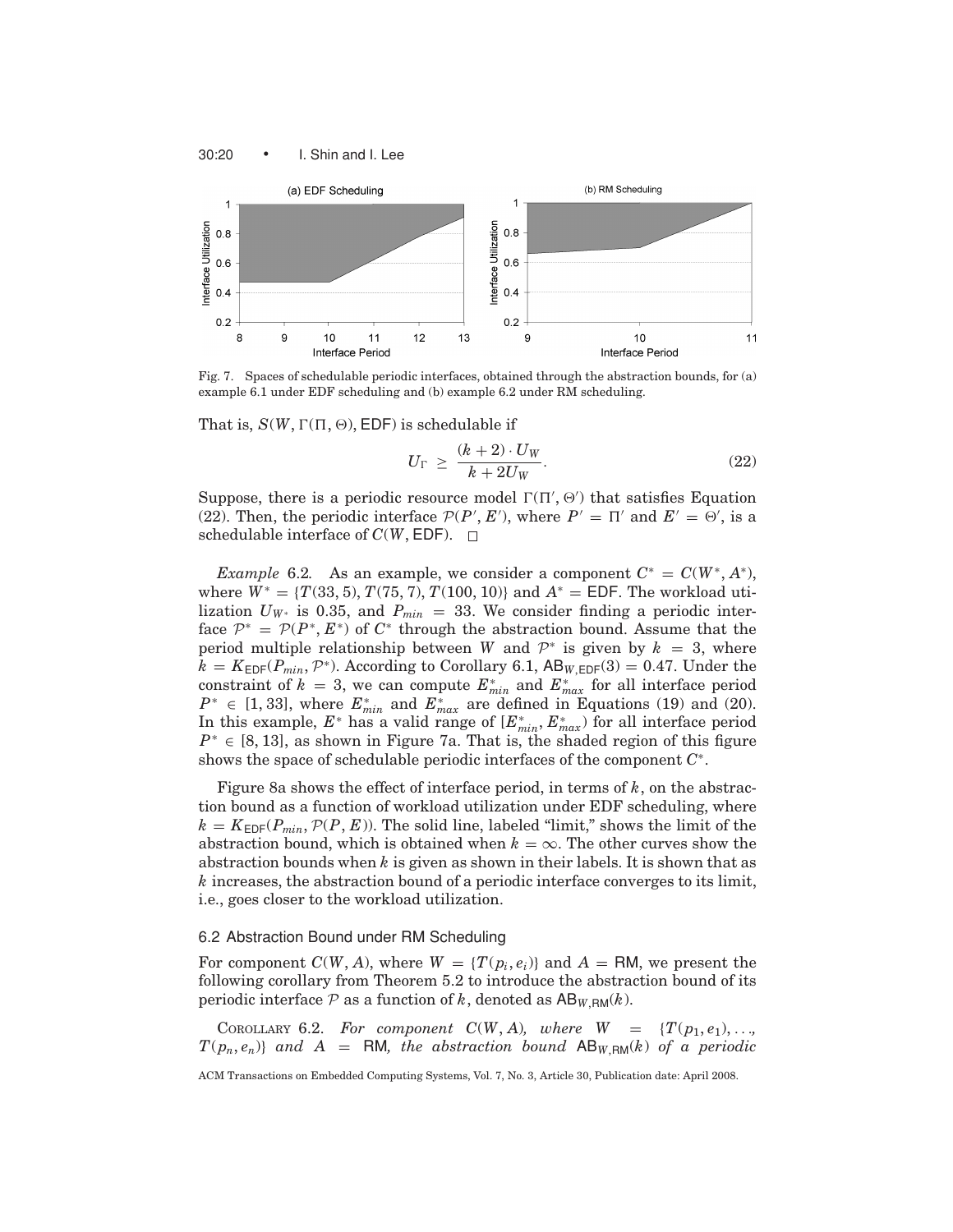

Fig. 8. Abstraction bound as a function of workload utilization: (a) under EDF scheduling and (b) under RM scheduling.

*interface*  $P(P, E)$  *is* 

$$
AB_{W,RM}(k) = \frac{U_W}{\log\left(\frac{2k + 2(1 - U_W)}{k + 2(1 - U_W)}\right)},
$$
\n(23)

*where k represents the period multiple relationship of W and* P(*P*, *E*)*, such that*  $k = K_{\text{RM}}(P_{min}, \mathcal{P}(P, E))$  *defined in Equation (17).* 

PROOF. Theorem 5.2 states that the scheduling unit  $S(W, \Gamma(\Pi, \Theta), RM)$  is schedulable if  $U_W \leq \text{UB}_{\Gamma, \text{RM}}(n, P_{min}),$  i.e.,

$$
U_W \le U_\Gamma \cdot n \Big[ \Big( \frac{2k + 2(1 - U_\Gamma)}{k + 2(1 - U_\Gamma)} \Big)^{1/n} - 1 \Big]. \tag{24}
$$

When *n* is large, we have

$$
n\left[\left(\frac{2k+2(1-U_{\Gamma})}{k+2(1-U_{\Gamma})}\right)^{1/n}-1\right] \simeq \log\left(\frac{2k+2(1-U_{\Gamma})}{k+2(1-U_{\Gamma})}\right). \tag{25}
$$

From Equations (24) and (25), it follows

$$
U_{\Gamma} \ \geq \ \frac{U_W}{\log\left(\frac{2k+2(1-U_{\Gamma})}{k+2(1-U_{\Gamma})}\right)}.
$$

Since  $U_W \leq U_V$ , we have

$$
\log\left(\frac{2k+2(1-U_W)}{k+2(1-U_W)}\right) \le \log\left(\frac{2k+2(1-U_\Gamma)}{k+2(1-U_\Gamma)}\right). \tag{26}
$$

From Equation (26), the scheduling unit  $S(W, \Gamma(\Pi, \Theta), RM)$  is schedulable, if

$$
U_{\Gamma} \; \geq \; \frac{U_W}{\log\left(\frac{2k+2(1-U_W)}{k+2(1-U_W)}\right)}.
$$

Then, the periodic interface  $\mathcal{P}(P, E)$  is a schedulable interface of  $C(W, A)$ , where  $P = \Pi$  and  $E = \Theta$ .  $\Box$ 

ACM Transactions on Embedded Computing Systems, Vol. 7, No. 3, Article 30, Publication date: April 2008.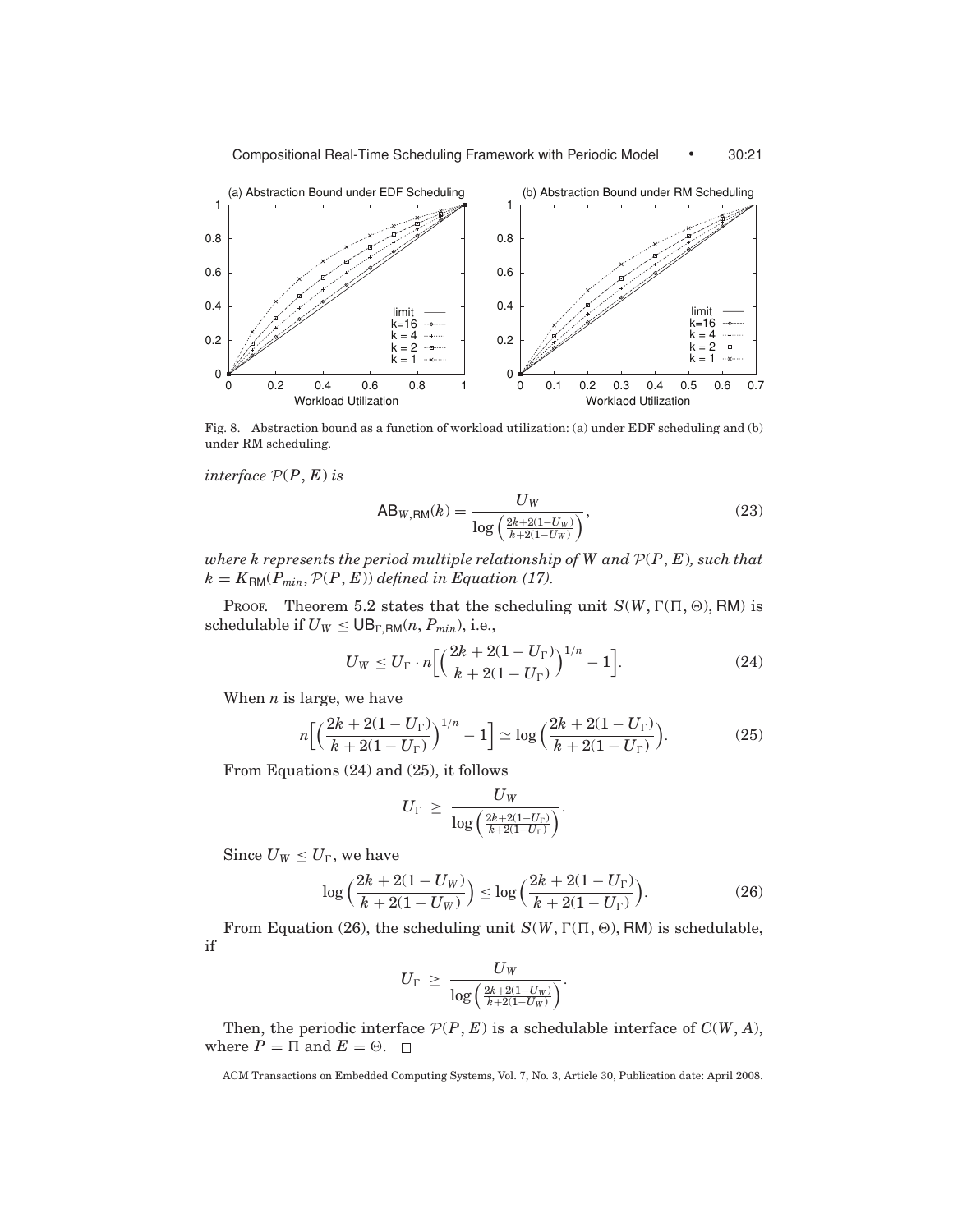30:22 • I. Shin and I. Lee

*Example* 6.3. As an example, we consider a component  $C^* = C(W^*, A^*)$ , where  $W^* = \{T(33, 5), T(75, 7), T(100, 10)\}\$ and  $A^* = \text{RM}$ . The workload utilization  $U_{W^*}$  is 0.35, and  $P_{min} = 33$ . We consider finding a periodic interface  $\mathcal{P}^* = \mathcal{P}(P^*, E^*)$  of  $C^*$  through the abstraction bound. Assume that the period multiple relationship between *W* and  $\mathcal{P}^*$  is given by  $k = 3$ , where  $k = K_{EDF}(P_{min}, \mathcal{P}^*)$ . According to Corollary 6.2,  $AB_{W^*, RM}(3) = 0.66$ . Under the constraint of  $k = 3$ , we can compute  $E^*_{min}$  and  $E^*_{max}$  for all interface period  $P^* \in [1, 33]$ , where  $E^*_{min}$  and  $E^*_{max}$  are defined in Equations (19) and (20). In this example,  $E^*$  has a valid range of  $[E^*_{min},E^*_{max})$  only for all interface period  $P^* \in [9, 11]$ , as shown in Figure 7b. That is, the shaded region of this figure shows the space of schedulable periodic interfaces of the component *C*∗.

Figure 8b shows the effect of interface period, in terms of *k*, on the abstraction bound as a function of workload utilization under RM scheduling, where  $k = K_{\text{BM}}(P_{\text{min}}, \mathcal{P}(P, E))$ . The solid line, labeled "limit," shows the limit of the abstraction bound, which is obtained when  $k = \infty$ . The other curves show the abstraction bounds when *k* is given as shown in their labels. It is shown that as *k* increases, the abstraction bound of a periodic interface converges to its limit.

# 7. COMPONENT ABSTRACTION OVERHEADS: ANALYTICAL BOUNDS AND SIMULATION RESULTS

In this section, we address the problem of evaluating the overhead that a periodic interface incurs in terms of utilization increase, to solve the component abstraction problem. For a periodic interface  $P$  of component  $C(W, A)$ , we define its *(component)* abstraction overhead  $(O_{\mathcal{P}})$  as

$$
O_{\mathcal{P}} = \frac{U_{\mathcal{P}} - U_{W}}{U_{W}},\tag{27}
$$

where  $U_{\mathcal{P}}$  and  $U_W$  are the utilizations of  $\mathcal P$  and  $W$ , respectively.

Section 7.1 derives upper bounds to the abstraction overheads under EDF and RM scheduling; Section 7.2 evaluates the abstraction overheads through simulation.

## 7.1 Component-Abstraction Overhead Bounds

This section introduces an upper bound to the abstraction overhead of an optimal schedulable periodic interface. We define the *overhead bound*  $O^*_{\mathcal{P}}(C)$  of component  $C(W, A)$  as a number such that there exists a schedulable periodic interface  $P$  of *C* such that  $O_P \leq O_P^*(C)$ .

According to Corollary 6.1 and 6.2, a periodic interface  $U_p$  is schedulable if  $U_{\mathcal{P}} \geq AB_{W,A}$ . That is, the minimum interface utilization  $U_{\mathcal{P}}$  of a schedulable periodic interface  $P$  is upper bounded by  $AB_{W,A}$ . We can then compute the overhead bound  $O_{\mathcal{P}}^{*}(C)$  of  $C$  as

$$
O_{\mathcal{P}}^*(C) = \frac{\mathsf{AB}_{W,A} - U_W}{U_W}.
$$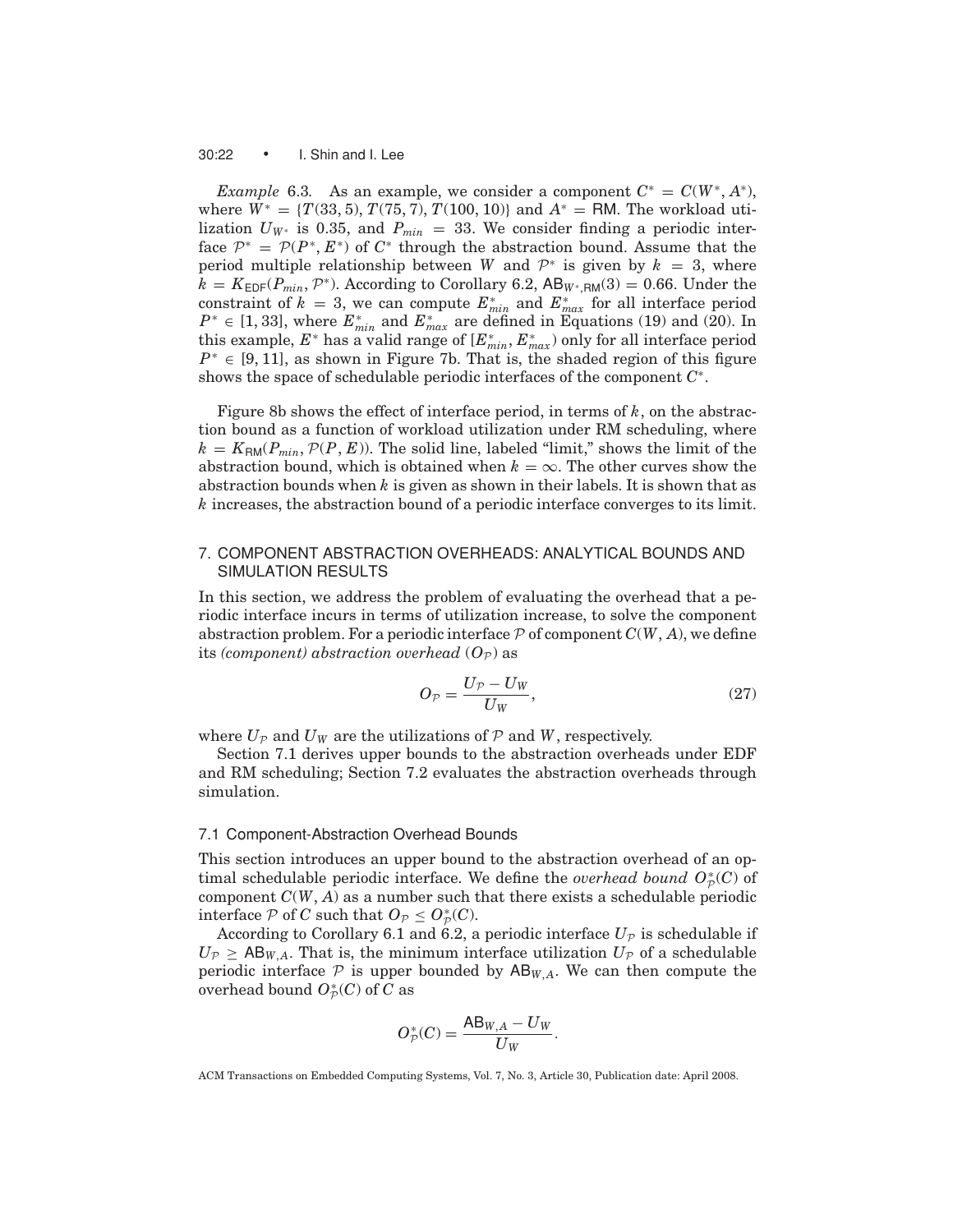

Fig. 9. Component abstraction overhead bound as a function of workload utilization: (a) under EDF scheduling and (b) under RM scheduling.

Under EDF scheduling, we can derive the overhead bound  $O_P^*(C)$  of compo-<br> $O(E^*(C))$ nent  $C(W, A)$ , where  $W = \{T(p_i, e_i)\}$  and  $A = \text{EDF}$ , from Corollary 6.1, i.e.,

$$
O_P^*(W, \text{EDF}) = \frac{2(1 - U_W)}{k + 2 \cdot U_W}, \quad \text{where } k = K_{\text{EDF}}(P_{min}, \mathcal{P}). \tag{28}
$$

Under RM scheduling, we can derive the overhead bound  $O_P^*(C)$  of component  $C(W, A)$ , where  $W = \{T(p_i, e_i)\}$  and  $A = RM$ , from Corollary 6.2, i.e.,

$$
O_{\mathcal{P}}^{*}(W, \text{RM}) = \frac{1}{\log\left(\frac{2k + 2(1 - U_{W})}{k + 2(1 - U_{W})}\right)} - 1, \text{ where } k = K_{\text{RM}}(P_{\text{min}}, \mathcal{P}).
$$
 (29)

Figure 9 shows the effect of period of a periodic interface, in terms of *k* in Equations (28) and (29), on the overhead bound as a function of workload utilization under EDF and RM scheduling. The solid line, labeled "limit," shows the limit of the bound, which is obtained when  $k = \infty$ . The limit is 0 under EDF scheduling and  $1/log(2) - 1$ , which is approximately 0.443, under RM scheduling. The other curves show the bounds when *k* is 1, 2, 4, and 8. It is shown that as *k* increases, the bounds converge to their limits.

## 7.2 Simulation Results

This section evaluates the component abstraction overhead through simulation results. During simulations, we have the following simulation parameters and value ranges:

- —The number of tasks (*n*) in the workload set *W* is 2, 4, 8, 16, 32, or 64.
- —The workload utilization  $(U_W)$  of the workload set W is in the interval  $[0.1, 0.7]$ .
- —Each periodic task  $T(p, e)$  has a period p randomly generated in the range [5, 100] and an execution time requirement *e* generated in the range [1, 40]. —Scheduling algorithm (*A*) is EDF or RM.
	- ACM Transactions on Embedded Computing Systems, Vol. 7, No. 3, Article 30, Publication date: April 2008.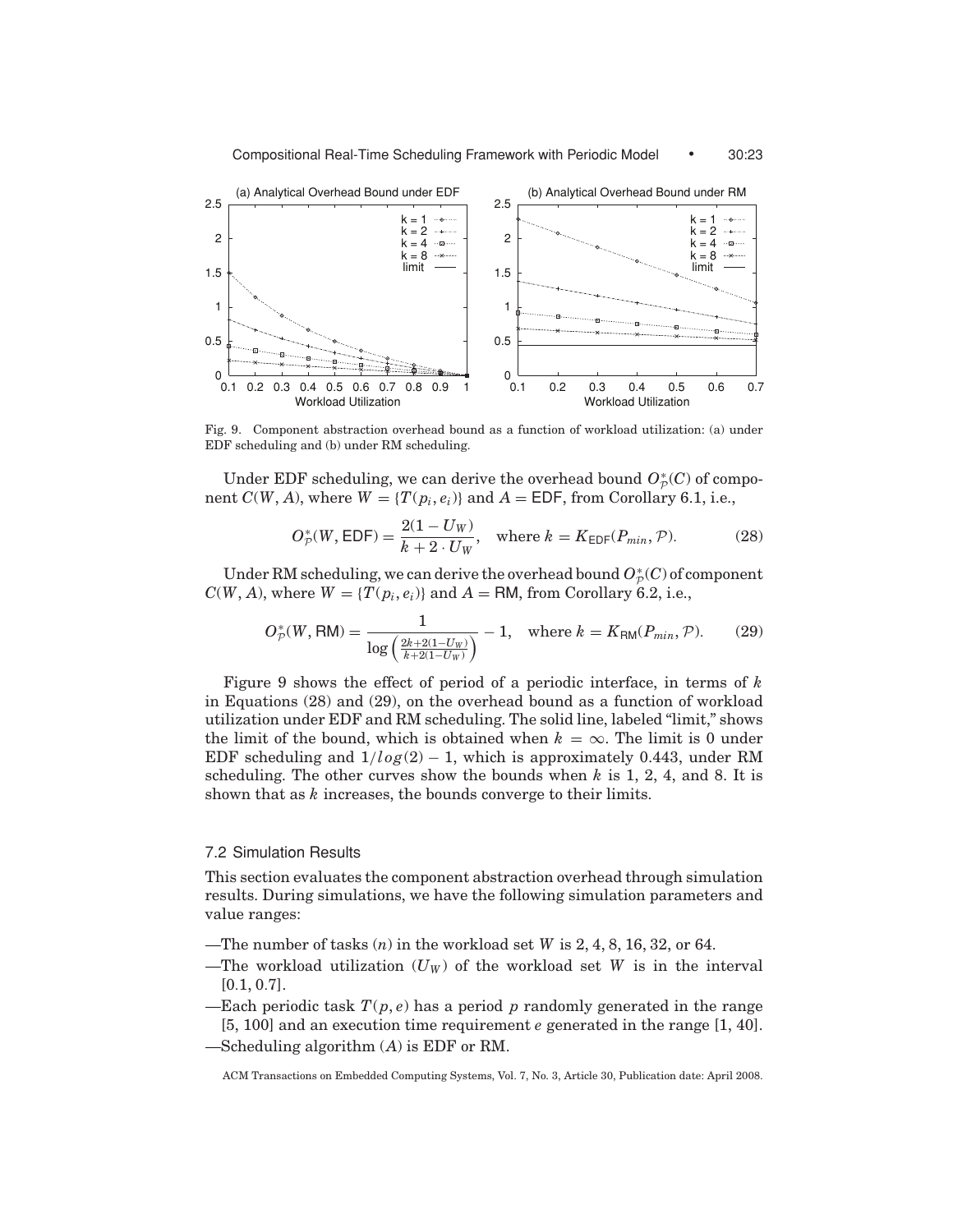



Fig. 10. Abstraction overheads as a function of workload utilization: (a) under EDF scheduling and (b) under RM scheduling.

—Period multiple relationship (*k*) between a workload set *W* and a periodic interface  $\mathcal{P}(P, E)$  is 1, 2, 4, 8, 16, 32, or 64, where  $k = K_A(P_{min}, \mathcal{P}(P, E))$  as defined in Equation (17) or (18) depending on *A*.

Our simulation procedure is as follows:

- —For the *i*th simulation case,  $i = 1, 2, ..., N_{sim}$ , where  $N_{sim}$  is the number of total simulation cases, we do the following.
- —Given *n* and *UW* , we randomly generate a workload set *W*.
- —We do the followings for a case where  $A = EDF$  and, for the other case, where for  $A = RM$ , respectively.
- $-\text{Given } W \text{ and } A$ , we do the following for all values of k, where  $k =$ 1, 2, 4, 8, 16, 32, 64: We find the periodic interface  $\mathcal{P}(P^*, E^*)$  that is a schedulable interface of the component  $C(W, A)$  with the minimum resource capacity requirement, such that  $k = K_A(P_{min}, \mathcal{P}(P^*, E^*))$ . We find such  $E^*$  by evaluating Equation (8) or (10), depending on *A*.
- —We use  $O_{W,A}(k, i)$  to denote the minimum abstraction overhead for k in the *i*th simulation case.
- —As performance metrics, let  $O_{W,A}(k)$ , mean) denote the mean of  $O_{W,A}(k, i)$  for all  $i \in [1, N_{sim}]$ , and let  $O_{W,A}(k, \text{worst})$  denote the worst-case (maximum) value of  $O_{W,A}(k, i)$  for all  $i \in [1, N_{sim}].$

In Figures 10, 11, and 12, component abstraction overheads are plotted under EDF and RM scheduling as a function of workload utilization, interface period, and the number of tasks, respectively. In the graphs, the solid curve, labeled "overhead bound," shows the overhead bound, which is obtained through Equation (28) or (29), depending on scheduling algorithm. A dotted curve, labeled "simulation result (mean)," shows the mean of component-abstraction overheads,  $O_{W,A}(k)$ , mean), which are obtained through simulations. Each point in this curve represents the mean of 1000 simulation results unless specified otherwise. The 95% confidence intervals for data range from  $\pm 0.01$  to  $\pm 0.13$  of the means shown in the curve.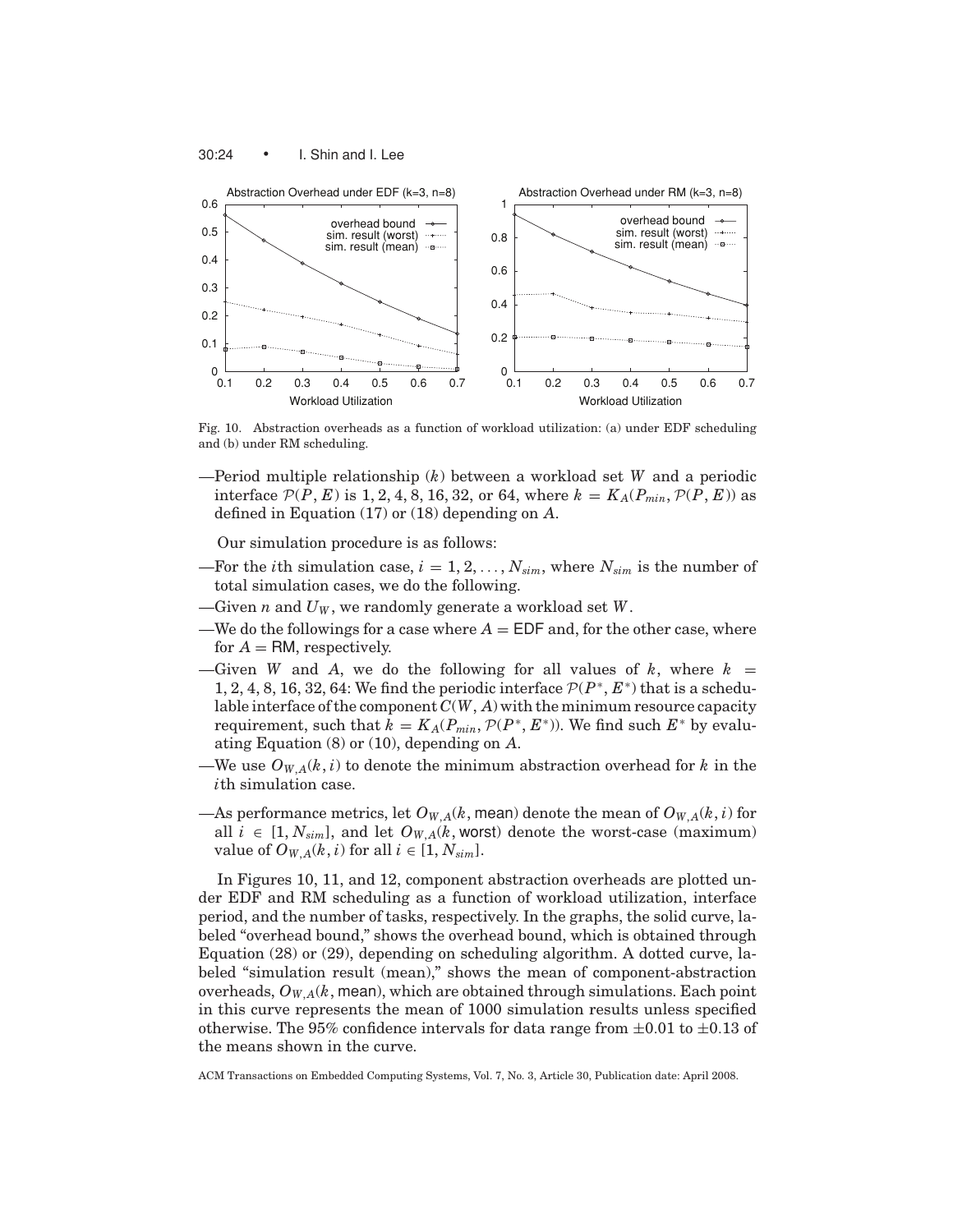

Fig. 11. Abstraction overheads as a function of interface period: (a) under EDF scheduling and (b) under RM scheduling.



Fig. 12. Abstraction overheads as a function of the number of tasks: (a) under EDF scheduling and (b) under RM scheduling.

The other dotted curve, labeled "simulation result (worst)," shows the worstcase component-abstraction overhead,  $O_{W,A}(k, \text{worst})$ , during simulations.

Figure 10 shows the effect of workload utilization on the abstraction overheads under EDF and RM scheduling, where  $k = 3$  and  $n = 8$ . It is shown that the abstraction overhead generally decreases as the workload utilization increases. The figure also shows that the abstraction overhead is clearly lower under EDF scheduling than under RM scheduling, which is consistently shown in Figures 11 and 12.

Figure 11 shows the effect of interface period, in terms of *k*, on the abstraction overheads under EDF and RM scheduling, where  $U_W = 0.4$  and  $n = 8$ . It is shown that the abstraction overhead decreases as *k* increases.

Figure 12 shows the effect of the number of tasks on the abstraction overheads under EDF and RM scheduling, where  $U_W = 0.4$  and  $k = 3$ . It is shown that the abstraction overhead decreases as the number of tasks increases under EDF scheduling. Under RM scheduling, however, the abstraction overhead is relatively independent of the number of tasks.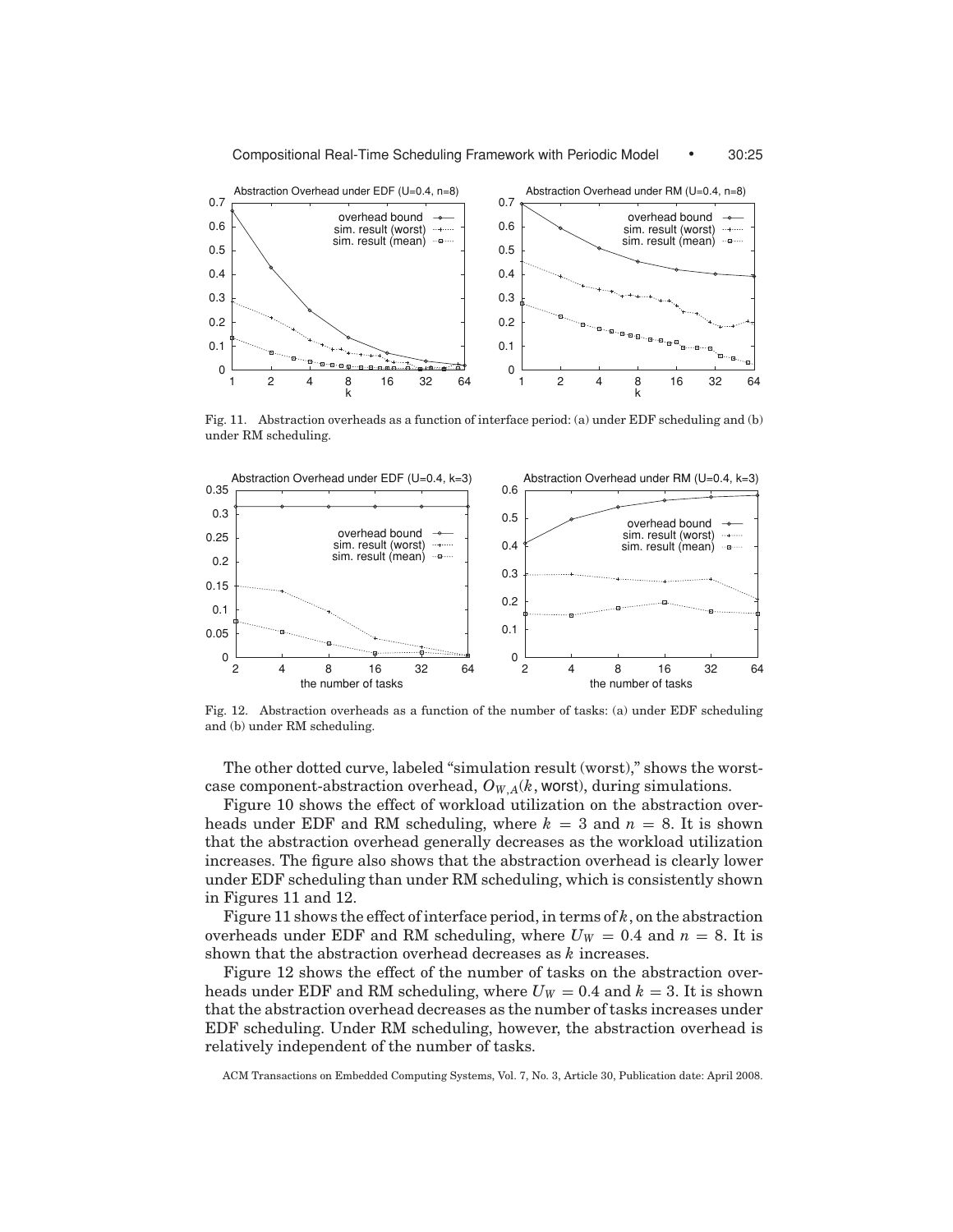#### 30:26 • I. Shin and I. Lee

The implications of our simulation results can be summarized as follows: the abstraction overhead of a periodic interface is smaller under EDF scheduling than under RM scheduling. Interface period is a factor that most significantly affects the abstraction overhead of periodic interface. Under EDF scheduling, both the workload utilization and the number of tasks slightly affect the abstraction overhead. Under RM scheduling, however, they have little impact on the abstraction overhead. In summary, our approach incurs less abstraction overheads when we have a smaller interface period under EDF scheduling.

#### 8. DISCUSSION

So far, we have addressed the component-abstraction problem under the assumptions that (1) the task model is the pure periodic task model and (2) tasks are independent. This section discusses the issues of extending our framework in relaxing these assumptions.

# 8.1 Supporting Aperiodic Tasks

In addition to the periodic tasks that execute repeatedly at regular time intervals, real-time systems may consist of tasks whose release times are not known a priori, since they are to respond to asynchronous external events. We consider two task models, *sporadic* and *aperiodic* task models, to characterize the workload generated in response to these events. In this section, we mainly distinguish them by the property of their deadlines: hard or soft.3 Sporadic tasks are released with hard deadlines at random time instants with the minimum interarrival separation time between consecutive jobs. Aperiodic tasks can be released with soft deadlines at any arbitrary time instant without any restriction. One approach for handling sporadic and aperiodic tasks is to reject some of their jobs if they cannot complete in time. The other approach is to accept all sporadic and aperiodic tasks and to allow all sporadic tasks to complete prior to their hard deadlines and some aperiodic tasks to complete later than their soft deadlines. Here, we discuss how to extend our framework for supporting the sporadic and aperiodic task models with the latter approach.

A sporadic task  $\tau_i$  can be defined by a triple  $(e_i, d_i, s_i)$ , where  $e_i$  is a worstcase execution time requirement,  $d_i$  is a relative deadline, and  $s_i$  is a minimum interarrival separation between any two jobs of  $\tau_i$ . Baruah et al. [1990b] have shown that the cumulative resource demands of jobs of  $\tau_i$  over an interval  $[t_0, t_0 + t)$  is maximized if the first arrives at the start of the interval (i.e., at time instant  $t_0$ ) and subsequent jobs arrive as rapidly as permitted (i.e., at instants  $t_0 + k \cdot s_i$ ,  $k = 1, 2, 3, \ldots$ ). They presented the demand-bound function that computes the total resource demand of a sporadic task set *W* under EDF  ${\rm scheduling.}$  This demand-bound function db ${\rm f}_{{\rm EDF}}^*(W,t)$  calculates the maximum possible resource demands of *W* for every interval length *t* as follows:

$$
\text{dbf}_{\text{EDF}}^{*}(W, t) = \sum_{\tau_i \in W} \max\left(0, \left(\left\lfloor \frac{t - d_i}{p_i} + 1\right\rfloor \times e_i\right)\right). \tag{30}
$$

<sup>3</sup>We here treat a sporadic task with a soft deadline as an aperiodic task.

ACM Transactions on Embedded Computing Systems, Vol. 7, No. 3, Article 30, Publication date: April 2008.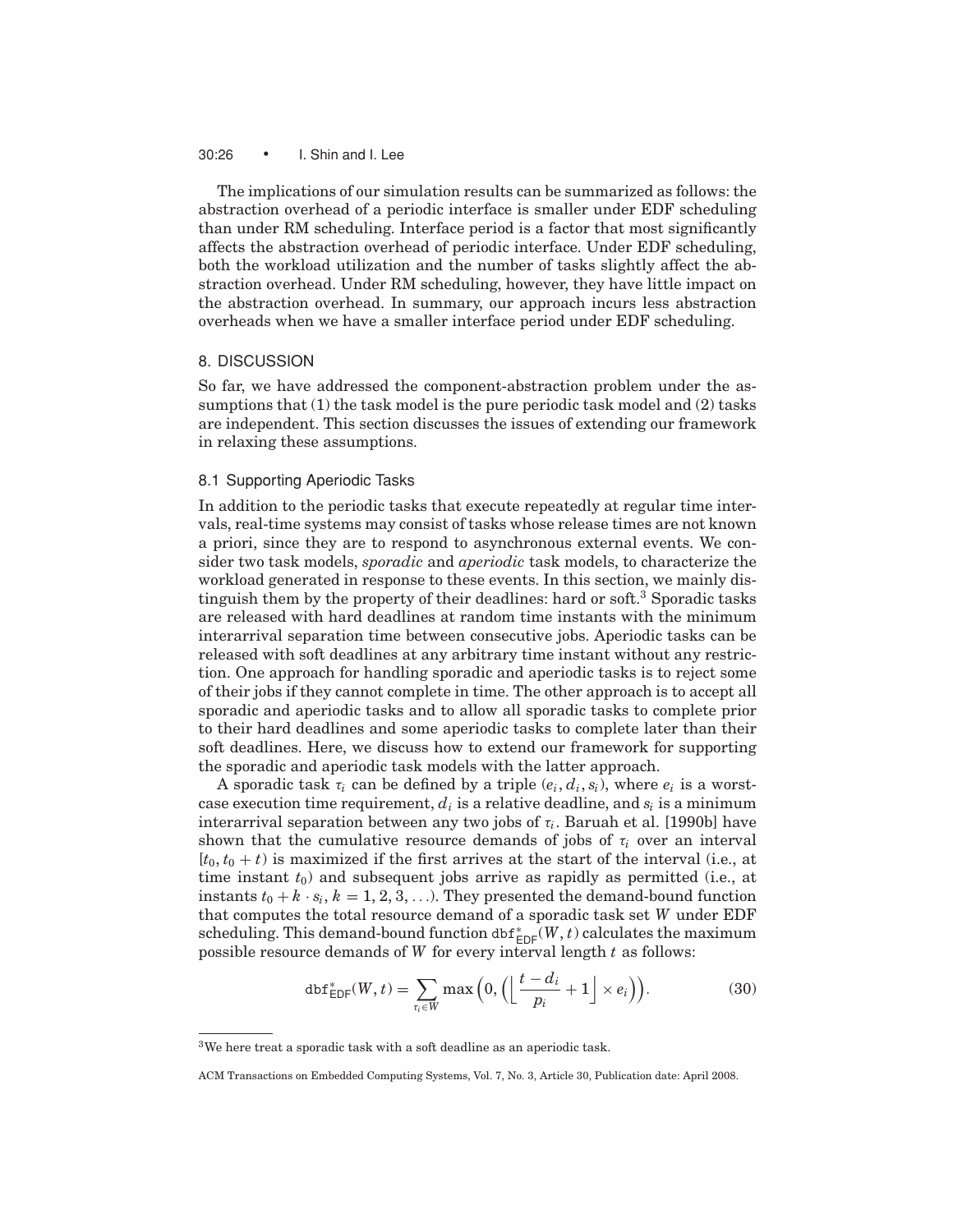This approach is pessimistic, but can guarantee the schedulability of sporadic tasks at design time. Some dynamic resource reclaiming approaches [Lehoczky and Ramos-Thuel 1992] can be used to complement the pessimism of this approach, dynamically reclaiming unused resources reserved for sporadic tasks when the sporadic tasks are released with longer interarrival separation than their minimum separation.

For an aperiodic task, we do not make any assumption on its interarrival separation and execution time. A desirable property in supporting aperiodic tasks is to minimize their response times without violating the real-time guarantees of periodic and sporadic tasks. One approach for this is to make the execution of aperiodic tasks interrupt-driven according to the *bandwidth-preserving server* [Lehoczky et al. 1987; Sprunt et al. 1989; Strosnider et al. 1995; Spuri and Buttazzo 1994; Abeni and Buttazzo 1998]. When an aperiodic task arrives, the execution of periodic or sporadic tasks are interrupted, and the aperiodic job is executed as long as its bandwidth-preserving server has a capacity enough to execute it. Our issue here is to discuss if and how such a bandwidth-preserving server can be used to support aperiodic tasks in a hierarchical scheduling framework.

For simplicity, we consider a *deferrable server* (*ps*,*cs*) [Strosnider et al. 1995], which is the simplest of bandwidth-preserving servers, that emulates a periodic task with a period *ps* and an execution budget *es*. Whenever there is an aperiodic task to execute, the deferrable server is scheduled and it executes the aperiodic task until its budget is expired; it consumes an execution budget whenever executing an aperiodic task. Its budget is replenished to *cs* every period *ps*. Given that the deferrable server  $(p_s,e_s)$  has the highest priority, the demandbound function of a periodic task  $T_i$  is defined under fixed-priority scheduling as follows [Strosnider et al. 1995]:

$$
\mathrm{dbf}_{\mathrm{RM}}^{+}(W,t,i) = e_i + e_s + \left\lceil \frac{t - e_s}{p_s} \right\rceil e_s + \sum_{k=1}^{i-1} \left\lceil \frac{t}{p_k} \right\rceil e_k. \tag{31}
$$

Our framework can then be extended with aperiodic tasks through the use of the deferrable server, by plugging in the demand bound function  $\mathrm{dbf}_{\mathsf{RM}}^+(W,t,i)$ into Theorem 4.2.

## 8.2 Supporting Interacting Tasks with Data Dependency

Until now, we have addressed the component-abstraction problem under the assumption that the tasks of a component are independent, i.e., they can execute in any order. In many real-time systems, data and control dependencies among tasks may constrain the order in which they can execute. For example, in a radar surveillance system, the signal-processing task is the producer of track records, while the tracker task is the consumer. There are two approaches for supporting data dependencies between the producer and consumer tasks.

One approach is to place the precedence constraint between the producer and consumer tasks so that a consumer job synchronize with the corresponding producer job(s) and wait until the latter completes in order to execute.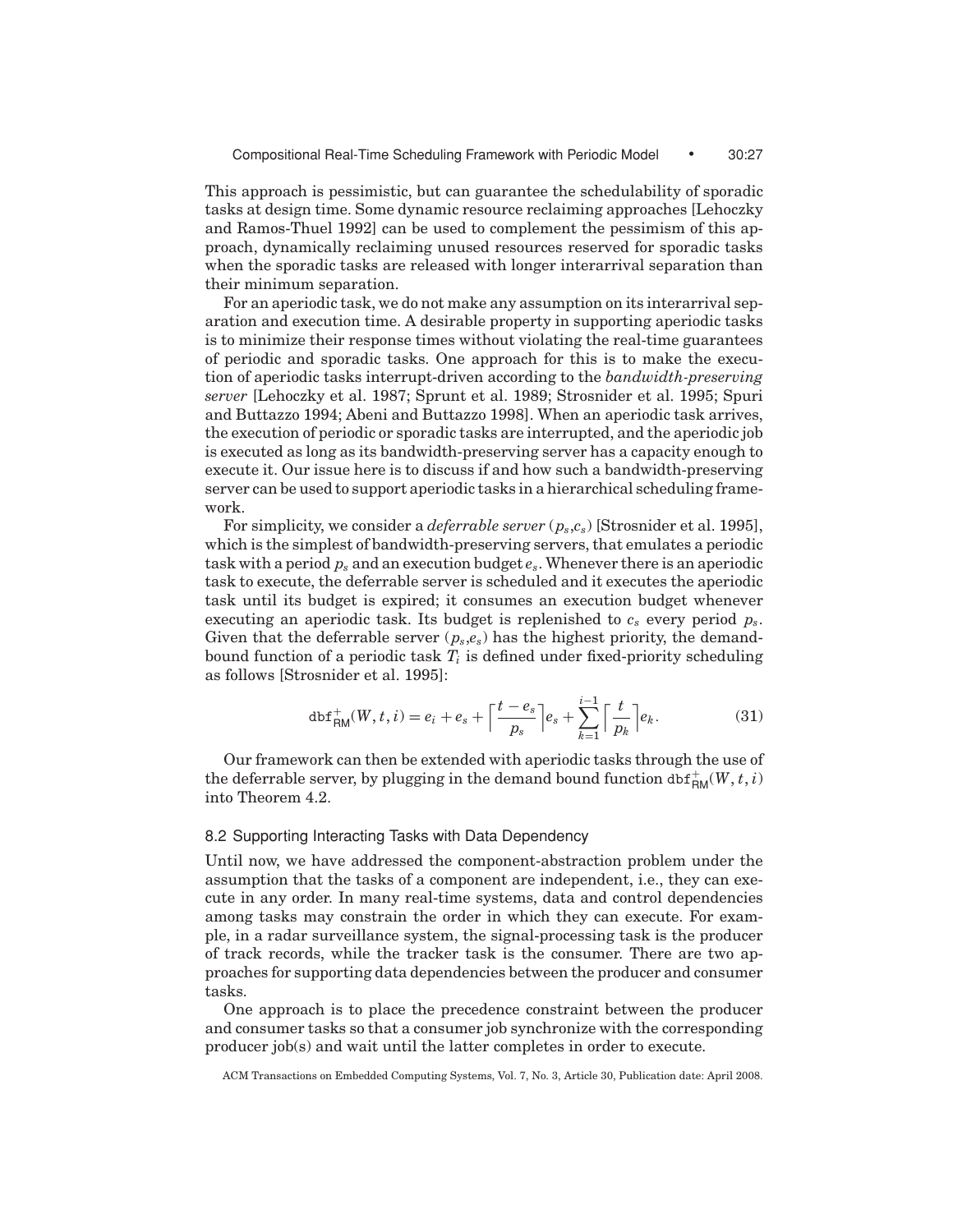30:28 • I. Shin and I. Lee



Fig. 13. Data producer and consumer tasks in the RTW model: (a) with a hold block and (b) with a delay block.

The other approach is not to synchronize producer and consumer tasks. Rather, each producer places the data generated by it in a shared address space to be used by the consumer at any time. In this case, the producer and consumer are independent, because they are not explicitly constrained to execute in turn. In this approach, a problem of data integrity can happen between data producer and consumer tasks running at different rates. The data integrity problem exists when the input to a data consumer task changes during the execution of that task. For example, a faster producer task supplies the input to a slower consumer task. The slower consumer reads an input value  $v_1$  from the faster producer and begins computations using that value. The computations are preempted by another execution of the faster producer, which computes a new output value  $v_2$ . A data integrity problem now arises: when the slower consumer resumes execution, it continues its computations, now using the "new" input value  $v_2$ .

Here, we briefly examine an approach, namely, the *real-time workshop (RTW)* approach, that can resolve the data integrity problem in real-time data transfer between the producer and consumer tasks with different periods.

RTW is a tool for automatic code generation that can be used in the MAT-LAB/Simulink environment [Mathworks 2005]. The tool addresses the data integrity problem by placing *race transition* blocks, *hold* or *delay* blocks, between the data producer and consumer tasks of different periods, under the restriction that the periods of producer and consumer tasks should be harmonic. The tool assumes that a priority-based preemption mechanism will be used for task execution. Figure 13 shows an example of adding hold and delay blocks.

A hold block is inserted between a faster producer task  $T_1$  and a slower consumer task  $T_2$ , for guaranteeing that the input value of  $T_2$  from  $T_1$  does not change during the execution of  $T_2$ . The hold block has the same period of  $T_2$  but is a higher-priority task than  $T_2$ , so that it reads the latest output value of  $T_1$ before  $T_2$  executes and holds it until  $T_2$  finishes executing.

A delay block is used for the inverse case, being inserted between a slower producer task  $T_1$  and a faster consumer task  $T_3$ . The delay block has the same period of *T*<sup>1</sup> but is a higher-priority task than *T*1, for ensuring that no matter when  $T_1$  finishes, the delay block does not overwrite the input value of  $T_3$  during the execution of  $T_3$ .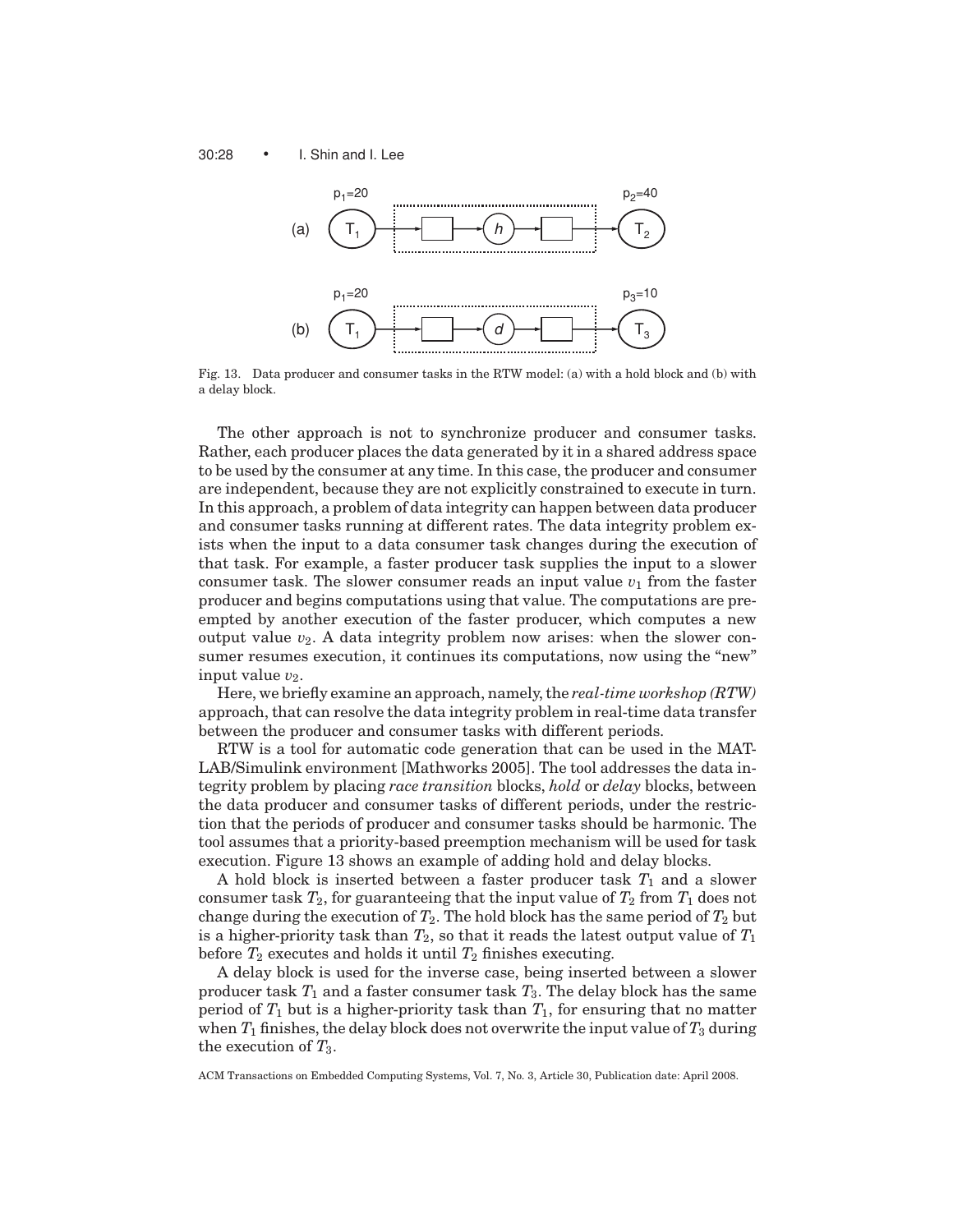Resolving the data-integrity problem between the producer and consumer tasks using the hold and delay blocks, the RTW approach inherently allow these producer and consumer tasks to be treated independently. That is, even though a component *C* consists of interacting tasks with data dependency, the component *C* can be treated as consisting of only independent tasks. Assuming the negligible execution times of the hold and delay blocks, Matic and Henzinger [2005] showed that our proposed framework can be used for abstracting the component *C*. In addition to the RTW approach, they also showed that another approach, namely, the logical execution time (LET) approach [Henzinger et al. 2003], can be used for supporting interacting tasks with data dependencies and that our proposed framework can be used with LET for abstracting components with the interacting tasks.

# 8.3 Supporting Mutually Exclusive Resource Sharing

In many practical applications, there is a need for synchronization in the mutually exclusive access to shared resources. We here discuss how to support local (i.e., within-component) and global (i.e., between-components) resource sharing in the proposed compositional scheduling framework. In this section, for simplicity, we only consider fixed-priority preemptive scheduling within each component and a task is assumed to access one local and one global shared resources. A task  $T_i$  is characterized by  $(p_i, e_i, x_i^L, x_i^G)$ , where  $x_i^L$  and  $x_i^G$  are the worst-case execution times of  $T_i$  within local and global critical sections (WCET-CS), respectively, and  $e_i$  includes  $x_i^L$  and  $x_i^G$ .

8.3.1 *Supporting Local Resource Sharing.* We consider an issue of supporting local resource sharing in a hierarchical scheduling framework. When a task tries to enter a critical section (for an access to a mutually exclusive resource), it can be blocked if there is another task inside the critical section at that time. Let  $B_i$  denote the maximum blocking time of a task  $T_i$  that  $T_i$  can experience in trying to enter a critical section.

The resource (processor) demand of a task  $T_i$  should then be extended with blocking *Bi* as follows:

$$
\mathrm{dbf}_{\mathrm{FP}}^S(t,i) = \sum_{k=1}^i \left[ \frac{t}{p_k} \right] e_k + B_i. \tag{32}
$$

Several protocols [Sha et al. 1987; Rajkumar et al. 1988] were proposed to bound the maximum blocking time *Bi* of a task *Ti* under fixed-priority scheduling. For example, under priority ceiling protocol (PCP) [Rajkumar et al. 1988], a task can be blocked by, at most, one of its lower-priority tasks. Therefore, *Bi* is defined as the maximum WCET-CS of lower-priority tasks that can block *Ti* under PCP.

It has been shown in Almeida and Pedreiras [2004] that traditional synchronization protocols, such as priority inheritance protocol (PIP) [Sha et al. 1987] and priority ceiling protocol [Rajkumar et al. 1988], can be employed in a hierarchical scheduling framework to support local resource sharing, when Equation (32) is used as the demand-bound function of each task  $T_i$ ; the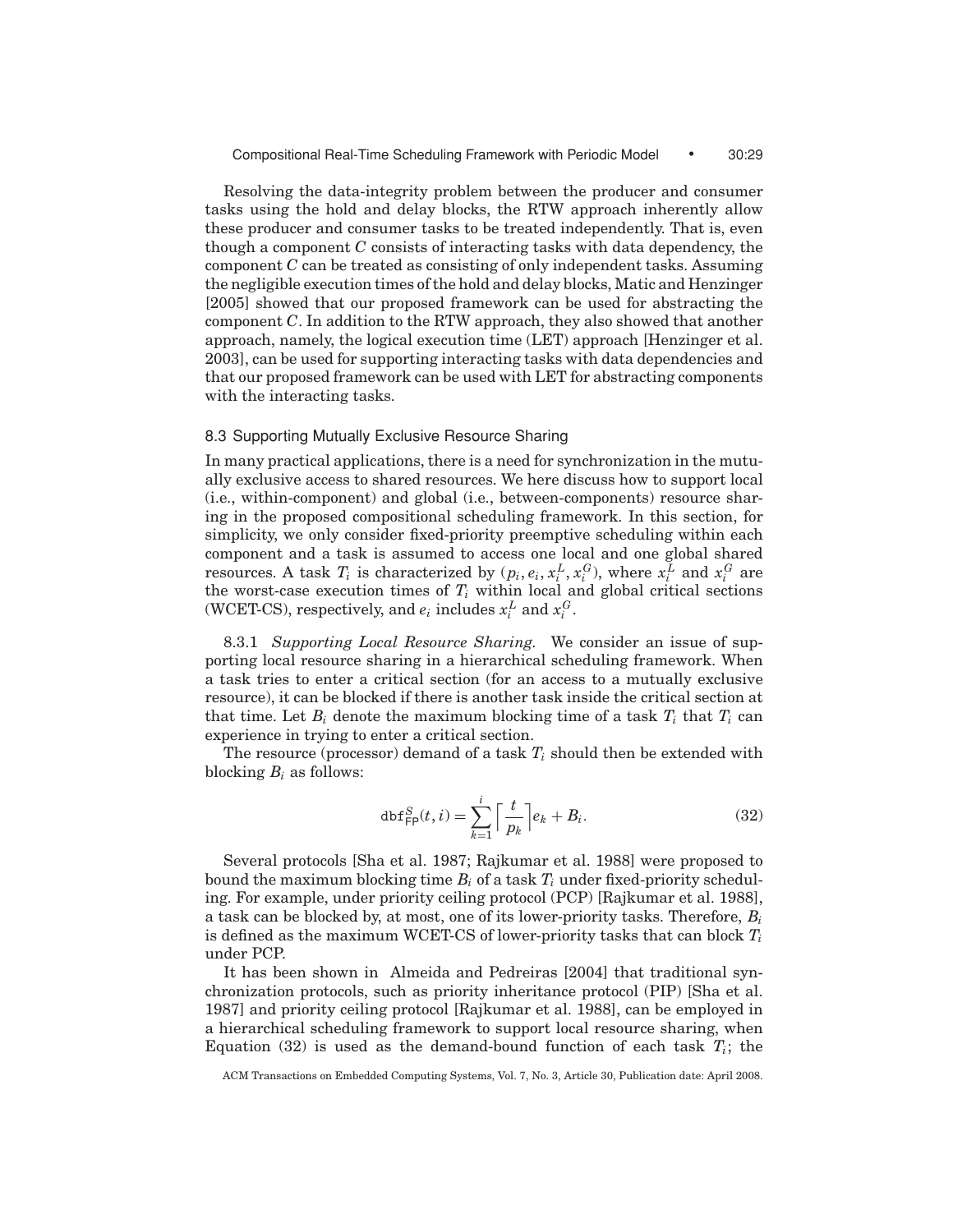## 30:30 • I. Shin and I. Lee

computation of *Bi* depends on which synchronization protocol is used. This is mainly because that all properties of any synchronization protocol established in a dedicated resource (processor) remains the same when applied to local resource sharing in a hierarchical scheduling framework. That is, the blocking and critical section entrance/leave within a component does not get affected by the other components. The only difference is that the blocking time and the duration of a critical section are inflated in a hierarchical scheduling framework, unlike over the dedicated resource (processor). Since we can take care of this time inflation with the supply bound function  $\text{sf}_{\Gamma}(t)$  of a periodic resource model  $\Gamma$ , independent of  $B_i$  and  $\mathrm{dbf}_{\mathsf{FP}}^{S}(t,i)$ , our framework can be extended to support local resource sharing under the PIP or PCP protocol.

8.3.2 *Supporting Global Resource Sharing.* We now explain how to support global resource sharing in a hierarchical scheduling framework. For simplicity, we assume that a single resource is accessed by a single task per component and there is no priority between components. Furthermore, we also assume that each task accesses, at most, one resource. We first present a basic global synchronization protocol under these assumptions and later discuss how to relax these assumptions. For the basic protocol, we assume that each global shared resource is guarded by a semaphore and the semaphore has a queue. Whenever a task tries to access the shared resource, the task is placed into the corresponding semaphore queue. For simplicity, our protocol assumes that the semaphore queue is managed by the FCFS (firstcome-first-served) manner. We now consider schedulability analysis for this protocol.

Once the task  $T_i$  enters a global critical section, the task will be interfered by only its higher-priority tasks within the same component. We can then compute the maximum possible interference of higher-priority tasks to the task  $T_i$  within a critical section during an interval of length *t* as follows:

$$
dbf - X_{FP}(t, i) = x_i^G + \sum_{k=1}^{i-1} \left[ \frac{t}{p_k} \right] e_k,
$$
\n(33)

As an approach to reduce  $dbf - X_{FP}(t, i)$ , we can assign the highest priority to the task  $T_i$  that accesses a global shared resource. Then, it is simply dbf- $X_{FP}(t, i)$  = *xi*.

We can compute the worst-case response time  $rx_i(\Gamma)$  of a task  $T_i$  within a critical section over a periodic resource model  $\Gamma$  as follows:

$$
rx_i(\Gamma) = \min\{t \mid \text{dbf}-X_{\mathsf{FP}}(t,i) \leq \text{sbf}_{\Gamma}(t)\}.
$$

When a task  $T_i$  tries to enter a global critical section, it can be placed into a corresponding semaphore queue. Let  $Q(T_i)$  denote a set of tasks for which the task *Ti* should wait in the worst case in order to enter the critical section. We can compute the maximum blocking time  $B_i^G$  of  $T_i$  for a global critical section as follows:

$$
B_i^G = \sum_{T_k \in Q(T_i)} rx_k(\Gamma_k),\tag{34}
$$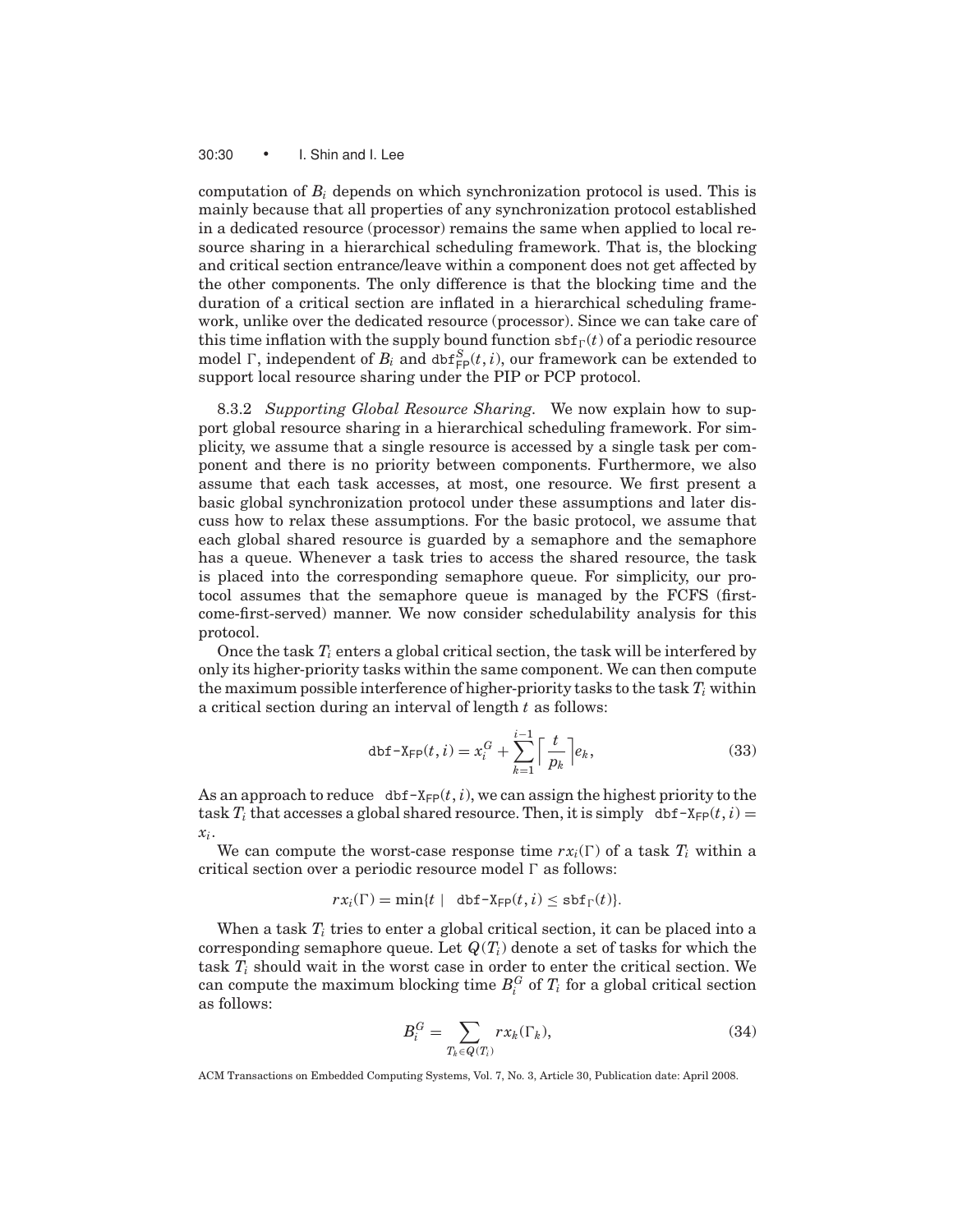where  $\Gamma_k$  denotes the periodic resource model associated with the component to which a task *Tk* belongs. Under the assumption that there is only one task within a component accessing a global resource, the task  $T_i$  can be blocked by *m* − 1 tasks across components, where there are *m* components that would access the same global resource. We note that if this assumption is relaxed, the task *Ti* can be blocked by *n*−1 tasks, when there are *n* tasks accessing the same global resource across components.

Now, a task *Ti* that accesses a global shared resource can be viewed as an independent task to the other tasks within the same component, with the maximum blocking time of  $B_i^G$ . Therefore, we can compute the worst-case response time of  $T_i$  as follows:

$$
r_i^G(\Gamma) = \min\{t \mid \text{dbf}_{\text{FP}}(t + B_i^G, i) \leq \text{sbf}_{\Gamma}(t)\},
$$

where the demand-bound function dbf<sub>FP</sub> $(t, i)$  of  $T_i$  is given in Equation (9).

We can now see that all components subject to global resource sharing are schedulable, if, for each component  $C(W, A = FP)$ ,

$$
\forall T_i \in W \quad r_i^G \le p_i. \tag{35}
$$

In this section, we have described how our framework might be extended to support global resource sharing with the basic global synchronization protocol. We note that this protocol requires many extensions with relaxed assumptions to be practically useful. For example, when a task is allowed to access multiple global shared resources, it should prevent deadlocks involving global shared resources. Furthermore, when multiple tasks within a component are allowed to access the same global shared resource, it should handle the priority inversion problem between those tasks with the same component. When components have priorities, it should also handle the priority inversion problem between components. These issues, however, are beyond the scope of this paper as they require to extend the basic protocol, and we leave them as an interesting future work.

# 9. CONCLUSION

In this article, we defined the proposed compositional real-time scheduling framework. Problems need to be addressed and our approaches to the problems presented using the periodic interface model. We proposed the periodic resource model as a conceptual basis for the periodic interface. With the periodic resource model, we defined the scheduling unit and then developed its exact schedulability conditions and its schedulable workload utilization bound under EDF and RM scheduling. With the periodic interface model, we addressed the component-abstraction and composition problems and derived the schedulable component-abstraction bounds under EDF and RM scheduling. We also evaluated the overhead that the periodic interface incurs in terms of utilization increase through analytical bounds and simulation results.

In this article, we considered a compositional scheduling framework for component-based hard real-time systems. An interesting future work is to extend the framework for component-based soft real-time systems. This raises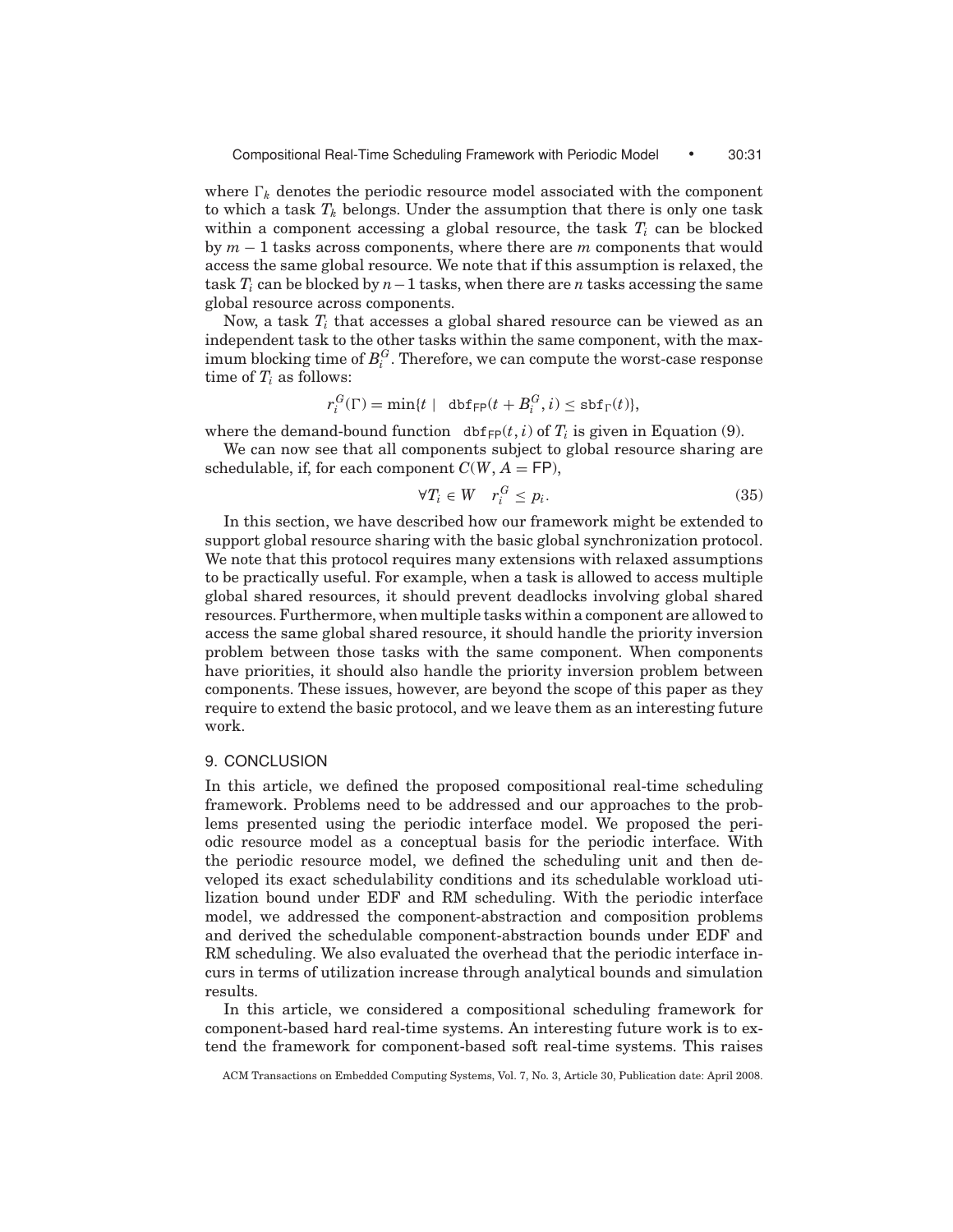## 30:32 • I. Shin and I. Lee

the issues of developing soft real-time interface models. We believe that soft real-time task models, such as the (*m*, *k*)-firm deadline model [Hamdaoui and Ramanathan 1995] and the weakly hard task model [Bernat et al. 2001] can be used to develop the real-time interface model of a compositional soft real-time scheduling framework.

## APPENDIX

In Section 5, we presented Theorem 5.2 to introduce a utilization bound for a scheduling unit *S*(*W*, *R*, *A*) under RM scheduling. Here, we present the proof of Theorem 5.2.

We consider a scheduling unit  $S(W, R, A)$  such that  $W = \{T_i = T(p_i, e_i)\},\$  $R = \Gamma(\Pi, \Theta)$ , and  $A = \text{RM}$ . A workload set *W* is said to *fully utilize* a resource model *R* if a scheduling unit *S* is schedulable, but *S* becomes no longer schedulable if the execution time  $e_i$  of any task  $T_i$  is increased. If a scheduling unit *S* is schedulable, the workload utilization  $U_W$  of a workload set  $W$  is said to be a *schedulable workload utilization*. The least upper bound to the schedulable workload utilization is said to be a utilization bound.

Our proof is organized as follows: We first consider a task period restriction that the largest ratio between task periods is less than 2. Lemma 9.1 and 9.2 show the properties of a workload set  $W$ , when its workload utilization  $U_W$  is the least upper bound to the schedulable workload utilization. Using the results of the two lemmas, Theorem 9.1 derives a utilization bound and Theorem 9.2 removes the task period restriction.

We first start our discussion under the assumption that the ratio between any two task period is less than 2. This assumption is later removed in Theorem 9.2. We present the following lemma to introduce a property of a workload set *W* in terms of the execution time requirement  $e_i$  of each task  $T_i$ , when the workload utilization  $U_W$  is the the least upper bound to the schedulable workload utilization.

LEMMA 9.1. For scheduling unit  $S(W, R, A)$ , where  $W = \{T_i = T(p_i, e_i)\}$ ,  $R = \Gamma(\Pi, \Theta)$ *, and A* = RM*, under the restriction that the ratio between any two task periods of W is less than 2, if the workload set W fully utilizes the resource* ! *under RM scheduling with the smallest possible workload utilization, then it follows that*

$$
\sum_{T_i \in W} e_i = \mathtt{sbf}_\Gamma(P_{min}),
$$

*where Pmin is the smallest task period of the workload set W.*

PROOF. We mainly adapt the proof of Liu and Layland [1973] to prove this lemma. For the workload set *W*, we assume that  $p_1 < p_2 < \cdots < p_{n-1} < p_n$ . We now assume that the workload set  $W$  fully utilizes the resource  $\Gamma$  under RM  $\mathbf{E}=\text{E}[\mathbf{E}[\mathbf{E}[\mathbf{E}[\mathbf{E}[\mathbf{E}[\mathbf{E}[\mathbf{E}[\mathbf{E}[\mathbf{E}[\mathbf{E}[\mathbf{E}[\mathbf{E}[\mathbf{E}[\mathbf{E}[\mathbf{E}[\mathbf{E}[\mathbf{E}[\mathbf{E}[\mathbf{E}[\mathbf{E}[\mathbf{E}[\mathbf{E}[\mathbf{E}[\mathbf{E}[\mathbf{E}[\mathbf{E}[\mathbf{E}[\mathbf{E}[\mathbf{E}[\mathbf{E}[\mathbf{E}[\mathbf{E}[\mathbf{E}[\mathbf{E}[\mathbf{E$ be the execution times of the tasks  $T_1, T_2, \ldots, T_n$  that determine  $U_W^*$ . Then, we first need to show that

$$
e_1^* = \operatorname{sbf}_\Gamma(p_1, p_2),
$$

ACM Transactions on Embedded Computing Systems, Vol. 7, No. 3, Article 30, Publication date: April 2008.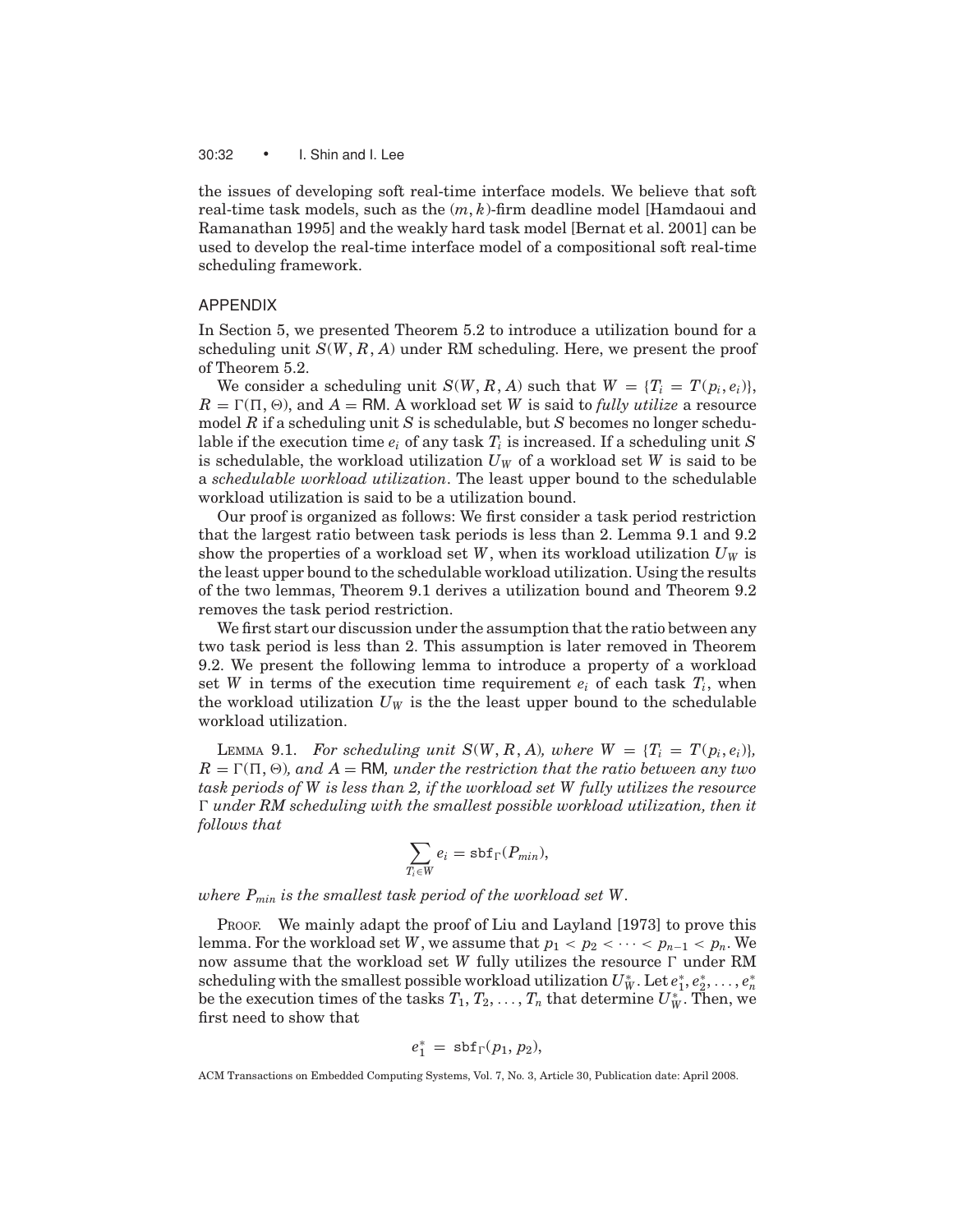where we define  $\text{sbf}_{\Gamma}(t_1, t_2)$  as  $\text{sbf}_{\Gamma}(t_2) - \text{sbf}_{\Gamma}(t_1)$  for notational simplicity. We now show this by contradiction.

Suppose that

$$
e_1^* = \text{sbf}_\Gamma(p_1, p_2) + \Delta, \quad \Delta > 0. \tag{36}
$$

Let

$$
e'_1 = \text{sbf}_{\Gamma}(p_1, p_2), \quad e'_2 = e_2^* + \Delta, \quad e'_3 = e_3^*, \quad \dots \quad e'_n = e_n^*.
$$

Given that  $e_1^*, e_2^*, \ldots, e_n^*$  guarantee the schedulability of the scheduling unit *S* and that any increase in *e*<sup>∗</sup> *<sup>i</sup>* will make *S* unschedulable, it is clear that a workload set with  $e'_1, e'_2, \ldots, e'_n$  is schedulable over  $\Gamma$  and that any increase in  $e'_i$  will violate the schedulability of the task set over  $\Gamma$ . Let  $U'_W$  denote the corresponding utilization. We have

$$
U_W^* - U_W' = (\Delta/p_1) - (\Delta/p_2) > 0.
$$

Hence, this assumption given in Eq. (36) is false, when  $\Delta > 0$ .

Alternatively, suppose that

$$
e_1^* = \text{sbf}_\Gamma(p_1, p_2) - \Delta, \quad \Delta > 0. \tag{37}
$$

Let

$$
e_1'' = \text{sbf}_\Gamma(p_1, p_2), \quad e_2'' = e_2^* - 2\Delta, \quad e_3'' = e_3^*, \quad \dots \quad e_n'' = e_n^*.
$$

Again, a workload set with  $e_1'', e_2'', \dots, e_{n-1}'', e_n''$  is also schedulable over  $\Gamma$  and any increase in  $e_i^{\prime\prime}$  will violate the schedulibility of the task set. Let  $U^{\prime\prime}$  denote the corresponding utilization. We have

$$
U_W^* - U_W'' = -(\Delta/p_1) + (2\Delta/p_2) > 0.
$$

Again, this assumption given in Equation (37) is also false, when  $\Delta > 0$ .

Therefore, if indeed  $U^*_W$  is the least upper bound of the workload utilization, then

$$
e_1^* = \text{sbf}_\Gamma(p_1, p_2).
$$

In a similar way, we can show that

$$
e_2^* = \text{sbf}_{\Gamma}(p_2, p_3), \quad e_3^* = \text{sbf}_{\Gamma}(p_3, p_4), \quad \dots \quad e_{n-1}^* = \text{sbf}_{\Gamma}(p_{n-1}, p_n).
$$

Consequently,

$$
e_n^* = \text{sbf}_{\Gamma}(0, p_n) - 2(e_1^* + e_2^* + \dots + e_{n-1}^*)
$$
  
=  $\text{sbf}_{\Gamma}(0, p_n) - 2\text{sbf}_{\Gamma}(p_1, p_n)$   
=  $\text{sbf}_{\Gamma}(0, p_1) - \text{sbf}_{\Gamma}(p_1, p_n)$ 

Finally, we have

$$
\sum_{T_i \in W} e_i^* = \mathtt{sbf}_{\Gamma}(p_1).
$$

 $\Box$ 

We present the following lemma to show another property of a workload set *W* in terms of  $P_{min}$ , where  $P_{min}$  is the smallest task period in *W*, when

ACM Transactions on Embedded Computing Systems, Vol. 7, No. 3, Article 30, Publication date: April 2008.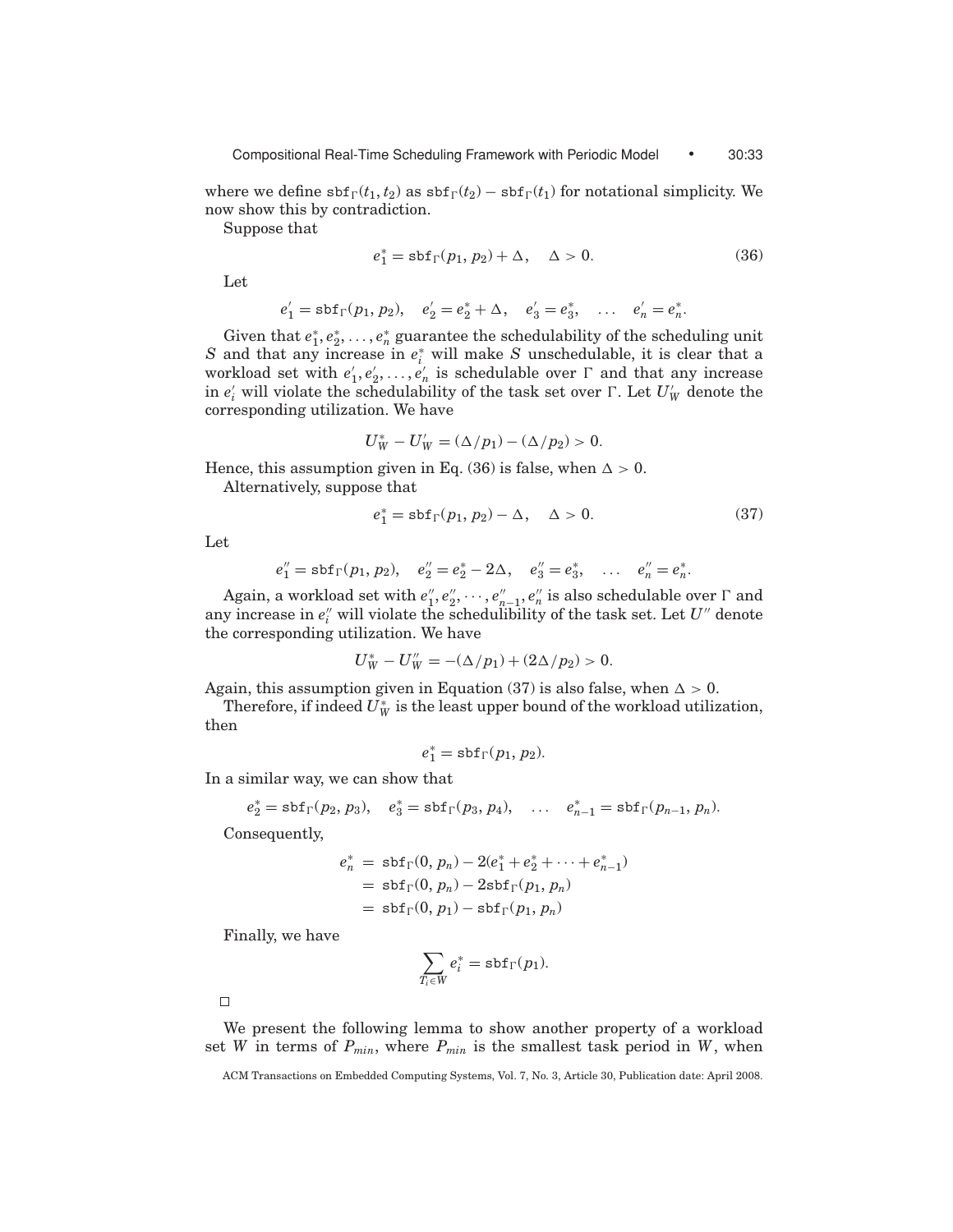30:34 • I. Shin and I. Lee

*W* fully utilizes the resource  $\Gamma(\Pi, \Theta)$  with the smallest workload utilization. More specifically, the following lemma shows that the least upper bound to the schedulable workload utilization becomes smallest when  $P_{min} = (k+2)\Pi - 2\Theta$ for all  $P_{min} \in [(k + 1)\Pi - \Theta, (k + 2)\Pi - \Theta)$ , where  $k = 1, 2, 3, \dots$ ,

LEMMA 9.2. *Consider a scheduling unit*  $S(W, R, A)$ *, where*  $W = \{T_i =$  $T(p_i, e_i)$ },  $R = \Gamma(\Pi, \Theta)$ , and  $A = \textsf{RM}\$ . Let  $P_{min}$  denote the smallest task period of  $W$ , and it is assumed that  $2(\Pi - \Theta) < P_{min}$ . A range of  $P_{min}$  can be categorized as  $P_{min} \in [(k+1)\Pi - \Theta, (k+2)\Pi - \Theta)$  *with a positive integer k* = 1, 2, 3,  $\cdots$  , . *If the workload set W fully utilizes the resource* ! *under RM scheduling with the smallest possible workload utilization, U<sub>W</sub> is minimized when*  $P_{min} = (k + 2)\Pi - 2\Theta$ *for all*  $P_{min} \in [(k+1)\Pi - \Theta, (k+2)\Pi - \Theta)$ *, where k* = 1, 2, 3, ···,.

PROOF. Suppose that the workload set  $W$  fully utilizes the resource  $\Gamma$  with the smallest possible workload utilization under RM scheduling. Then, according to Lemma 9.1, the following holds:

$$
\sum_{T_i \in W} e_i = \text{sbf}_{\Gamma}(P_{min}).
$$

Let  $P_k^*$  denote  $(k+2)\Pi - 2\Theta$ . We consider two cases in terms of  $P_{min}$ : (1)  $P_{min} \in [\tilde{P}_k^* - (\Pi - \Theta), P_k^*) \text{ and } (2) P_{min} \in (P_k^*, P_k^* + \Theta).$ 

1. For the first case where  $P_{min} \in \left[ P_k^* - (\Pi - \Theta), P_k^* \right)$ , it is clear that  $\text{sbf}_{\Gamma}(P_{min}) =$ *k* $\Theta$ , since there is no resource supply during the interval  $\left[P_k^* - (\Pi - \Theta), P_k^*\right]$ at the worst-case resource supply. We transform  $W = \{T(p_i, e_i)\}\$  to  $W' =$  $\{T(p'_i, e'_i)\}$  such that

$$
T(p'_i, e'_i) = \begin{cases} T(p_i, e_i) & \text{if } (p_i \ge P_k^*), \\ T(P_k^*, e_i) & \text{otherwise,} \end{cases}
$$

With this transformation,  $W'$  has the smallest task period of  $P_k^*$  and still fully utilizes the resource  $\Gamma(\Pi, \Theta)$  while its workload utilization decreases, i.e.,  $U_{W'} < U_W$ .

2. For the second case, where  $P_{min} \in (P_k^*, P_k^* + \Theta)$ , there is a resource supply of  $\Theta$  during the interval  $[P_k^*, P_k^* + \Theta)$  at the worst-case resource supply. Let us consider  $P_{min} = P_k^* + \delta$ , where  $0 < \delta < \Theta$ . In this case,  $\text{sbf}_{\Gamma}(P_{min}) = k\Theta + \delta$ . We wish to show that

$$
\operatorname{sbf}_{\Gamma}(P_k^*) < \frac{P_k^*}{P_{min}} \operatorname{sbf}_{\Gamma}(P_{min}).\tag{38}
$$

It follows that

$$
\frac{{\tt sbf}_{\Gamma}(P_k^*)}{P_k^*}-\frac{{\tt sbf}_{\Gamma}(P_{min})}{P_{min}}=\frac{k\Theta}{P_k^*}-\frac{k\Theta+\delta}{P_k^*+\delta}<0.
$$

 $W = \{T(p_i, e_i)\}$  to  $W'' = \{T(p''_i, e''_i)\}$  such that

$$
T(p_i'', e_i'') = T(q \cdot p_i, q \cdot e_i), \quad \text{where } q = P_k^* / P_{min}.
$$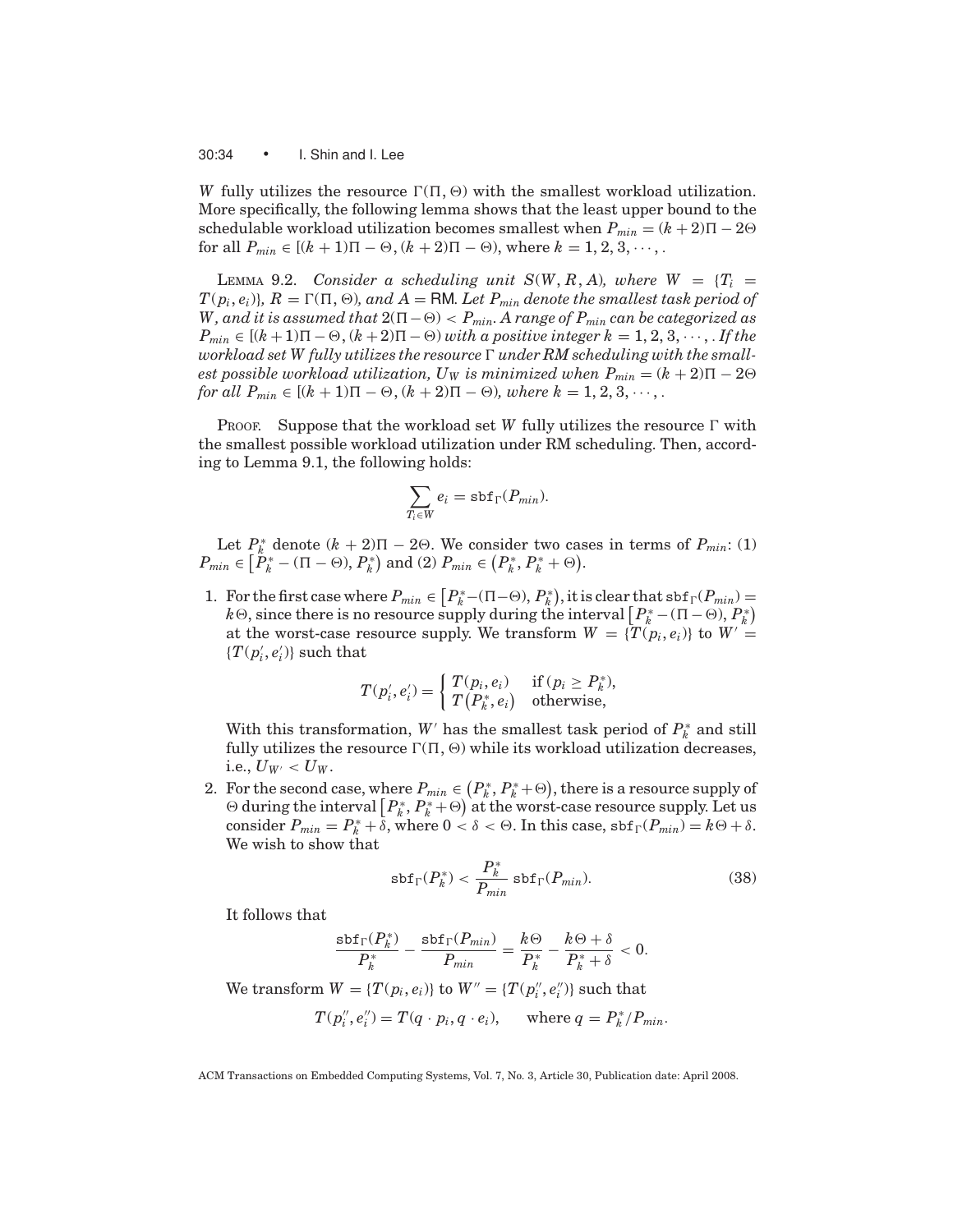With this transformation,  $W''$  has the smallest task period of  $P_k^*$ , and  $U_{W^{\prime\prime}} = U_W$ . According to Lemma 9.1, if *W*<sup> $\prime\prime$ </sup> fully utilizes the resource  $\Gamma$ with the smallest possible workload utilization under RM scheduling , it should satisfy

$$
\sum_{T(p''_i, e''_i) \in W''} e''_i = \text{sbf}_{\Gamma}(P_k^*).
$$
\n(39)

However, it follows

$$
\sum_{T(p''_i, e''_i) \in W''} e''_i \;\; = \;\; q \,\cdot \sum_{T(p_i, e_i) \in W} e_i \;\; = \;\; q \,\cdot \textnormal{sbf}_\Gamma(P_{min}) \;\; > \;\; \textnormal{sbf}_\Gamma(P^*_k).
$$

Thus, we may need to decrease some  $e_i''$  to make  $S(W'', R, A)$  schedulable, and this consequently decreases the workload utilization  $U_{W}$ , which leads to  $U_{W''} < U_W$ .

 $\Box$ 

Using the properties shown in Lemma 9.1 and 9.2, we present the following theorem to introduce a utilization bound  $\mathsf{UB}_{\Gamma,\mathsf{RM}}(n, P_{min})$  for a scheduling component *S*(*W*, *R*, *A*), where  $W = \{T_1(p_1, e_1), \ldots, T_n(p_n, e_n)\}, R = \Gamma(\Pi, \Theta)$ , and  $A = RM$ .

THEOREM 9.1. *Scheduling unit*  $S(W, R, A)$  *is schedulable, where*  $W =$  ${T(p_1, e_1), \ldots, T(p_n, e_n)}$ *, R* =  $\Gamma(\Pi, \Theta)$ *, and A* = RM*, under the restrictions that the ratio between any two task periods of W is less than 2, if*

$$
U_W \leq U_\Gamma \cdot n \Big[ \Big( \frac{(2k+2)-2\cdot U_\Gamma}{(k+2)-2\cdot U_\Gamma} \Big)^{1/n} - 1 \Big],
$$

*where k* =  $K_{\text{BM}}(P_{min}, \Gamma(\Pi, \Theta))$ *, defined in Equation (11), and P<sub>min</sub> is the smallest task period in W.*

PROOF. For a workload set  $W = \{T_1 = T(p_1, e_1), \ldots, T_n = T(p_n, e_n)\},$  we assume that  $p_n > p_{n-1} > \cdots > p_2 > p_1$ . Let  $e_1^*, e_2^*, \cdots, e_n^*$  be the execution times of the tasks  $T_1, T_2, \dots, T_n$  that determine the least upper bound of  $U_W$  subject to the schedulability guarantee of the scheduling unit  $S$ . Let  $U^*_W$  denote the least schedulable utilization bound for *S*. To achieve  $U^*_W$ , Lemma 9.1 shows that the execution times  $e_1^*, e_2^*, \dots, e_n^*$  should be determined as follows:

 $e_1^* = \text{sbf}_{\Gamma}(p_1, p_2), \dots, e_{n-1}^* = \text{sbf}_{\Gamma}(p_{n-1}, p_n), e_n^* = \text{sbf}_{\Gamma}(0, p_1) - \text{sbf}_{\Gamma}(p_1, p_n).$ 

Then, we can derive  $U_W^*$  as follows:

$$
U_W^* = \frac{e_1^*}{p_1} + \dots + \frac{e_{n-1}^*}{p_{n-1}} + \frac{e_n^*}{p_n}
$$
  
= 
$$
\frac{\text{sbf}_{\Gamma}(p_1, p_2)}{p_1} + \dots + \frac{\text{sbf}_{\Gamma}(p_{n-1}, p_n)}{p_{n-1}} + \frac{\text{sbf}_{\Gamma}(0, p_1) - \text{sbf}_{\Gamma}(p_1, p_n)}{p_n}.
$$
 (40)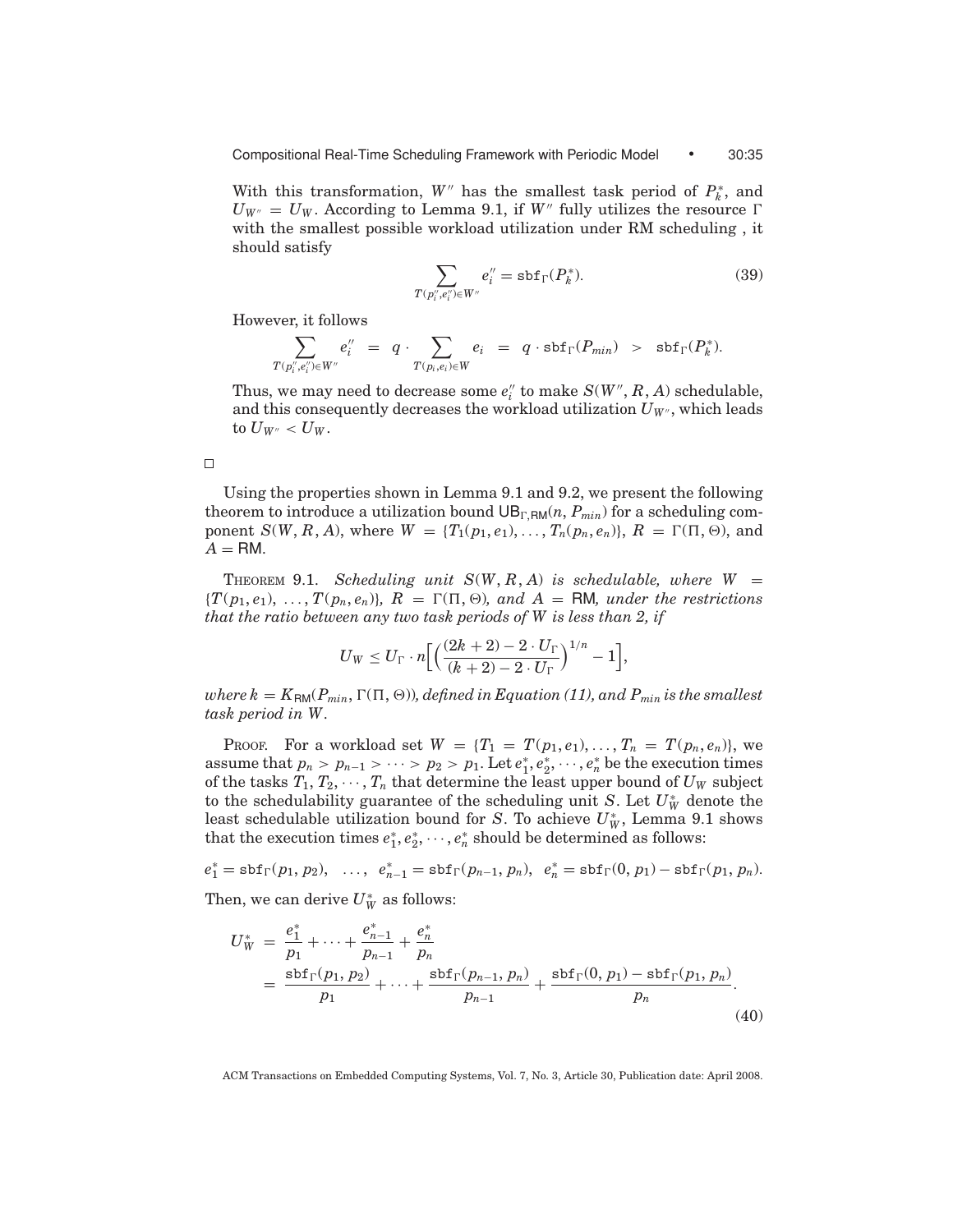#### 30:36 • I. Shin and I. Lee

Now, we want to find the the minimum value of  $U^*_W$  . According to Lemma 9.2, the smallest task period  $p_1$  should be  $P_k^*$ , where  $P_k^* = (k+2)\Pi - 2\Theta$ , to minimize  $U_W^*$ . Thus, we rewrite Equation (40) as follows:

$$
U_{W}^{*} = \frac{\text{sbf}_{\Gamma}(P_{h}^{*}, p_{2})}{P_{h}^{*}} + \dots + \frac{\text{sbf}_{\Gamma}(p_{n-1}, p_{n})}{p_{n-1}} + \frac{\text{sbf}_{\Gamma}(0, P_{h}^{*}) - \text{sbf}_{\Gamma}(P_{h}^{*}, p_{n})}{p_{n}} \\
= \frac{\text{sbf}_{\Gamma}(P_{h}^{*}, p_{2})}{P_{h}^{*}} + \dots + \frac{\text{sbf}_{\Gamma}(p_{n-1}, p_{n})}{p_{n-1}} + \frac{k\Theta - \text{sbf}_{\Gamma}(P_{h}^{*}, p_{n})}{p_{n}}.
$$
 (41)

To find the minimum value of  $U_{W}^{*}$ , Equation (41) must be minimized over the  $p_i$ 's. Since the supply bound function  $\text{sbf}_{r}(t_1, t_2)$  is a discrete function. However, it is difficult to obtain the minimum value of  $U^*_W$  through a numerical analysis. Thus, we replace  $\text{sbf}_{\Gamma}(t_1, t_2)$  with its linear lower-bound function  $\text{lsbf}_{\Gamma}(t_1, t_2)$ to obtain the minimum value of  $U^*_W$  through the numerical analysis. Now, we rewrite Equation (41) as follows:

$$
U_{W}^{*} = \frac{\text{lsbf}_{\Gamma}(P_{k}^{*}, p_{2})}{P_{k}^{*}} + \dots + \frac{\text{lsbf}_{\Gamma}(p_{n-1}, p_{n})}{p_{n-1}} + \frac{k\Theta - \text{lsbf}_{\Gamma}(P_{k}^{*}, p_{n})}{p_{n}}
$$
  

$$
= \frac{U_{\Gamma}(p_{2} - P_{k}^{*})}{P_{k}^{*}} + \dots + \frac{U_{\Gamma}(p_{n} - p_{n-1})}{p_{n-1}} + \frac{k\Theta - U_{\Gamma}(p_{n} - P_{k}^{*})}{p_{n}}
$$
  

$$
= U_{\Gamma}\left(\frac{p_{2}}{P_{k}^{*}} + \dots + \frac{p_{n}}{p_{n-1}} + \frac{k\Pi + P_{k}^{*}}{p_{n}} - n\right).
$$
 (42)

We can now find the minimum value of  $U^*_W$  by minimizing Equation (40) over the  $p_i$ 's. This can be done by setting the first derivative of  $U^*_W$ , with respect to each of the *pi*'s equal to zero and solving the resultant difference equations:

$$
\partial U_W^* / \partial p_i = \frac{p_i^2 - p_{i-1} \cdot p_{i+1}}{p_{i-1} \cdot p_i^2} = 0, \quad i = 2, 3, \cdots, n. \tag{43}
$$

The definition  $p_{n+1} = (k \Pi + P_k^*)$  has been adopted for convenience.

The general solution to Equation (43) can be shown to be

$$
p_i = ((k+2)\Pi - 2\Theta) \cdot \left(\frac{(2k+2)\Pi - 2\Theta}{(k+2)\Pi - 2\Theta}\right)^{(i-1)/n}, \quad i = 1, 2, \cdots, n. \tag{44}
$$

It follows from Equations (42) and (44) that

$$
U_W^* = U_\Gamma \cdot n \Big[ \Big( \frac{(2k+2)\Pi - 2\Theta}{(k+2)\Pi - 2\Theta} \Big)^{1/n} - 1 \Big]
$$
  
=  $U_\Gamma \cdot n \Big[ \Big( \frac{(2k+2) - 2 \cdot U_\Gamma}{(k+2) - 2 \cdot U_\Gamma} \Big)^{1/n} - 1 \Big].$ 

This completes the proof.  $\square$ 

The restriction that the largest ratio between task periods less than is 2 in Theorem 9.1 can actually be removed; we now present Theorem  $9.2<sup>4</sup>$  as follows.

<sup>4</sup>Theorem 9.2 is identical to Theorem 5.2.

ACM Transactions on Embedded Computing Systems, Vol. 7, No. 3, Article 30, Publication date: April 2008.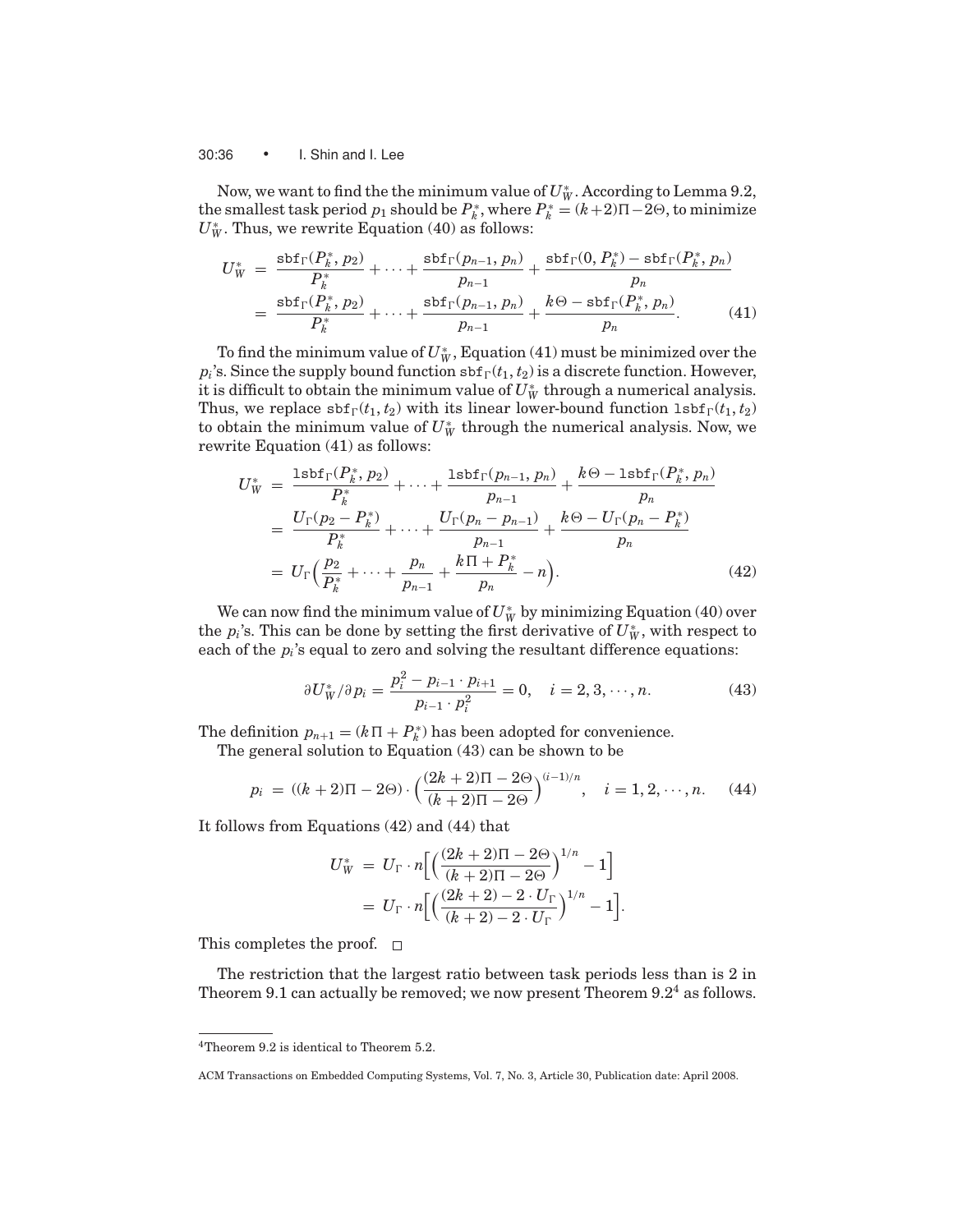**THEOREM 9.2.** *Scheduling unit*  $S(W, R, A)$  *is schedulable, where*  $W =$  ${T(p_1, e_1), \ldots, T(p_n, e_n)}$ *, R* =  $\Gamma(\Pi, \Theta)$ *, and A* = RM*, if* 

$$
U_W \leq U_{\Gamma} \cdot n \Big[ \Big( \frac{(2k+2)-2U_{\Gamma}}{(k+2)-2U_{\Gamma}} \Big)^{1/n} - 1 \Big],
$$

*where k* =  $K_{\text{BM}}(P_{min}, \Gamma(\Pi, \Theta))$ , defined in Equation (11), and  $P_{min}$  is the smallest *task period in W.*

PROOF. Consider a task set  $W = \{T_1 = T(p_1, e_1), \dots, T_n = T(p_n, e_n)\}$ . Without loss of generality, we assume that  $p_1 \leq p_2 \leq \cdots \leq p_n$ . Assume that  $e_1, e_2, \dots, e_n$  guarantees the schedulability of *W* over  $\Gamma$  and that any increase in  $e_i$  for any task  $T_i$  ∈ *W* will violate the schedulability of *W* over  $\Gamma$ . Let  $U_W$ denote the corresponding utilization.

Suppose that for some task  $T_k \in W$ ,  $\lfloor p_n/p_k \rfloor > 1$ . To be specific, let  $p_n =$  $q\cdot p_k + r, q > 1$  and  $0 \leq r < p_k$ . Let us replace the task  $T_k$  by a task  $T_k'$ , such that  $p'_k = q \cdot p_k$  and  $e'_k = e_k$ , and increase  $e_n$  by the amount needed to maximize the utilization subject to the schedulability guarantee over  $\Gamma$ , according to Theorem 4.2. This increase is, at most,  $e_k(q-1)$ , the time within the critical window of  $T_n$  occupied by  $T_k$ , but not by  $T_k'$ . Let  $U_{W'}$  denote the utilization factor of such a set of tasks. We have

$$
U_{W'} = U_W + \frac{e_k(q-1)}{p_n} + \frac{e_k}{p'_k} - \frac{e_k}{p_k}
$$
  
= 
$$
U_W + \frac{e_k(q-1)}{q \cdot p_k + r} + \left(\frac{e_k}{q \cdot p_k} - \frac{q \cdot e_k}{q \cdot p_k}\right)
$$
  
= 
$$
U_W + e_k(q-1)\left(\frac{1}{qp_k + r} - \frac{1}{qp_k}\right).
$$

Since  $q - 1 > 0$  and  $[1/(qp_k + r)] - (1/q \cdot p_k) \le 0$ ,  $U_{W'} < U_W$ . Therefore, we conclude that in determining the least upper bound of the processor utilization, we need only consider task sets in which the ratio between any two request periods is less than 2. The theorem thus follows directly from Theorem 9.1.  $\Box$ 

#### ACKNOWLEDGMENTS

We thank Al Mok for introducing the problem to us. We also thank to Luis Almeida, Xiang "Alex" Feng, Slobodan Matik, and John Regehr for helpful discussions. We are grateful to the referees for many valuable comments that were essential in improving this article.

#### REFERENCES

- ABENI, L. AND BUTTAZZO, G. 1998. Integrating multimedia applications in hard real-time systems. In *RTSS '98: Proceedings of the 19th IEEE Real-Time Systems Symposium*. IEEE Computer Society, Los Alamitos, CA. 4–13.
- ALMEIDA, L. AND PEDREIRAS, P. 2004. Scheduling within temporal partitions: response-time analysis and server design. In *EMSOFT '04: Proceedings of the 4th ACM International Conference on Embedded Software*. ACM Press, New York. 95–103.
- BARUAH, S., HOWELL, R., AND ROSIER, L. 1990a. Algorithms and complexity concerning the preemptive scheduling of periodic, real-time tasks on one processor. *J. Real-Time Syst. 2*, 301–324.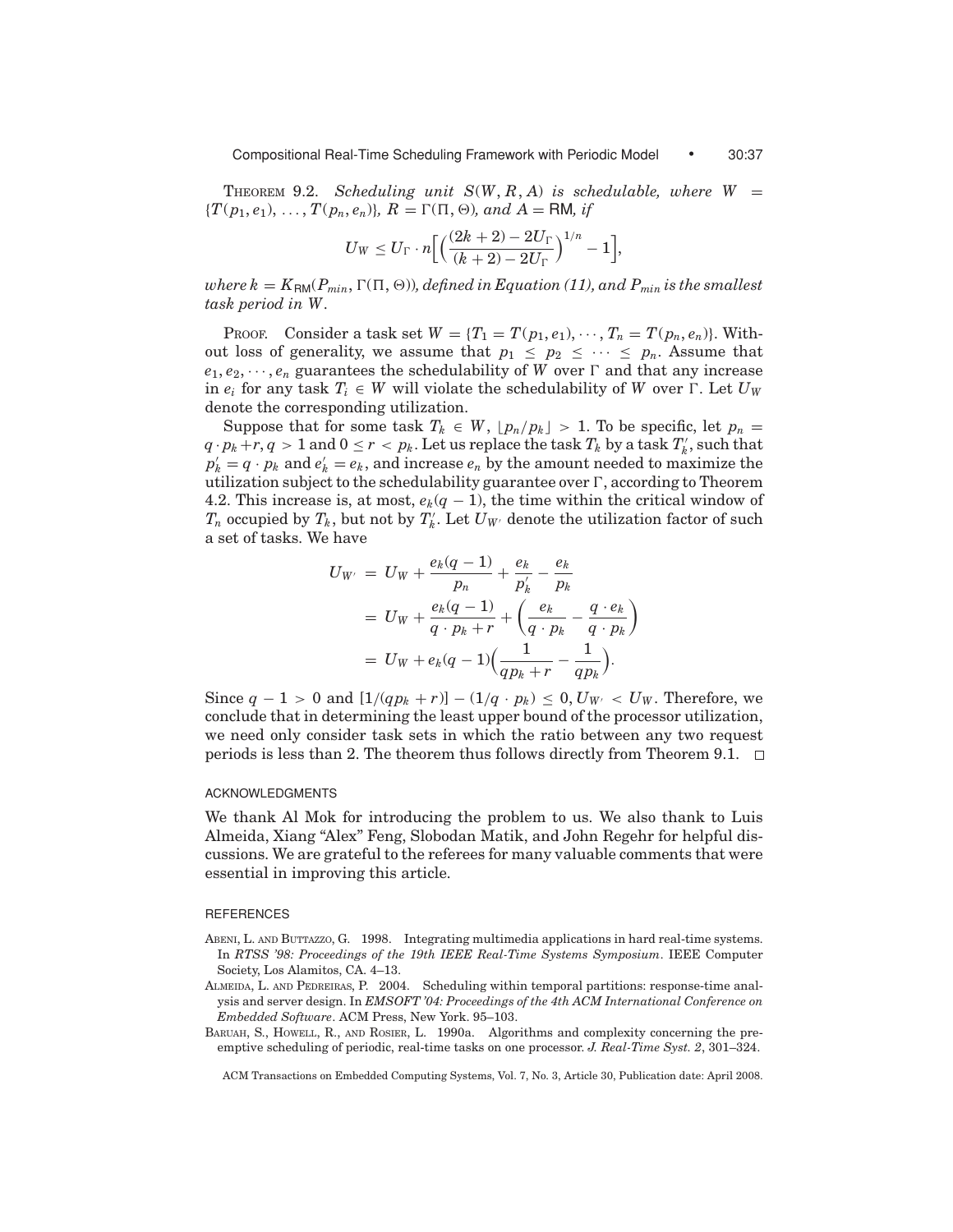#### 30:38 • I. Shin and I. Lee

BARUAH, S., MOK, A., AND ROSIER, L. 1990b. Preemptively scheduling hard-real-time sporadic tasks on one processor. In *RTSS '90: Proceedings of the 11th IEEE Real-Time Systems Symposium*. 182–190.

BERNAT, G., BURNS, A., AND LLAMOSI, A. 2001. Weakly hard real-time systems. *IEEE Trans. Comput. 50,* 4, 308–321.

- DENG, Z. AND LIU, J. W.-S. 1997. Scheduling real-time applications in an open environment. In *RTSS '97: Proceedings of the 18th IEEE Real-Time Systems Symposium*. 308–319.
- FENG, X. 2004. Design of real-time virtual resource architecture for large-scale embedded systems. Ph.D. thesis, University of Texas, Austin, TX.
- FENG, X. A. AND MOK, A. K. 2002. A model of hierarchical real-time virtual resources. In *RTSS '02: Proceedings of the 23rd IEEE Real-Time Systems Symposium (RTSS'02)*. IEEE Computer Society, Los Alamitos, CA. 26–35.
- GOYAL, P., GUO, X., AND VIN, H. M. 1996. A hierarchical CPU scheduler for multimedia operating systems. In *Usenix Association Second Symposium on Operating Systems Design and Implementation (OSDI)*. 107–121.
- HAMDAOUI, M. AND RAMANATHAN, P. 1995. A dynamic priority assignment technique for streams with (*m*, *k*)-firm deadlines. *IEEE Trans. Comput. 44,* 12, 1443–1451.
- HENZINGER, T. A., HOROWITZ, B., AND KIRSCH, C. M. 2003. Giotto: A time-triggered language for embedded programming. *Proc. IEEE 91*, 84–99.
- KUO, T.-W. AND LI, C.-H. 1999. A fixed-priority-driven open environment for real-time applications. In *RTSS '99: Proceedings of the 20th IEEE Real-Time Systems Symposium*. IEEE Computer Society, Los Alamitos, CA. 256–267.
- LEHOCZKY, J. AND RAMOS-THUEL, S. 1992. An optimal algorithm for scheduling soft-aperiodic tasks in fixed-priority preemptive systems. In *Proceedings of IEEE Real-Time Systems Symposium*. 110–123.
- LEHOCZKY, J. P., SHA, L., AND STROSNIDER, J. K. 1987. Enhanced aperiodic responsiveness in hard real-time environments. In *RTSS '87: Proceedings of* 8*th IEEE Real-Time Systems Symposium*. IEEE Computer Society, Los Alamitos, CA. 261–270.
- LEHOCZKY, J., SHA, L., AND DING, Y. 1989. The rate monotonic scheduling algorithm: exact characterization and average case behavior. In *RTSS '89: Proceedings of the 10th IEEE Real-Time Systems Symposium*. 166–171.
- LIPARI, G. AND BARUAH, S. 2000. Efficient scheduling of real-time multi-task applications in dynamic systems. In *Proceedings of the IEEE*. 166–175.
- LIPARI, G. AND BINI, E. 2003. Resource partitioning among real-time applications. In *ECRTS '03: Proceedings of 15th Euromicro Conference on Real-Time Systems*. 151–158.
- LIPARI, G., CARPENTER, J., AND BARUAH, S. 2000. A framework for achieving inter-application isolation in multiprogrammed hard-real-time environments. In *RTSS '00: Proceedings of the 21st IEEE Real-Time Systems Symposium*.
- LIU, C. AND LAYLAND, J. 1973. Scheduling algorithms for multi-programming in a hard-real-time environment. *J. ACM 20,* 1, 46–61.
- MATHWORKS. 2005. Models with multiple sample rates. In *Real-Time Workshop User Guide*. 1–34.
- MATIC, S. AND HENZINGER, T. A. 2005. Trading end-to-end latency for composability. In *RTSS '05: Proceedings of the 26th IEEE Real-Time Systems Symposium*. 99–110.
- MOK, A., FENG, X., AND CHEN, D. 2001. Resource partition for real-time systems. In *RTAS '01: Proceedings of the 7th IEEE Real-Time Technology and Applications Symposium*. 75–84.
- RAJKUMAR, R., SHA, L., AND LEHOCZKY, J. P. 1988. Real-time synchronization protocols for multiprocessors. In *RTSS '88: Proceedings of the* 9*th IEEE Real-Time Systems Symposium*. IEEE Computer Society, Los Alamitos, CA. 259–269.
- REGEHR, J. AND STANKOVIC, J. 2001. HLS: A framework for composing soft real-time schedulers. In *RTSS '01: Proceedings of the 22nd IEEE Real-Time Systems Symposium*. 3–14.
- SAEWONG, S., RAJKUMAR, R. R., LEHOCZKY, J. P., AND KLEIN, M. H. 2002. Analysis of hierarhical fixedpriority scheduling. In *ECRTS '02: Proceedings of the 14th Euromicro Conference on Real-Time Systems*. IEEE Computer Society, Los Alamitos, CA. 173–181.
- SHA, L., LEHOCZKY, J. P., AND RAJKUMAR, R. 1987. Task scheduling in distributed real-time systems. In *Proceedings of the International Conference on Industrial Electronics, Control, and Instrumentation*. Cambridge, MA. 909–916.